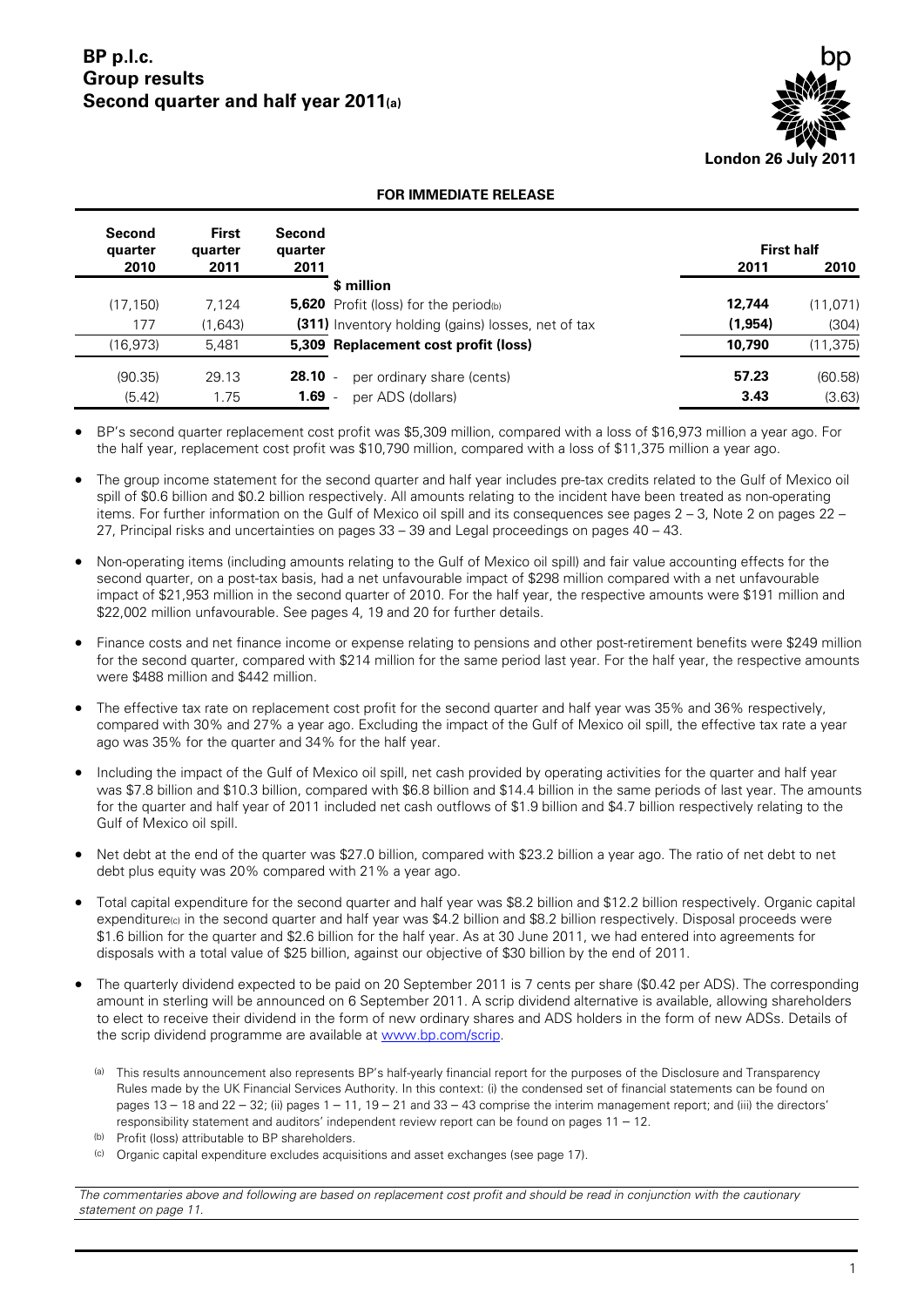## **Completing the response**

The majority of the shoreline clean-up phase of the incident response was completed during the first quarter. During the second quarter, limited work continued to clean impacted marshes and barrier islands, and access to some areas was restricted due to wildlife breeding seasons. Patrolling is ongoing to respond to any further residual tar balls. Monitoring against established criteria continues, with the aim of assigning cleaned shorelines to a status in which no further treatment (NFT) is required. The majority of impacted shoreline has already been transitioned to NFT. Further shoreline surveys are scheduled for the fourth quarter of 2011, after the hurricane season, to identify any remaining clean-up needs.

The pilot project to retrieve remaining boom anchors from the coastal waters of Louisiana was completed and the Federal On-Scene Coordinator (FOSC) has confirmed that further action is not warranted.

Following the completion of the majority of the subsea work during the first quarter, decontamination of the Enterprise drilling rig and seabed survey work were completed during the second quarter. No further activity is planned at the well site.

The phased transition from the Gulf Coast incident management team (GC-IMT) to BP's Gulf Coast Restoration Organization (GCRO) continues, and the response organization continues to maintain resources in line with operational requirements.

#### **Economic restoration**

A total of \$6.8 billion has been paid out to fund economic and environmental restoration of the Gulf of Mexico. These payments are for claims from individuals, businesses and government entities. \$0.3 billion of this is for natural resource damage assessment.

### *Trust update*

During the first half, BP made two scheduled contributions totalling \$2.5 billion to the Deepwater Horizon Oil Spill Trust fund. The Trust was established in 2010 to satisfy legitimate individual and business claims administered by the Gulf Coast Claims Facility (GCCF), state and local government claims resolved by BP, final judgments and settlements, state and local response costs, and natural resource damages (NRD) and related costs. In early July, BP received a \$1.1 billion settlement payment from MOEX which was also paid into the Trust.

Payments from the Trust during the second quarter and half year respectively totalled \$1.0 billion and \$2.1 billion, of which in the second quarter \$873 million was paid through the GCCF to individual and business claimants, \$87 million for NRD assessment costs, \$17 million in relation to state and local government claims, and \$33 million for other resolved items. As of 30 June 2011, the cumulative amount paid from the Trust since its inception was \$5.1 billion and BP's cumulative contributions to the Trust were \$7.5 billion.

On 21 April 2011, BP announced a commitment of up to \$1 billion for projects that will restore injured natural resources in the Gulf at the earliest opportunity. These projects will undergo public review before they are funded.

#### *Claims update*

As of 30 June 2011, a total of \$6.3 billion had been paid for individual, business and government claims. This includes amounts paid directly by BP prior to the establishment of the Trust.

During the emergency advance phase in 2010, the GCCF paid 169,172(a) claimants amounts totalling \$2.6 billion. In the first quarter of 2011, the GCCF issued its protocol for the resolution and finalization of claims allowing claimants submitting legitimate claims to elect to (i) receive interim payments for substantiated past losses, or (ii) receive an offer for full and final settlement payment and release, with certain exceptions, their right to sue all potentially liable entities including BP. During the second quarter, an additional 40,152 claimants filed claims at this second and final phase, taking the total number of claimants in this phase to 308,112 as of 30 June 2011. Of these, 150,672 claims have been paid and finalized for \$1.7 billion, 88,873 have been denied by the GCCF, 8,776 have been determined to have no loss and 559 claims were withdrawn. The claims of the remaining 59,232 claimants have not yet been finalized and are at various stages of the GCCF's claims review process. Claimants electing to receive interim payments have been paid \$208 million. As of 30 June 2011, \$5.0 billion had been paid either by the GCCF or by BP to individual and business claimants.

BP received 76 new claims from government entities during the second quarter, and has processed 88% of the total 965 claims filed. Government entities have received \$1.3 billion in payments for 797 claims since the incident occurred. The remaining government claims are at various stages of the claims process.

Following the first-quarter agreement with the state of Alabama to provide \$16 million for tourism promotion, BP completed similar agreements during the second quarter with the states of Florida and Mississippi for \$30 million and \$16 million respectively. Discussions are currently under way with the state of Mississippi regarding contributions for seafood testing and marketing.

(a) Number of claimants updated from 169,005 as published in our first-quarter results announcement, reflecting a small number of payments made in the second quarter 2011 as a result of the resolution of outstanding claims from the emergency advance phase. At the end of the second quarter 2011, 273 emergency advance phase claims remained unresolved.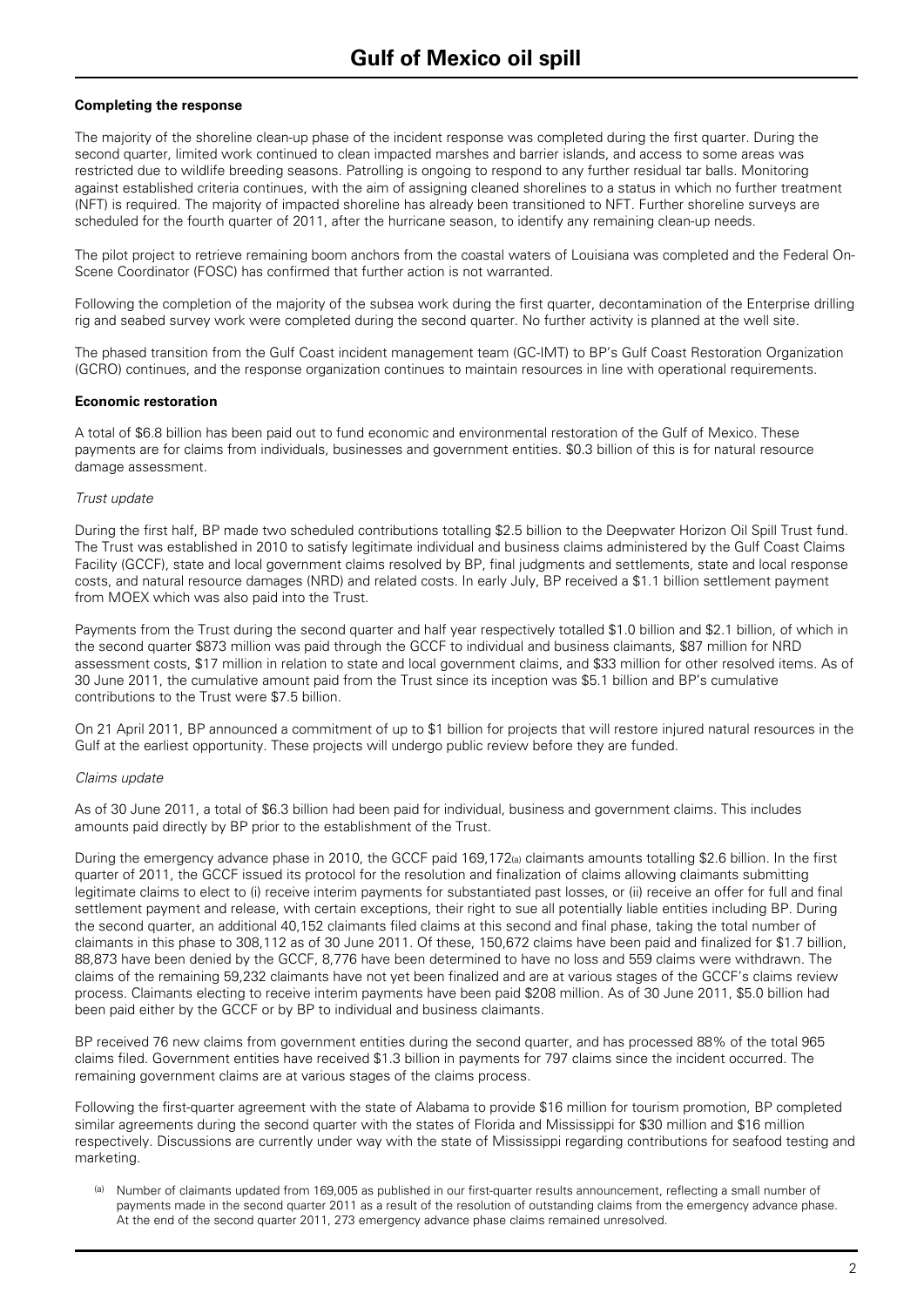## **Environmental restoration**

Last year, BP announced the creation of the independent Gulf of Mexico Research Initiative (GRI), a ten-year, \$500-million scientific research programme directed at studying the potential environmental and public health impacts of the Deepwater Horizon accident. The master research agreement was signed in March 2011 and three Requests for Proposals (RFPs) from research consortia or individual researchers are planned for this year, two of which were issued during the second quarter.

## **Financial update**

In the second quarter we recognized a \$0.6 billion reduction in the pre-tax charge for the incident. This reflects the settlements with MOEX USA Corporation, the parent company of one of our partners in the MC252 exploration block, and Weatherford, a contractor on the Macondo well, partially offset by an incremental charge for spill response costs including provisioning for shoreline patrolling and maintenance costs, plus a charge for the ongoing quarterly expenses of the Gulf Coast Restoration Organization. For the half year, the reduction in the pre-tax charge was \$0.2 billion. In 2010, the pre-tax charge recognized was \$40.9 billion, which included the \$20-billion Trust commitment.

Under the above settlement agreements, MOEX USA Corporation paid BP \$1.1 billion in early July, which was subsequently paid to the Trust, and Weatherford have paid BP \$75 million which will also be contributed to the \$20-billion Trust.

The total amounts that will be paid by BP in relation to all obligations relating to the incident are subject to significant uncertainty as described further in Note 2 on pages 22 – 27. Also see Note 2, on page 27 under Contingent assets, for information on partner recovery.

### **Legal proceedings and investigations**

See Gulf of Mexico oil spill on pages 34 – 39 of BP's *Annual Report and Form 20-F 2010* and Legal proceedings on pages 40 – 43 herein for details of legal proceedings, including external investigations relating to the incident.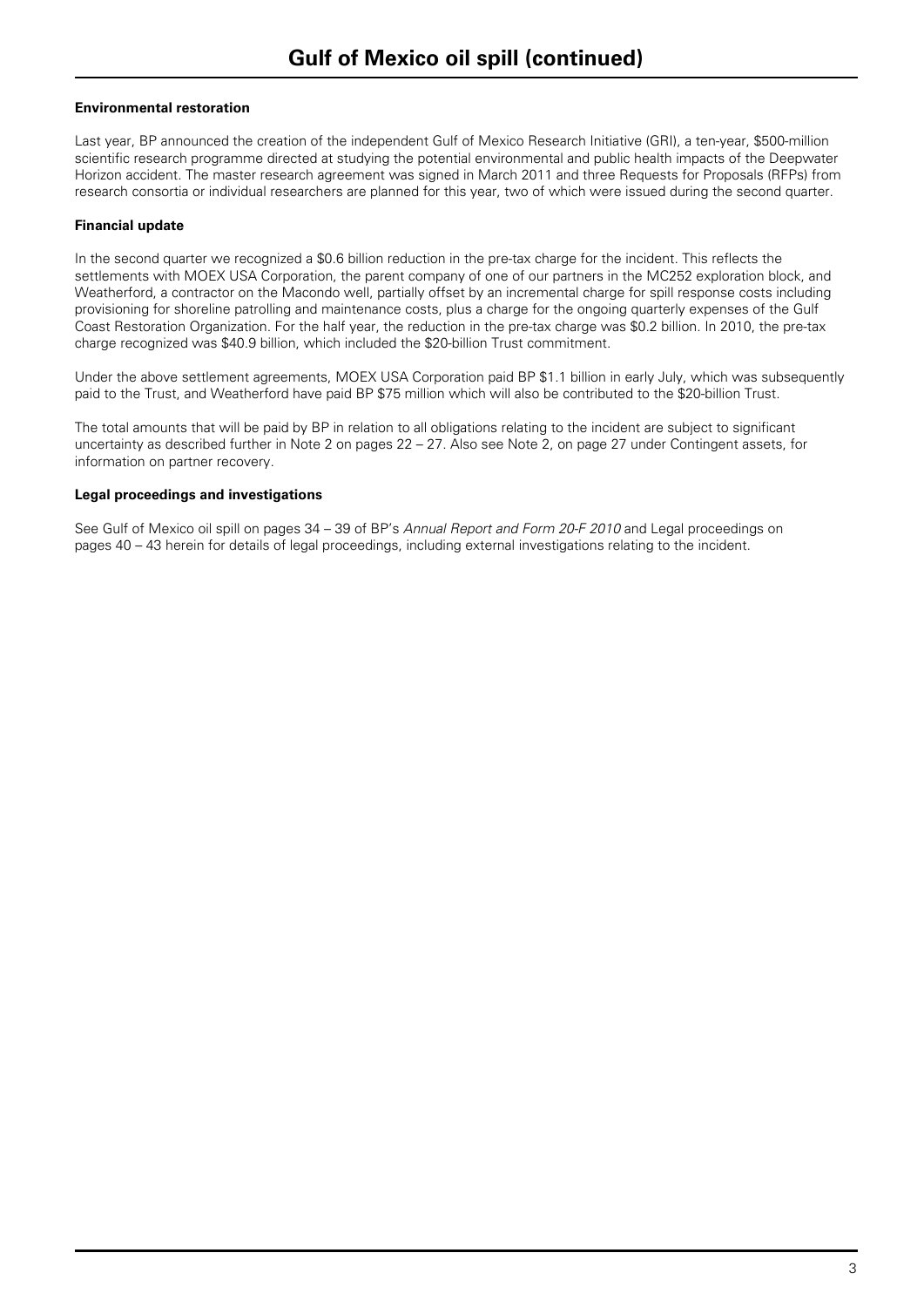## **Analysis of replacement cost profit (loss) before interest and tax and reconciliation to profit (loss) for the period**

| Second<br>quarter | <b>First</b><br>quarter | Second<br>quarter |                                                                                                               |          | <b>First half</b> |
|-------------------|-------------------------|-------------------|---------------------------------------------------------------------------------------------------------------|----------|-------------------|
| 2010              | 2011                    | 2011              |                                                                                                               | 2011     | 2010              |
|                   |                         |                   | \$ million                                                                                                    |          |                   |
| 6,244             | 8,420                   |                   | 6,614 Exploration and Production                                                                              | 15,034   | 14,536            |
| 2,075             | 2,079                   |                   | <b>1,338</b> Refining and Marketing                                                                           | 3,417    | 2,804             |
| (70)              | (478)                   |                   | (598) Other businesses and corporate                                                                          | (1,076)  | (398)             |
| (32, 192)         | (384)                   |                   | 617 Gulf of Mexico oil spill response(a)                                                                      | 233      | (32, 192)         |
| 98                | (542)                   |                   | <b>515</b> Consolidation adjustment                                                                           | (27)     | 306               |
| (23, 845)         | 9,095                   |                   | <b>8,486</b> RC profit (loss) before interest and tax(b)                                                      | 17,581   | (14, 944)         |
| (214)             | (239)                   | (249)             | Finance costs and net finance income or<br>expense relating to pensions and other<br>post-retirement benefits | (488)    | (442)             |
| 7,188             | (3,314)                 |                   | (2,858) Taxation on a replacement cost basis                                                                  | (6, 172) | 4,222             |
| (102)             | (61)                    |                   | (70) Minority interest                                                                                        | (131)    | (211)             |
| (16, 973)         | 5,481                   | 5,309             | Replacement cost profit (loss) attributable<br>to BP shareholders                                             | 10,790   | (11, 375)         |
| (284)             | 2,412                   |                   | <b>493</b> Inventory holding gains (losses)                                                                   | 2,905    | 421               |
| 107               | (769)                   | (182)             | Taxation (charge) credit on inventory holding<br>gains and losses                                             | (951)    | (117)             |
| (17, 150)         | 7,124                   | 5,620             | Profit (loss) for the period attributable<br>to BP shareholders                                               | 12,744   | (11, 071)         |

(a) See Note 2 on pages  $22 - 27$  for further information on the accounting for the Gulf of Mexico oil spill response.

(b) Replacement cost profit or loss reflects the replacement cost of supplies. For further information see page 18.

## **Total of non-operating items and fair value accounting effects(a)(b)**

| Second<br>quarter | First<br>quarter | Second<br>quarter |                                              |       | <b>First half</b> |
|-------------------|------------------|-------------------|----------------------------------------------|-------|-------------------|
| 2010              | 2011             | 2011              |                                              | 2011  | 2010              |
|                   |                  |                   | \$ million                                   |       |                   |
| (61)              | 739              |                   | (699) Exploration and Production             | 40    | 43                |
| 351               | (117)            |                   | (54) Refining and Marketing                  | (171) | 291               |
| 71                | (181)            |                   | (263) Other businesses and corporate         | (444) | (47)              |
| (32, 192)         | (384)            |                   | <b>617</b> Gulf of Mexico oil spill response | 233   | (32, 192)         |
| (31, 831)         | 57               |                   | (399) Total before interest and taxation     | (342) | (31, 905)         |
|                   | (16)             |                   | $(15)$ Finance costs(c)                      | (31)  |                   |
| (31, 831)         | 41               |                   | (414) Total before taxation                  | (373) | (31, 905)         |
| 9.878             | 66               |                   | <b>116</b> Taxation credit (charge)(d)       | 182   | 9,903             |
| (21, 953)         | 107              |                   | (298) Total after taxation for the period    | (191) | (22,002)          |

(a) An analysis of non-operating items by type is provided on page 19 and an analysis by region is shown on pages 7, 9 and 10.

(b) Information on fair value accounting effects is non-GAAP. For further details, see page 20.

(c) Finance costs relate to the Gulf of Mexico oil spill. See Note 2 on pages 22 – 27 for further details.

(d) Tax is calculated using the quarter's effective tax rate (excluding the impact of the Gulf of Mexico oil spill and, for the first quarter 2011, the impact of a \$683-million one-off deferred tax adjustment in respect of the recently enacted increase in the supplementary charge on UK oil and gas production) on replacement cost profit or loss. However, the US statutory tax rate has been used for expenditures relating to the Gulf of Mexico oil spill that qualify for tax relief.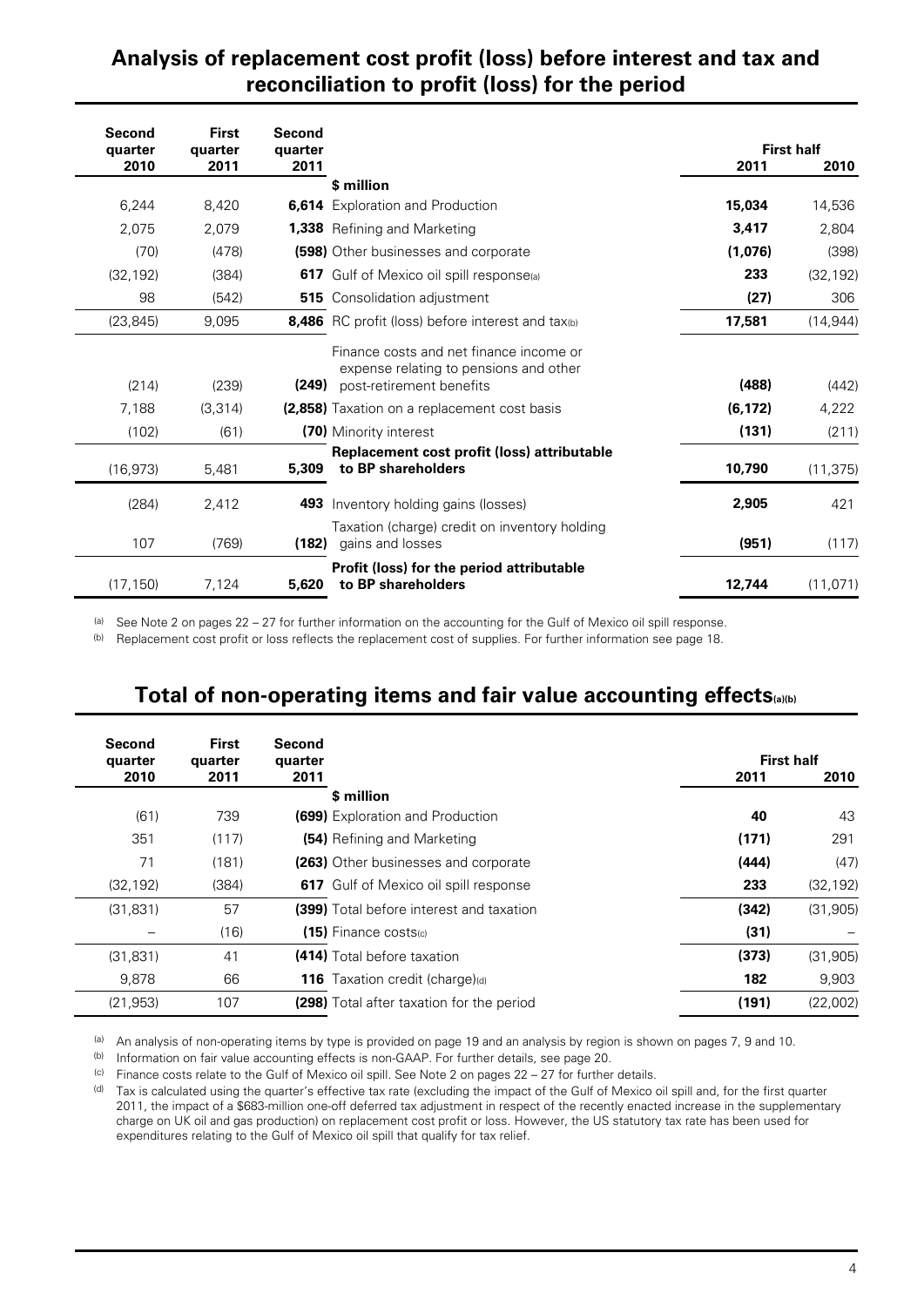## **Per share amounts**

| Second<br>quarter | First<br>quarter | Second<br>quarter |                                              | <b>First half</b> |         |
|-------------------|------------------|-------------------|----------------------------------------------|-------------------|---------|
| 2010              | 2011             | 2011              |                                              | 2011              | 2010    |
|                   |                  |                   | <b>Per ordinary share</b> (cents)(a)         |                   |         |
| (91.29)           | 37.86            |                   | <b>29.75</b> Profit (loss) for the period    | 67.60             | (58.96) |
| (90.35)           | 29.13            |                   | <b>28.10</b> RC profit (loss) for the period | 57.23             | (60.58) |
|                   |                  |                   | <b>Per ADS</b> (dollars)(a)                  |                   |         |
| (5.48)            | 2.27             |                   | <b>1.79</b> Profit (loss) for the period     | 4.06              | (3.54)  |
| (5.42)            | 1.75             |                   | <b>1.69</b> RC profit (loss) for the period  | 3.43              | (3.63)  |

(a) See Note 6 on page 30 for details of the calculation of earnings per share.

## **Net debt ratio – net debt: net debt + equity**

| Second<br>quarter | <b>First</b><br>quarter | <b>Second</b><br>quarter |                                                                       |         | <b>First half</b> |
|-------------------|-------------------------|--------------------------|-----------------------------------------------------------------------|---------|-------------------|
| 2010              | 2011                    | 2011                     |                                                                       | 2011    | 2010              |
|                   |                         |                          | \$ million                                                            |         |                   |
| 30.580            | 47,102                  |                          | 46,890 Gross debt                                                     | 46,890  | 30,580            |
| 53                | 870                     |                          | <b>1,173</b> Less: fair value asset of hedges related to finance debt | 1,173   | 53                |
| 30,527            | 46,232                  | 45,717                   |                                                                       | 45,717  | 30,527            |
| 7,310             | 18,726                  |                          | <b>18,749</b> Cash and cash equivalents                               | 18,749  | 7,310             |
| 23,217            | 27,506                  |                          | <b>26,968</b> Net debt                                                | 26,968  | 23,217            |
| 86,362            | 103,183                 | <b>108,408 Equity</b>    |                                                                       | 108,408 | 86,362            |
| 21%               | 21%                     |                          | 20% Net debt ratio                                                    | 20%     | 21%               |

See Note 7 on page 31 for further details on finance debt.

Net debt and net debt ratio are non-GAAP measures. Net debt includes the fair value of associated derivative financial instruments that are used to hedge foreign exchange and interest rate risks relating to finance debt, for which hedge accounting is claimed. The derivatives are reported on the balance sheet within the headings 'Derivative financial instruments'. We believe that net debt and net debt ratio provide useful information to investors. Net debt enables investors to see the economic effect of gross debt, related hedges and cash and cash equivalents in total. The net debt ratio enables investors to see how significant net debt is relative to equity from shareholders.

## **Dividends**

## **Dividends payable**

BP today announced a dividend of 7 cents per ordinary share expected to be paid in September. The corresponding amount in sterling will be announced on 6 September 2011, calculated based on the average of the market exchange rates for the four dealing days commencing on 31 August 2011. Holders of American Depositary Shares (ADSs) will receive \$0.42 per ADS. The dividend is due to be paid on 20 September 2011 to shareholders and ADS holders on the register on 5 August 2011. A scrip dividend alternative is available, allowing shareholders to elect to receive their dividend in the form of new ordinary shares and ADS holders in the form of new ADSs. Details of the scrip dividend programme including the second-quarter dividend and timetable are available at www.bp.com/scrip.

## **Dividends paid**

| <b>Second</b><br>quarter | <b>First</b><br>quarter | Second<br>quarter |                                       |        | <b>First half</b> |
|--------------------------|-------------------------|-------------------|---------------------------------------|--------|-------------------|
| 2010                     | 2011                    | 2011              |                                       | 2011   | 2010              |
|                          |                         |                   | Dividends paid per ordinary share     |        |                   |
| $\overline{\phantom{0}}$ | 7.000                   | 7.000             | cents                                 | 14.000 | 14.000            |
| -                        | 4.3372                  | 4.2809            | pence                                 | 8.6181 | 8.679             |
| -                        | 42.00                   | 42.00             | <b>Dividends paid per ADS (cents)</b> | 84.00  | 84.00             |
|                          |                         |                   | <b>Scrip dividends</b>                |        |                   |
|                          | 66.6                    | 72.8              | Number of shares issued (millions)    | 139.4  |                   |
| -                        | 510                     | 525               | Value of shares issued (\$ million)   | 1,035  |                   |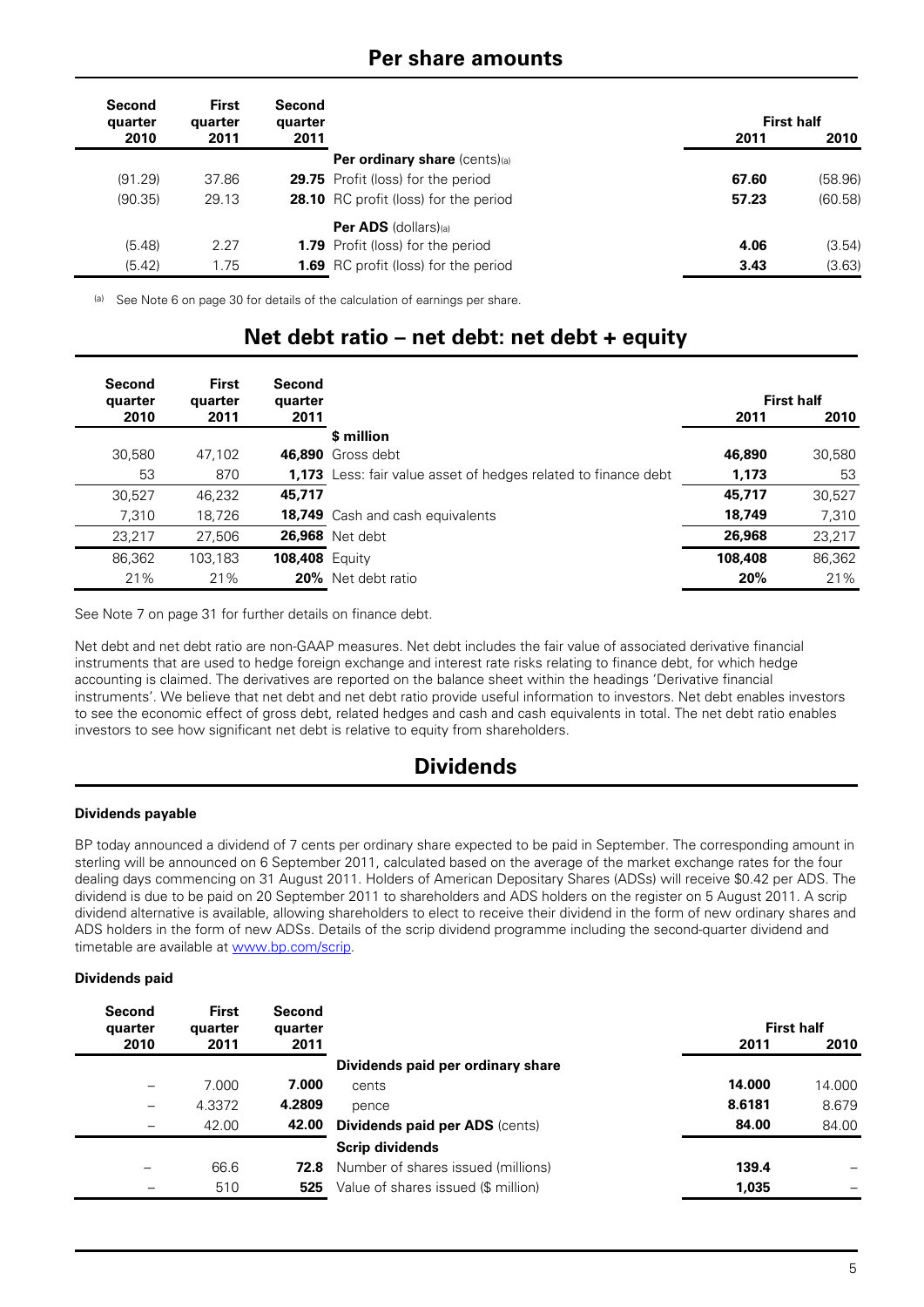## **Exploration and Production**

| Second<br>quarter | <b>First</b><br>quarter | Second<br>quarter |                                                       | <b>First half</b> |        |
|-------------------|-------------------------|-------------------|-------------------------------------------------------|-------------------|--------|
| 2010              | 2011                    | 2011              |                                                       | 2011              | 2010   |
|                   |                         |                   | \$ million                                            |                   |        |
| 6,189             | 8,535                   |                   | 6,619 Profit before interest and tax                  | 15.154            | 14,505 |
| 55                | (115)                   |                   | (5) Inventory holding (gains) losses                  | (120)             | 31     |
| 6,244             | 8,420                   |                   | 6,614 Replacement cost profit before interest and tax | 15,034            | 14,536 |
|                   |                         |                   | By region                                             |                   |        |
| 1,798             | 1.875                   | <b>731 US</b>     |                                                       | 2,606             | 4,560  |
| 4,446             | 6,545                   |                   | <b>5.883 Non-US</b>                                   | 12,428            | 9.976  |
| 6,244             | 8,420                   | 6,614             |                                                       | 15,034            | 14.536 |

The replacement cost profit before interest and tax for the second quarter and half year was \$6,614 million and \$15,034 million respectively, increases of 6% and 3% compared with the same periods in 2010. The second quarter was impacted by net non-operating charges of \$664 million, mainly comprising impairment and other related charges in North America, partially offset by gains on disposals and fair value gains on embedded derivatives. The half year included a net nonoperating gain of \$46 million, with disposal gains more than offsetting impairment and other non-operating charges. In the second quarter and half year, fair value accounting effects had unfavourable impacts of \$35 million and \$6 million respectively

compared with unfavourable impacts of \$122 million and \$59 million in the same periods of last year. The primary additional factors impacting replacement cost profit for both periods, compared with a year ago, were higher realizations partially offset by lower production volumes including the impact of divestments. In addition, there were higher earnings from equity-accounted entities (mainly TNK-BP) and an improved contribution from gas marketing and trading, partly offset by higher costs including rig standby costs in the Gulf of Mexico, higher turnaround and related maintenance expenditure, higher exploration write-offs, and certain other one-off charges. In the third quarter, we expect costs to continue to be impacted by rig standby costs, and by turnaround and related maintenance expenditure.

Production for the quarter was 3,433mboe/d, 11% lower than the second quarter of 2010. After adjusting for the effect of acquisitions and divestments and entitlement impacts in our production-sharing agreements (PSAs), the decrease was 7%. This primarily reflects lower Gulf of Mexico production, as a result of ongoing decline owing to the suspension of drilling activity and also the impact of turnaround and maintenance activity, and continuing maintenance and turnaround activity weighted towards other higher-margin areas, including the Greater Plutonio turnaround in Angola and the North Sea. This was partly offset by Iraq production.

For the first half of the year, production was 3,505mboe/d, also 11% lower than in the same period last year. After adjusting for the effect of acquisitions and divestments and PSA entitlement impacts, first-half production was 7% lower than in 2010.

Looking ahead, production in the third quarter is expected to reflect the continuation of the divestment programme, ongoing seasonal turnaround activity across the portfolio and the ongoing decline in the Gulf of Mexico. We continue to expect production in 2011 to be in line with our February guidance of around 3.4 million barrels of oil equivalent per day, with the exact outcome depending on the timing of acquisitions and divestments and PSA entitlement impacts.

We continue to make strategic progress. In May, we received final regulatory approval and completed the purchase of ten exploration and production blocks in Brazil from Devon Energy, announced in March last year.

Also in May, the Republic of Azerbaijan ratified the new PSA between BP and SOCAR on joint exploration and development of the Shafag-Asiman structure in the Azerbaijan sector of the Caspian Sea, which was originally signed in October 2010. Under the 30-year PSA, BP will be the operator with a 50% interest while SOCAR will hold the remaining 50% equity. On 6 July, BP sold half of the 3.29% interest in the ACG development in the Caspian Sea, which had been acquired from Devon Energy last year, to Azerbaijan (ACG) Limited (an affiliate wholly owned and controlled by the State Oil Company of the Republic of Azerbaijan) for \$585 million subject to completion adjustments.

On 22 July, the Indian Minister of Petroleum announced approval for BP's alliance with Reliance Industries. While we await formal written approval, we understand the acquisition by BP of a 30% interest in 21 blocks, including the already producing KG-D6, have been unconditionally approved. Upon receipt of written approval, we can proceed with obtaining final regulatory approval of the Reserve Bank of India and then proceed to completion. The Sales and Purchase Agreement dated 21 February 2011 concerned 23 blocks and the Minister's decision on the final two blocks will be taken in due course.

On 25 July, BP announced it had been awarded a 100% interest, under PSAs, in Trinidad and Tobago deepwater blocks 23(a) and TTDAA 14.

In line with UK regulatory requirements, the following is a summary of the principal disclosures made in our first-quarter results announcement. We were awarded four deepwater offshore exploration blocks in the Ceduna Sub Basin, off the coast of South Australia. Reliance Industries Limited and BP announced an alliance involving BP taking a 30% stake in 23 oil and gas PSAs operated by Reliance in India, and the formation of a 50:50 joint venture for the sourcing and marketing of gas in India. These agreements are subject to regulatory and other approvals. The joint venture will also endeavour to accelerate the creation of infrastructure for receiving, transporting and marketing of natural gas in India. BP confirmed that it has been awarded interests in four new coalbed methane PSAs in South Kalimantan, Indonesia. Following BP's announced intention of selling its interests in Wytch Farm and all of BP's operated gas fields in the southern North Sea, including associated pipeline infrastructure and the Dimlington terminal. BP agreed in May to sell its interests in the Wytch Farm, Wareham, Beacon and Kimmeridge fields to Perenco UK Ltd for up to \$610 million in cash.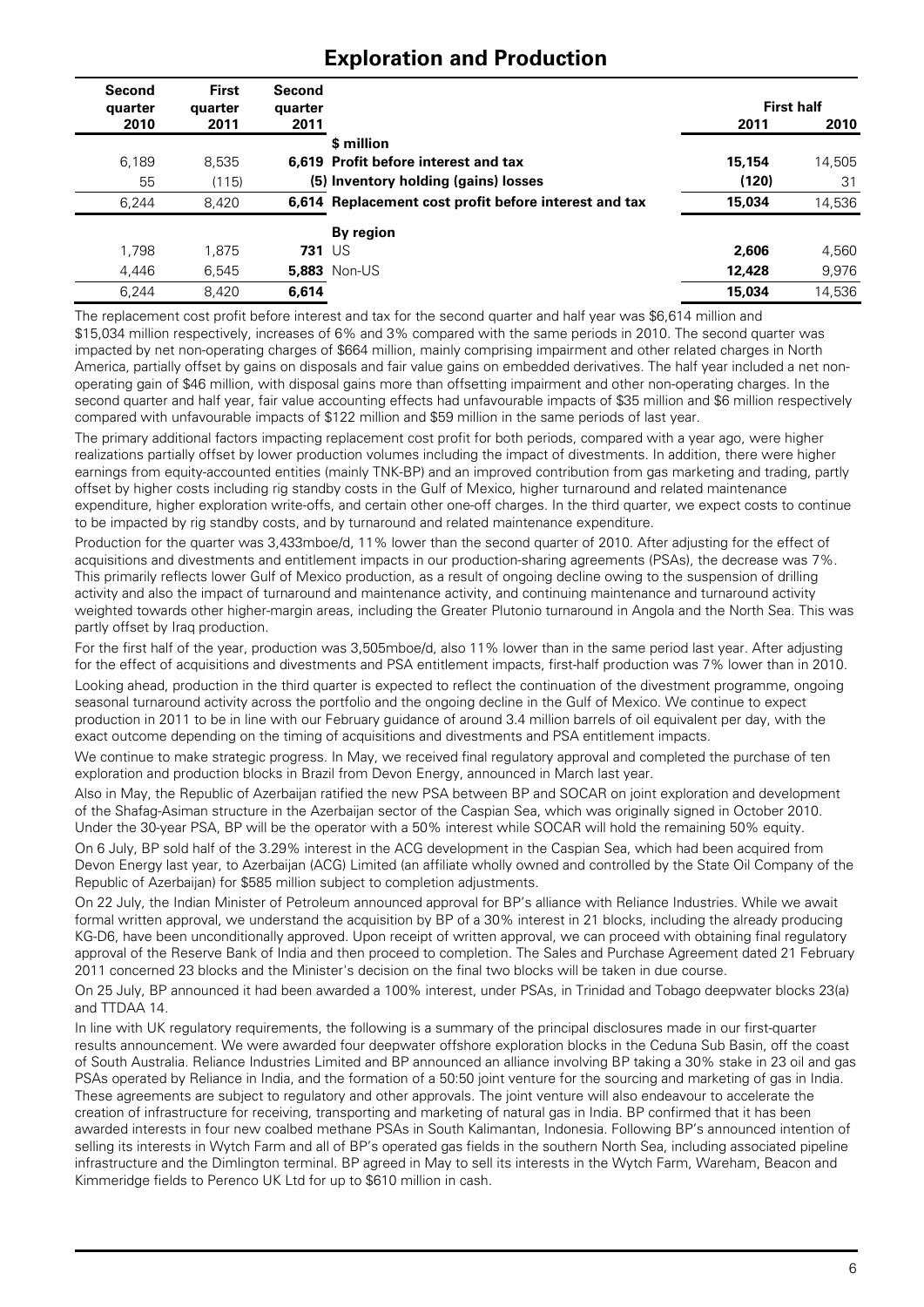| <b>Exploration and Production</b> |  |  |  |
|-----------------------------------|--|--|--|
|-----------------------------------|--|--|--|

| Second<br>quarter | <b>First</b><br>quarter | Second<br>quarter |                                      | <b>First half</b> |       |
|-------------------|-------------------------|-------------------|--------------------------------------|-------------------|-------|
| 2010              | 2011                    | 2011              |                                      | 2011              | 2010  |
|                   |                         |                   | \$ million                           |                   |       |
|                   |                         |                   | <b>Non-operating items</b>           |                   |       |
| (156)             | 4                       | $(730)$ US        |                                      | (726)             | (218) |
| 217               | 706                     |                   | 66 Non-US                            | 772               | 320   |
| 61                | 710                     | (664)             |                                      | 46                | 102   |
| (35)              | 25                      | $(18)$ US         | Fair value accounting effects(a)     | 7                 | 46    |
| (87)              | $\overline{4}$          |                   | $(17)$ Non-US                        | (13)              | (105) |
| (122)             | 29                      | (35)              |                                      | (6)               |       |
|                   |                         |                   | <b>Exploration expense</b>           |                   | (59)  |
| 64                | 308                     |                   | 625 US(b)                            | 933               | 133   |
| 68                | 91                      |                   | <b>54</b> Non-US(c)                  | 145               | 119   |
| 132               | 399                     | 679               |                                      | 1,078             | 252   |
|                   |                         |                   | Production (net of royalties)(d)     |                   |       |
|                   |                         |                   | Liquids (mb/d)(e)                    |                   |       |
| 581               | 523                     | 465 US            |                                      | 494               | 623   |
| 184               | 166                     |                   | 151 Europe                           | 158               | 199   |
| 859               | 856                     |                   | 860 Russia                           | 858               | 854   |
| 759               | 725                     |                   | 653 Rest of World                    | 689               | 779   |
| 2,383             | 2,270                   | 2,129             |                                      | 2,199             | 2,455 |
|                   |                         |                   | Natural gas (mmcf/d)                 |                   |       |
| 2,240             | 1,905                   | 1,833 US          |                                      | 1,869             | 2,231 |
| 551               | 373                     |                   | 391 Europe                           | 382               | 575   |
| 647               | 719                     |                   | 675 Russia                           | 697               | 660   |
| 5,046             | 4,589                   |                   | 4,664 Rest of World                  | 4,626             | 5,076 |
| 8,484             | 7,586                   | 7,563             |                                      | 7,574             | 8,542 |
|                   |                         |                   | Total hydrocarbons (mboe/d)(f)       |                   |       |
| 968               | 851                     | 781 US            |                                      | 816               | 1,007 |
| 279               | 230                     |                   | 218 Europe                           | 224               | 298   |
| 971               | 980                     |                   | 976 Russia                           | 978               | 968   |
| 1,628             | 1,517                   |                   | 1,458 Rest of World                  | 1,487             | 1,655 |
| 3,846             | 3,578                   | 3,433             |                                      | 3,505             | 3,928 |
|                   |                         |                   | Average realizations(g)              |                   |       |
| 72.90             | 93.93                   |                   | 106.99 Total liquids (\$/bbl)        | 99.98             | 72.35 |
| 3.76              | 4.21                    |                   | 4.54 Natural gas (\$/mcf)            | 4.37              | 4.01  |
| 47.08             | 59.00                   |                   | 63.23 Total hydrocarbons (\$/boe)(h) | 61.05             | 48.16 |

(a) These effects represent the favourable (unfavourable) impact relative to management's measure of performance. Further information on fair value accounting effects is provided on page 20.

(b) First quarter and first half 2011 include \$93 million related to decommissioning of idle infrastructure, as required by BOEMRE's Notice to Lessees No. 2010-GO5 issued in October 2010. Second quarter and first half 2011 include \$395 million classified within the 'other' category of non-operating items.

(c) First quarter and first half 2011 include \$44 million classified within the 'other' category of non-operating items.

(d) Includes BP's share of production of equity-accounted entities.

(e) Crude oil and natural gas liquids.

(f) Natural gas is converted to oil equivalent at 5.8 billion cubic feet = 1 million barrels.

(g) Based on sales of consolidated subsidiaries only - this excludes equity-accounted entities.

(h) A minor amendment has been made in the first quarter 2011.

Because of rounding, some totals may not agree exactly with the sum of their component parts.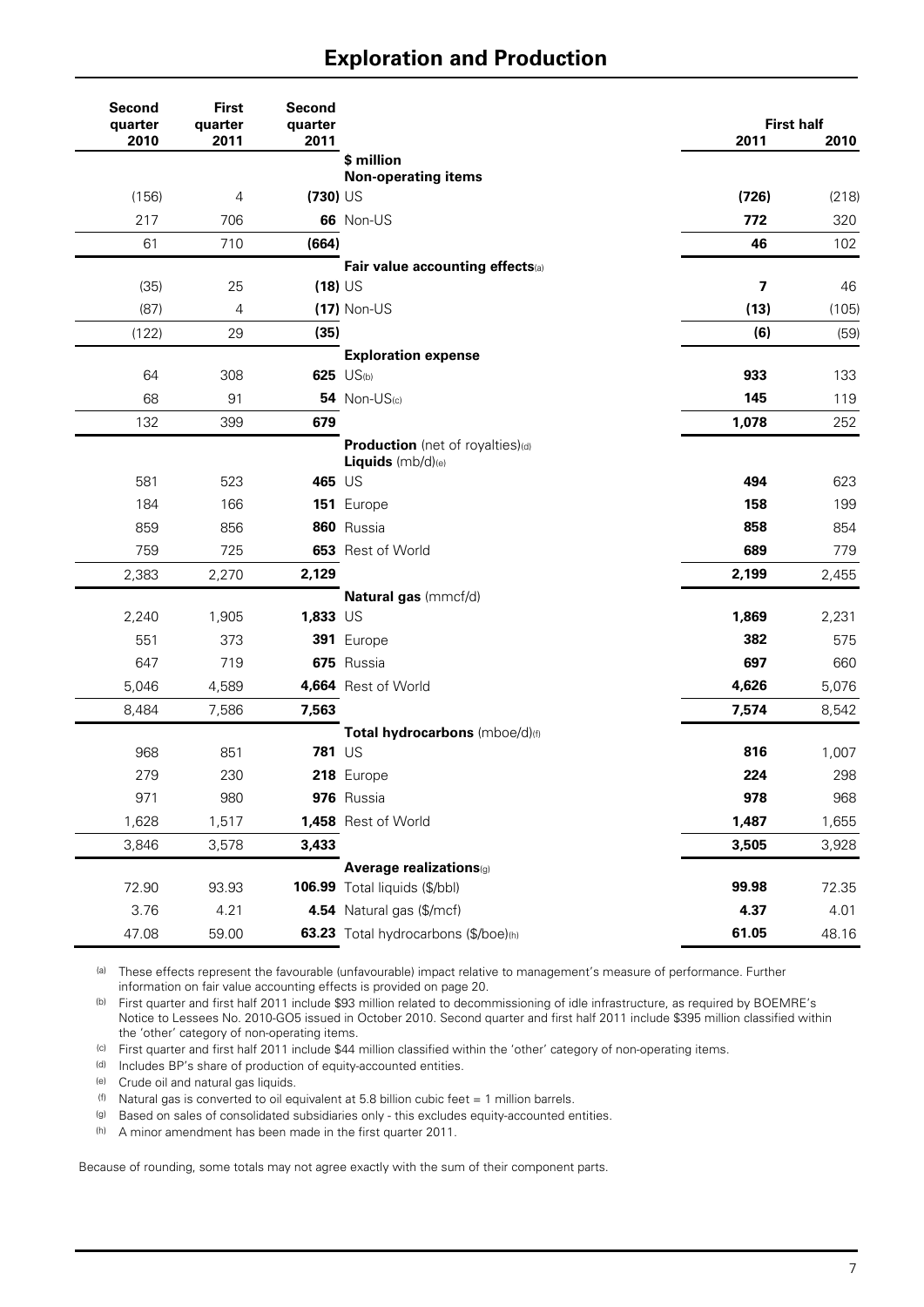## **Refining and Marketing**

| <b>Second</b><br>quarter | <b>First</b><br>quarter | Second<br>quarter |                                                       | <b>First half</b> |       |
|--------------------------|-------------------------|-------------------|-------------------------------------------------------|-------------------|-------|
| 2010                     | 2011                    | 2011              |                                                       | 2011              | 2010  |
|                          |                         |                   | \$ million                                            |                   |       |
| 1,850                    | 4.367                   |                   | 1.820 Profit before interest and tax                  | 6,187             | 3,258 |
| 225                      | (2, 288)                |                   | (482) Inventory holding (gains) losses                | (2,770)           | (454) |
| 2,075                    | 2.079                   |                   | 1,338 Replacement cost profit before interest and tax | 3,417             | 2,804 |
|                          |                         |                   | By region                                             |                   |       |
| 757                      | 640                     |                   | $(17)$ US                                             | 623               | 694   |
| 1,318                    | 1,439                   |                   | <b>1,355 Non-US</b>                                   | 2,794             | 2,110 |
| 2,075                    | 2.079                   | 1,338             |                                                       | 3,417             | 2.804 |

The replacement cost profit before interest and tax for the second quarter and half year was \$1,338 million and \$3,417 million respectively, compared with \$2,075 million and \$2,804 million for the same periods last year.

The 2011 results included net non-operating charges of \$218 million for the second quarter and \$235 million for the half year, mainly comprising impairment charges, primarily associated with our US divestment programme, partly offset by gains on disposal. A year ago, there were net non-operating gains of \$232 million and \$162 million respectively. Fair value accounting effects had favourable impacts of \$164 million for the second quarter and \$64 million for the half year. The corresponding periods in 2010 reflected favourable impacts of \$119 million and \$129 million respectively.

Compared with a year ago, the second-quarter result reflected an improved refining environment, which was more than offset by the swing to a small loss in supply and trading, reduced economic utilization at the Texas City refinery following the recent weather-related power outage, higher turnaround activities, and certain one-off charges. In addition to the factors mentioned above, the first half benefited from a particularly strong first-quarter supply and trading contribution, which more than offset the weak contribution in the second quarter, strong refining feedstock optimization in the US due to BP's location advantage in accessing WTI-priced crude grades and higher petrochemicals' aromatics margins.

In the second quarter, refining throughputs in the fuels value chains reduced by over 170mb/d compared with the same period last year primarily due to operational issues following the recent power outage at the Texas City refinery. Solomon refining availability (as defined in footnote (b) on page 9) was 94.8% for the quarter.

In the international businesses, petrochemicals production volumes were down in the second quarter by approximately 8% compared with the same period last year, driven primarily by shutdowns following the power outage at the Texas City petrochemicals site, a tornado strike at the Decatur plant and turnaround activity at the Cooper River plant.

Looking ahead, we expect a typical seasonal decline in refining margins in the third quarter. Throughput at the Texas City refinery has been largely restored and we expect the last of the impacted units to return to full capacity during August. We expect petrochemicals production volumes to improve compared with the second quarter following the recent full recovery of operations at our Decatur, Texas City and Cooper River petrochemicals sites. The planned turnaround activity in the second half of 2011 is expected to be lower than in the first half.

Early last year we announced our exit from five countries in southern Africa. The sale of BP Zambia and BP Malawi to Puma Energy was completed in the second quarter of 2011, with completion of BP Tanzania, the last piece of this disposal, to follow.

Following a strategic review, we announced earlier this year our intent to divest the Texas City refinery and the southern part of our US West Coast fuels value chain, including the Carson refinery.

In the second quarter, we also executed agreements confirming the sale of 33 refined products terminals and 992 miles of pipelines as part of the ongoing divestment programme of a number of non-strategic pipelines and terminals in the US.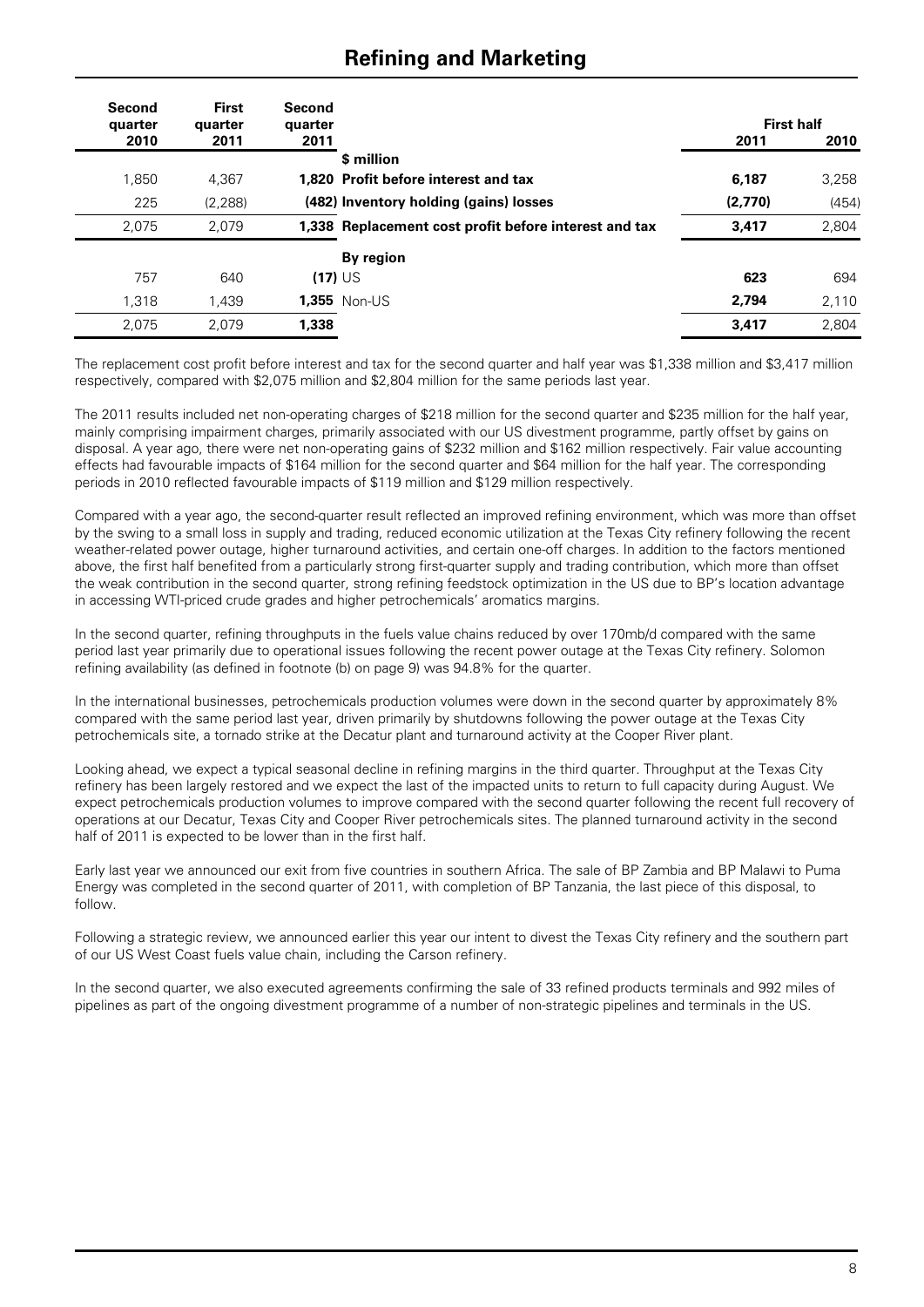## **Refining and Marketing**

| Second          | <b>First</b>    | Second          |                                                             |                           |       |
|-----------------|-----------------|-----------------|-------------------------------------------------------------|---------------------------|-------|
| quarter<br>2010 | quarter<br>2011 | quarter<br>2011 |                                                             | <b>First half</b><br>2011 | 2010  |
|                 |                 |                 | \$ million                                                  |                           |       |
|                 |                 |                 | <b>Non-operating items</b>                                  |                           |       |
| 151             | (16)            | $(239)$ US      |                                                             | (255)                     | 148   |
| 81              | (1)             |                 | 21 Non-US                                                   | 20                        | 14    |
| 232             | (17)            | (218)           |                                                             | (235)                     | 162   |
|                 |                 |                 | Fair value accounting effects(a)                            |                           |       |
| 37              | (48)            |                 | <b>71 US</b>                                                | 23                        | 53    |
| 82              | (52)            |                 | 93 Non-US                                                   | 41                        | 76    |
| 119             | (100)           | 164             |                                                             | 64                        | 129   |
|                 |                 |                 | <b>Refinery throughputs (mb/d)</b>                          |                           |       |
| 1,350           | 1,194           | 1,190 US        |                                                             | 1,192                     | 1,358 |
| 770             | 768             |                 | 749 Europe                                                  | 758                       | 775   |
| 309             | 307             |                 | 314 Rest of World                                           | 311                       | 295   |
| 2,429           | 2,269           |                 | 2,253 Total throughput                                      | 2,261                     | 2,428 |
| 94.6            | 93.9            |                 | 94.8 Refining availability (%)(b)                           | 94.3                      | 94.9  |
|                 |                 |                 | Sales volumes (mb/d)(c)<br><b>Marketing sales by region</b> |                           |       |
| 1,466           | 1,375           | $1.407$ US      |                                                             | 1,391                     | 1,442 |
| 1,312           | 1,267           |                 | <b>1,298 Europe</b>                                         | 1,283                     | 1,369 |
| 622             | 610             |                 | 613 Rest of World                                           | 611                       | 626   |
| 3,400           | 3,252           |                 | 3,318 Total marketing sales                                 | 3,285                     | 3,437 |
| 2,544           | 2,256           |                 | 2,729 Trading/supply sales                                  | 2,494                     | 2,583 |
| 5,944           | 5,508           |                 | 6,047 Total refined product sales                           | 5,779                     | 6,020 |
|                 |                 |                 | Refining Marker Margin (RMM) (\$/bbl)(d)                    |                           |       |
| 15.02           | 16.18           |                 | 15.75 US West Coast                                         | 15.96                     | 12.44 |
| 11.24           | 10.81           |                 | 16.81 US Gulf Coast                                         | 13.83                     | 10.78 |
| 7.24            | 3.55            |                 | 13.00 US Midwest                                            | 8.31                      | 6.13  |
| 11.21           | 11.07           |                 | 11.69 North West Europe                                     | 11.38                     | 10.51 |
| 9.59            | 9.09            |                 | 8.49 Mediterranean                                          | 8.79                      | 8.93  |
| 10.48           | 14.69           |                 | 15.00 Singapore                                             | 14.85                     | 10.54 |
| 11.04           | 11.02           |                 | 13.92 BP Average RMM                                        | 12.48                     | 10.06 |
|                 |                 |                 | <b>Chemicals production (kte)</b>                           |                           |       |
| 1,088           | 1,135           | 766 US          |                                                             | 1,901                     | 2,028 |
| 1,067           | 985             |                 | <b>1,050</b> Europe(e)                                      | 2,035                     | 2,130 |
| 1,846           | 1,918           |                 | 1,846 Rest of World                                         | 3,764                     | 3,734 |
| 4,001           | 4,038           |                 | 3,662 Total production(e)                                   | 7,700                     | 7,892 |

(a) These effects represent the favourable (unfavourable) impact relative to management's measure of performance. Further information on fair value accounting effects is provided on page 20.

(b) Refining availability represents Solomon Associates' operational availability, which is defined as the percentage of the year that a unit is available for processing after subtracting the annualized time lost due to turnaround activity and all planned mechanical, process and regulatory maintenance downtime.

(c) Does not include volumes relating to crude oil.

(d) The Refining Marker Margin (RMM) is the average of regional indicator margins weighted for BP's crude refining capacity in each region. Each regional marker margin is based upon product yields and a marker crude oil deemed appropriate for the region. The regional marker margins may not be representative of the margins achieved by BP in any period because of BP's particular refinery configurations and crude and product slate.

(e) A minor amendment has been made in the second quarter and first half 2010.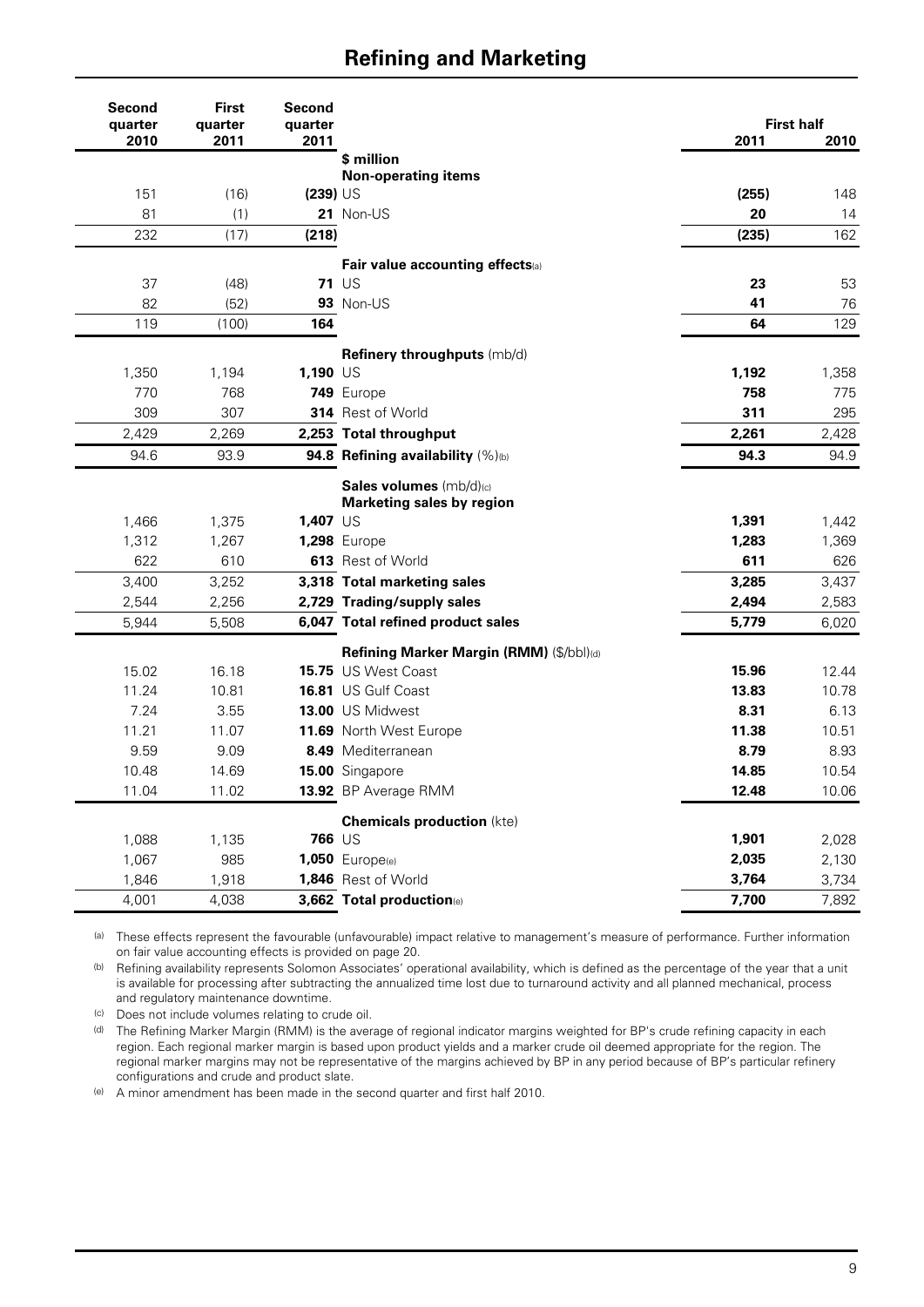| <b>Second</b><br>quarter | <b>First</b><br>quarter | Second<br>quarter |                                                      | <b>First half</b> |                |
|--------------------------|-------------------------|-------------------|------------------------------------------------------|-------------------|----------------|
| 2010                     | 2011                    | 2011              |                                                      | 2011              | 2010           |
|                          |                         |                   | \$ million                                           |                   |                |
| (74)                     | (469)                   |                   | (592) Profit (loss) before interest and tax          | (1,061)           | (400)          |
| 4                        | (9)                     |                   | (6) Inventory holding (gains) losses                 | (15)              | $\overline{2}$ |
|                          |                         |                   | Replacement cost profit (loss) before                |                   |                |
| (70)                     | (478)                   | (598)             | interest and tax                                     | (1,076)           | (398)          |
|                          |                         |                   | By region                                            |                   |                |
| (119)                    | (188)                   | $(168)$ US        |                                                      | (356)             | (350)          |
| 49                       | (290)                   |                   | $(430)$ Non-US                                       | (720)             | (48)           |
| (70)                     | (478)                   | (598)             |                                                      | (1,076)           | (398)          |
|                          |                         |                   | <b>Results include</b><br><b>Non-operating items</b> |                   |                |
| (7)                      |                         |                   | $(12)$ US                                            | (11)              | (113)          |
| 78                       | (182)                   |                   | $(251)$ Non-US                                       | (433)             | 66             |
| 71                       | (181)                   | (263)             |                                                      | (444)             | (47)           |

## **Other businesses and corporate**

Other businesses and corporate comprises the Alternative Energy business, Shipping, the group's aluminium business, Treasury (which includes interest income on the group's cash and cash equivalents), and corporate activities worldwide.

The replacement cost loss before interest and tax for the second quarter and half year was \$598 million and \$1,076 million respectively, compared with losses of \$70 million and \$398 million a year ago. The net non-operating charge for the second quarter was \$263 million, compared with a net gain of \$71 million a year ago. For the half year the net non-operating charge was \$444 million, compared with a net charge of \$47 million a year ago.

In addition, compared with the same periods a year ago, the results for the second quarter and first half primarily reflected higher corporate expenditure as a result of the Gulf of Mexico oil spill and lower income following business restructuring.

In Alternative Energy, BP completed the installation of the 250MW Cedar Creek 2 wind farm in Weld County, Colorado, a 50:50 joint venture with Sempra Generation. Construction commenced at the 150MW Sherbino 2 wind farm in Pecos County, Texas, and at the Trinity Hills wind farm in Archer and Young Counties, Texas. Both wind farms are 100% owned by BP. BP's net wind generation capacity(a) at the end of the second quarter was 774MW (1,362MW gross), compared with 711MW (1,237MW gross) at the end of the same period a year ago.

In our biofuels business, on 27 April BP completed the purchase of 83% of the shares of Companhia Nacional de Açúcar e Álcool (CNAA), a Brazilian ethanol and sugar producer, for \$680 million.

In our solar business, a \$261 million non-operating charge has been recognized with respect to raw materials purchase contracts and we intend to exit the module-only sales business.

As disclosed in our first-quarter results announcement, on 4 April BP announced that it had agreed the sale of its whollyowned subsidiary, ARCO Aluminum Inc., to a consortium of Japanese companies for cash consideration of \$680 million. Subject to closing adjustments and required regulatory approvals, completion is expected during the third quarter.

Net wind capacity is the sum of the rated capacities of the assets/turbines that have entered into commercial operation, including BP's share of equity-accounted entities. The gross data is the equivalent capacity on a gross-JV basis, which includes 100% of the capacity of equity-accounted entities where BP has partial ownership. Capacity figures include 32MW in the Netherlands managed by our Refining and Marketing segment.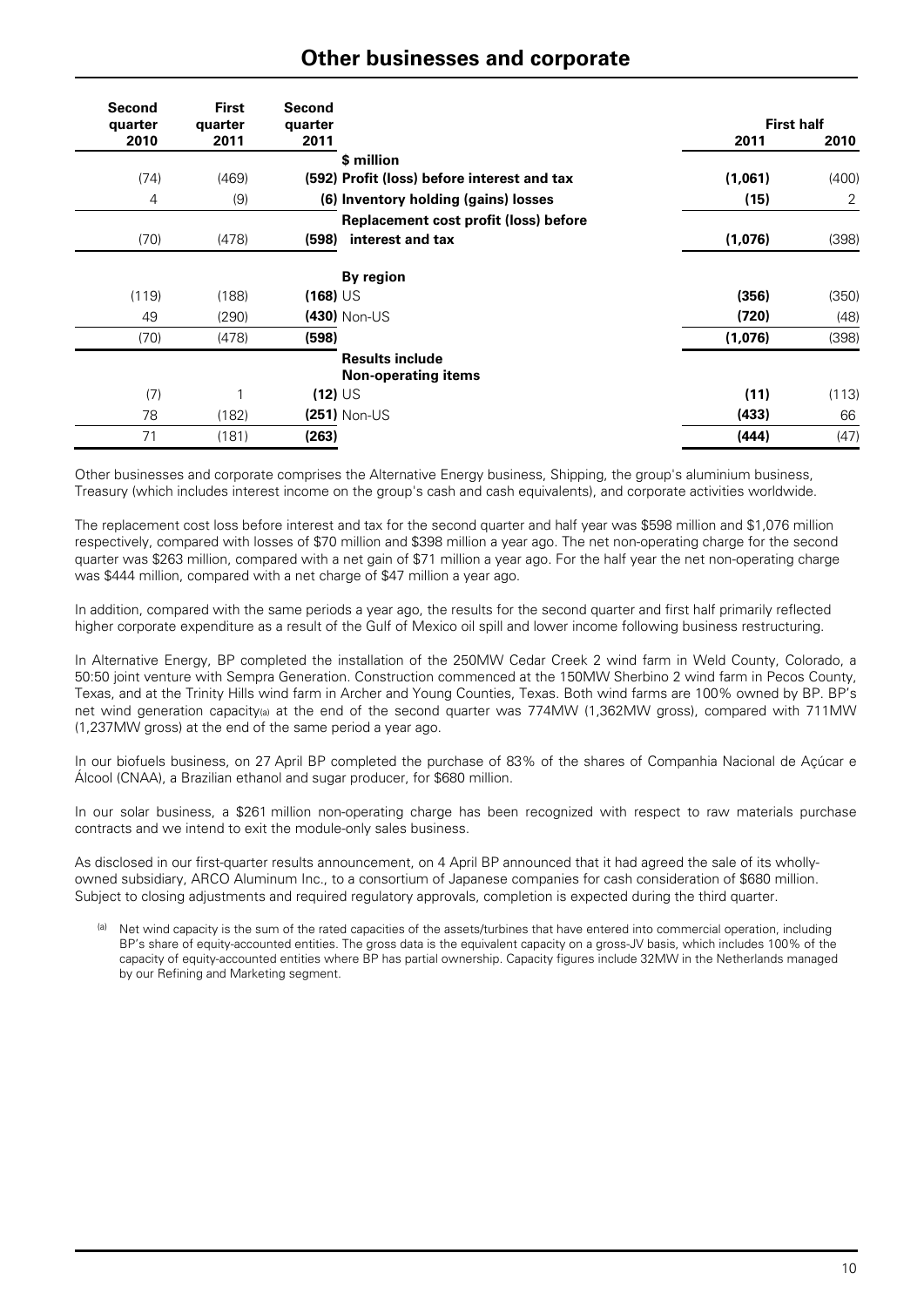*Cautionary statement regarding forward-looking statements: The discussion in this results announcement contains forward-looking statements particularly those regarding the quarterly dividend payment; the timing of surveys of shoreline impacted by the Gulf of Mexico oil spill; the segregation of an additional \$500 million of the Trust balance to cover costs associated with projects that will restore injured natural resources in the Gulf; the issuance of further Requests for Proposals pursuant to the Gulf of Mexico Research Initiative and the master research agreement thereunder; expectations regarding the impacts on costs of rig standby costs and of turnaround and related maintenance expenditures; the expected impact on third-quarter production of the divestment programme, ongoing seasonal turnaround activity across BP's portfolio, and the ongoing decline of production in the Gulf of Mexico; expected full-year 2011 production, and the impact of acquisitions and divestments and PSA entitlement on full-year 2011 production; the magnitude and timing of remaining remediation costs related to the Gulf of Mexico oil spill; the factors that could affect the magnitude of BP's ultimate exposure and the cost to BP in relation to the spill and any potential mitigation resulting from BP's partners or others involved in the spill; the potential liabilities resulting from pending and future legal proceedings and potential investigations and civil or criminal actions that US state and/or local governments could seek to take against BP as a result of the spill; the timing of claims and litigation outcomes and of payment of legal costs; the anticipated timing for completion of the disposition of certain BP assets; contributions to and payments from the trust fund and the setting aside of assets while the fund is building; expectations for third-quarter refining margins; expectations for operations at the Texas City refinery; expected improvements in petrochemicals production volumes following the recent full recovery of operations at BP's Decatur, Texas City and Cooper River petrochemicals sites; lower anticipated planned turnaround activity in the second half of 2011; the sale of BP Tanzania; the intentions of BP's solar business to exit its module-only sales business; the anticipated timing of the completion of the disposition of ARCO Aluminum Inc.; exploration activity in four deepwater offshore blocks off of Australia; the timing for publication of investigation reports; the impact of BP's potential liabilities relating to the Gulf of Mexico oil spill on the group, including its business, results and financial condition; the anticipated commencement of the trial regarding allegations pertaining to the Atlantis platform; and BP's intentions to strongly defend itself against any claim for breach of the TNK-BP shareholders agreement that may be brought by Alfa, Access and Renova. By their nature, forward-looking statements involve risk and uncertainty because they relate to events and depend on circumstances that will or may occur in the future. Actual results may differ from those expressed in such statements, depending on a variety of factors including the timing of bringing new fields onstream; future levels of industry product supply; demand and pricing; OPEC quota restrictions; PSA effects; operational problems; general economic conditions; political stability and economic growth in relevant areas of the world; changes in laws and governmental regulations; regulatory or legal actions including the types of enforcement action pursued and the nature of remedies sought; the impact on our reputation following the Gulf of Mexico oil spill; exchange rate fluctuations; development and use of new technology; the success or otherwise of partnering; the actions of competitors, trading partners, creditors, rating agencies and others; natural disasters and adverse weather conditions; changes in public expectations and other changes to business conditions; wars and acts of terrorism or sabotage; and other factors discussed under "Risk factors" in our Annual Report and Form 20-F 2010 as filed with the US Securities and Exchange Commission (SEC).* 

## **Statement of directors' responsibilities**

The directors confirm that, to the best of their knowledge*,* the condensed set of financial statements on pages 13 – 18 and 22 – 32 has been prepared in accordance with IAS 34 'Interim Financial Reporting', and that the interim management report on pages 1 – 11, 19 – 21 and 33 – 43 includes a fair review of the information required by the Disclosure and Transparency Rules.

The directors draw attention to Note 2 to the condensed set of financial statements on pages 22 – 27 which describes the uncertainties surrounding the amounts and timings of liabilities arising from the Gulf of Mexico oil spill.

The directors of BP p.l.c. are listed on page 84 of *BP Annual Report and Form 20-F 2010,* with the exception of DJ Flint and DS Julius who retired at the 2011 Annual General Meeting.

By order of the board

Bob Dudley<br>Group Chief Executive **Byron Group Chief Executive**<br>Chief Einancial Officer Group Chief Executive 25 July 2011 25 July 2011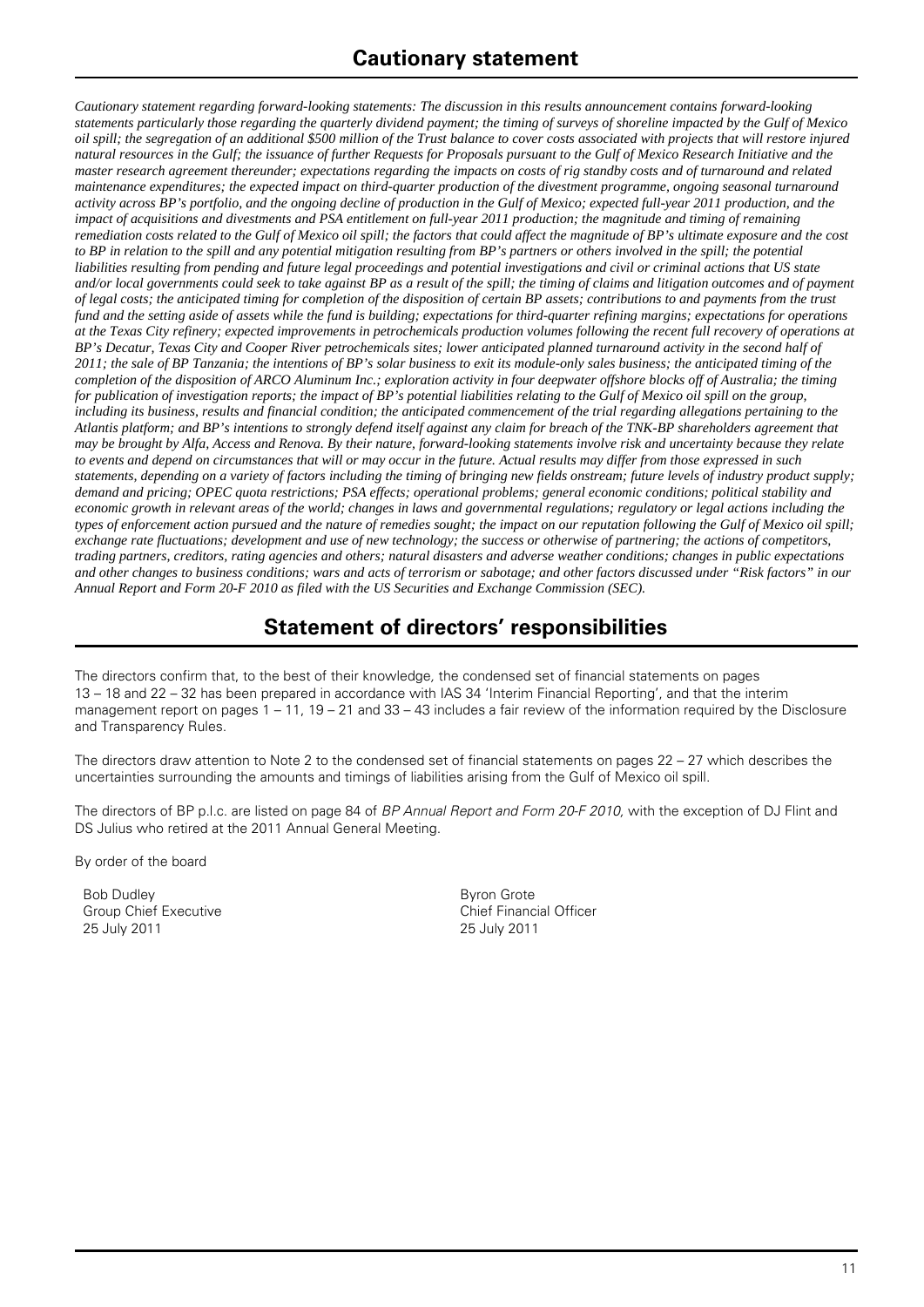We have been engaged by the company to review the condensed set of financial statements in the half-yearly financial report for the six months ended 30 June 2011 which comprises the group income statement, group statement of comprehensive income, group statement of changes in equity, group balance sheet, condensed group cash flow statement, the related tables on pages 17 and 18, and Notes 1 to 9. We have read the other information contained in the half-yearly financial report and considered whether it contains any apparent misstatements or material inconsistencies with the information in the condensed set of financial statements.

This report is made solely to the company in accordance with guidance contained in International Standard on Review Engagements (UK and Ireland) 2410, 'Review of Interim Financial Information Performed by the Independent Auditor of the Entity' issued by the Auditing Practices Board for use in the United Kingdom (ISRE 2410). To the fullest extent permitted by law, we do not accept or assume responsibility to anyone other than the company, for our work, for this report, or for the conclusions we have formed.

## **Directors' responsibilities**

The half-yearly financial report is the responsibility of, and has been approved by, the directors. The directors are responsible for preparing the half-yearly financial report in accordance with the Disclosure and Transparency Rules of the United Kingdom's Financial Services Authority.

As disclosed in Note 1, the annual financial statements of the group are prepared in accordance with International Financial Reporting Standards (IFRS) as issued by the International Accounting Standards Board (IASB) and IFRS as adopted by the European Union (EU). The condensed set of financial statements included in this half-yearly financial report has been prepared in accordance with International Accounting Standard 34, 'Interim Financial Reporting', as issued by the IASB and as adopted by the EU.

## **Our responsibility**

Our responsibility is to express to the company a conclusion on the condensed set of financial statements in the half-yearly financial report based on our review.

## **Scope of review**

We conducted our review in accordance with ISRE 2410. A review of interim financial information consists of making enquiries, primarily of persons responsible for financial and accounting matters, and applying analytical and other review procedures. A review is substantially less in scope than an audit conducted in accordance with International Standards on Auditing (UK and Ireland) and consequently does not enable us to obtain assurance that we would become aware of all significant matters that might be identified in an audit. Accordingly, we do not express an audit opinion.

## **Conclusion**

Based on our review, nothing has come to our attention that causes us to believe that the condensed set of financial statements in the half-yearly financial report for the six months ended 30 June 2011 is not prepared, in all material respects, in accordance with International Accounting Standard 34 as issued by the IASB and as adopted by the EU and the Disclosure and Transparency Rules of the United Kingdom's Financial Services Authority.

## **Emphasis of matter – significant uncertainty over provisions and contingencies related to the Gulf of Mexico oil spill**

In forming our review conclusion we have considered the adequacy of the disclosures made in Note 2 to the financial statements concerning the provisions, future expenditures for which reliable estimates cannot be made and other contingencies related to the Gulf of Mexico oil spill significant event. The total amounts that will ultimately be paid by BP in relation to all obligations relating to the incident are subject to significant uncertainty and the ultimate exposure and cost to BP will be dependent on many factors. Actual costs could ultimately be significantly higher or lower than those recorded as the claims and settlement process progresses. Our review conclusion is not qualified in respect of these matters.

Ernst & Young LLP London 25 July 2011

The maintenance and integrity of the BP p.l.c. website are the responsibility of the directors; the review work carried out by the auditors does not involve consideration of these matters and, accordingly, the auditors accept no responsibility for any changes that may have occurred to the financial statements since they were initially presented on the website.

Legislation in the United Kingdom governing the preparation and dissemination of financial statements may differ from legislation in other jurisdictions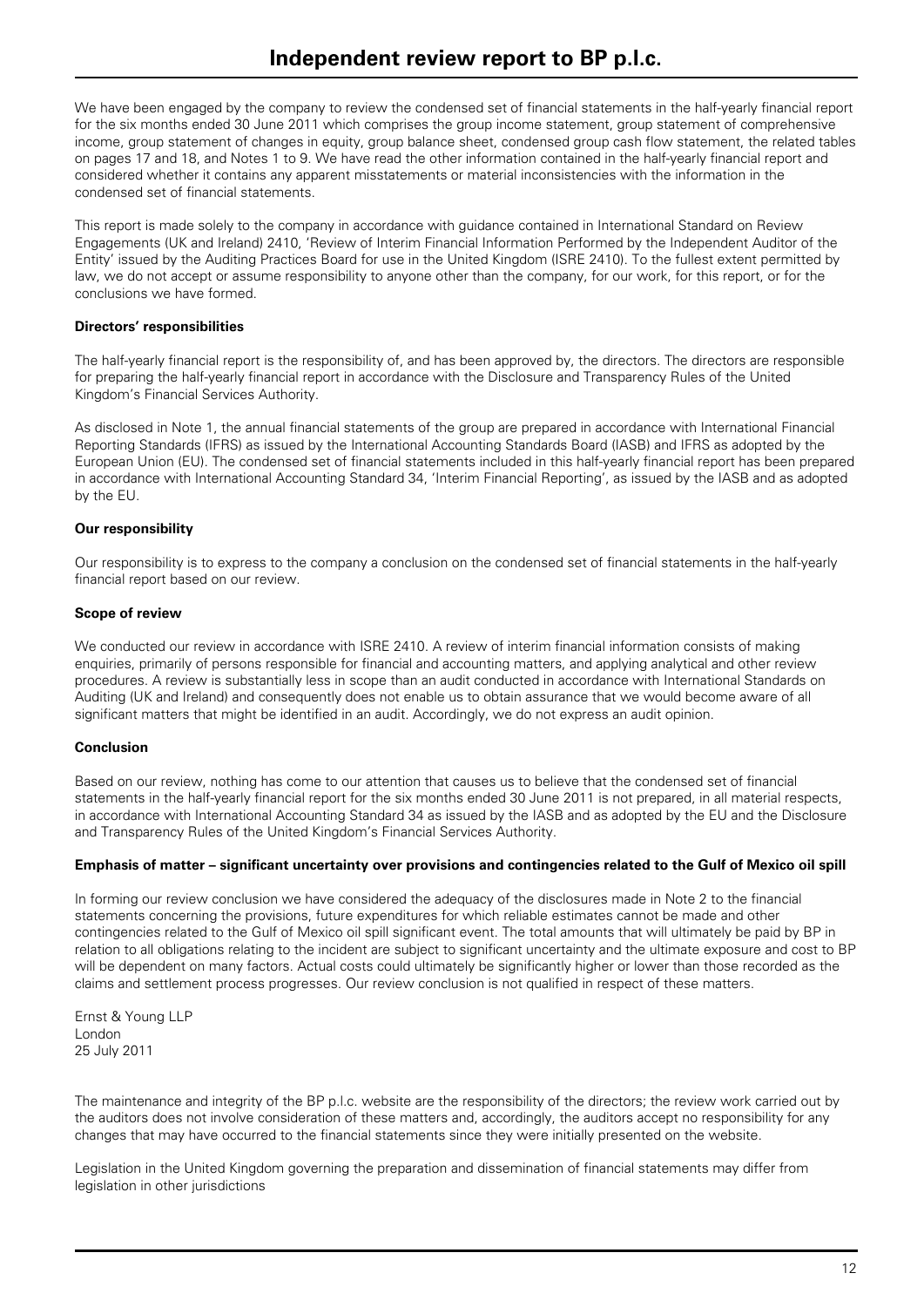## **Group income statement**

| Second<br>quarter | <b>First</b><br>quarter | <b>Second</b><br>quarter |                                                                                              |         | <b>First half</b> |
|-------------------|-------------------------|--------------------------|----------------------------------------------------------------------------------------------|---------|-------------------|
| 2010              | 2011                    | 2011                     |                                                                                              | 2011    | 2010              |
|                   |                         |                          | \$ million                                                                                   |         |                   |
| 73,725            | 85,329                  |                          | 101,364 Sales and other operating revenues (Note 4)                                          | 186,693 | 146,796           |
| 257               | 262                     | 303                      | Earnings from jointly controlled entities - after<br>interest and tax                        | 565     | 660               |
| 760               | 1,409                   | 1,255                    | Earnings from associates – after interest<br>and tax                                         | 2,664   | 1,523             |
| 158               | 124                     |                          | <b>151</b> Interest and other income                                                         | 275     | 300               |
| 971               | 1.188                   |                          | <b>775</b> Gains on sale of businesses and fixed assets                                      | 1.963   | 1,009             |
| 75,871            | 88,312                  |                          | 103,848 Total revenues and other income                                                      | 192,160 | 150,288           |
| 54,536            | 61,721                  |                          | 78,281 Purchases                                                                             | 140,002 | 106,177           |
| 37,979            | 6,508                   | 6,200                    | Production and manufacturing<br>expenses(a)(b)                                               | 12,708  | 43,719            |
| 1,238             | 1,831                   |                          | <b>2,356</b> Production and similar taxes (Note 5)                                           | 4,187   | 2,514             |
| 2,780             | 2,835                   |                          | <b>2,671</b> Depreciation, depletion and amortization                                        | 5,506   | 5,776             |
| (56)              | 59                      | 1.383                    | Impairment and losses on sale of businesses<br>and fixed assets                              | 1,442   | 108               |
| 132               | 399                     |                          | 679 Exploration expense                                                                      | 1,078   | 252               |
| 2,939             | 2,907                   |                          | 3,448 Distribution and administration expenses(b)                                            | 6.355   | 5,959             |
| 452               | 545                     |                          | (149) Fair value (gain) loss on embedded derivatives                                         | 396     | 306               |
| (24, 129)         | 11,507                  |                          | 8,979 Profit (loss) before interest and taxation                                             | 20,486  | (14, 523)         |
| 225               | 308                     |                          | <b>314</b> Finance costs(a)                                                                  | 622     | 463               |
| (11)              | (69)                    |                          | Net finance income relating to<br>(65) pensions and other post-retirement benefits           | (134)   | (21)              |
| (24, 343)         | 11,268                  |                          | 8,730 Profit (loss) before taxation                                                          | 19.998  | (14, 965)         |
| (7, 295)          | 4,083                   |                          | $3,040$ Taxation(a)                                                                          | 7,123   | (4, 105)          |
| (17,048)          | 7,185                   |                          | 5,690 Profit (loss) for the period                                                           | 12,875  | (10, 860)         |
|                   |                         |                          | <b>Attributable to</b>                                                                       |         |                   |
| (17, 150)         | 7,124                   | 5,620                    | <b>BP</b> shareholders                                                                       | 12,744  | (11, 071)         |
| 102               | 61                      | 70                       | Minority interest                                                                            | 131     | 211               |
| (17, 048)         | 7,185                   | 5.690                    |                                                                                              | 12,875  | (10, 860)         |
|                   |                         |                          | Earnings per share – cents (Note 6)<br>Profit for the period attributable to BP shareholders |         |                   |
| (91.29)           | 37.86                   |                          | <b>29.75 Basic</b>                                                                           | 67.60   | (58.96)           |
| (91.29)           | 37.42                   |                          | <b>29.39 Diluted</b>                                                                         | 66.82   | (58.96)           |

(a) See Note 2 on pages  $22 - 27$  for further details of the impact of the Gulf of Mexico oil spill on the income statement line items. (b) Cash costs for the second quarter of 2011 increased significantly compared to the same period a year ago and reflected higher turnaround and related maintenance spend, rig standby costs in the Gulf of Mexico and certain one-off charges. Cash costs are a subset of production and manufacturing expenses plus distribution and administration expenses. They represent the substantial majority of the expenses in these line items but exclude associated non-operating items (including amounts relating to the Gulf of Mexico oil spill), and certain costs that are variable, primarily with volumes (such as freight costs). They are the principal operating and overhead costs that management considers to be most directly under their control although they include certain foreign exchange and commodity price effects.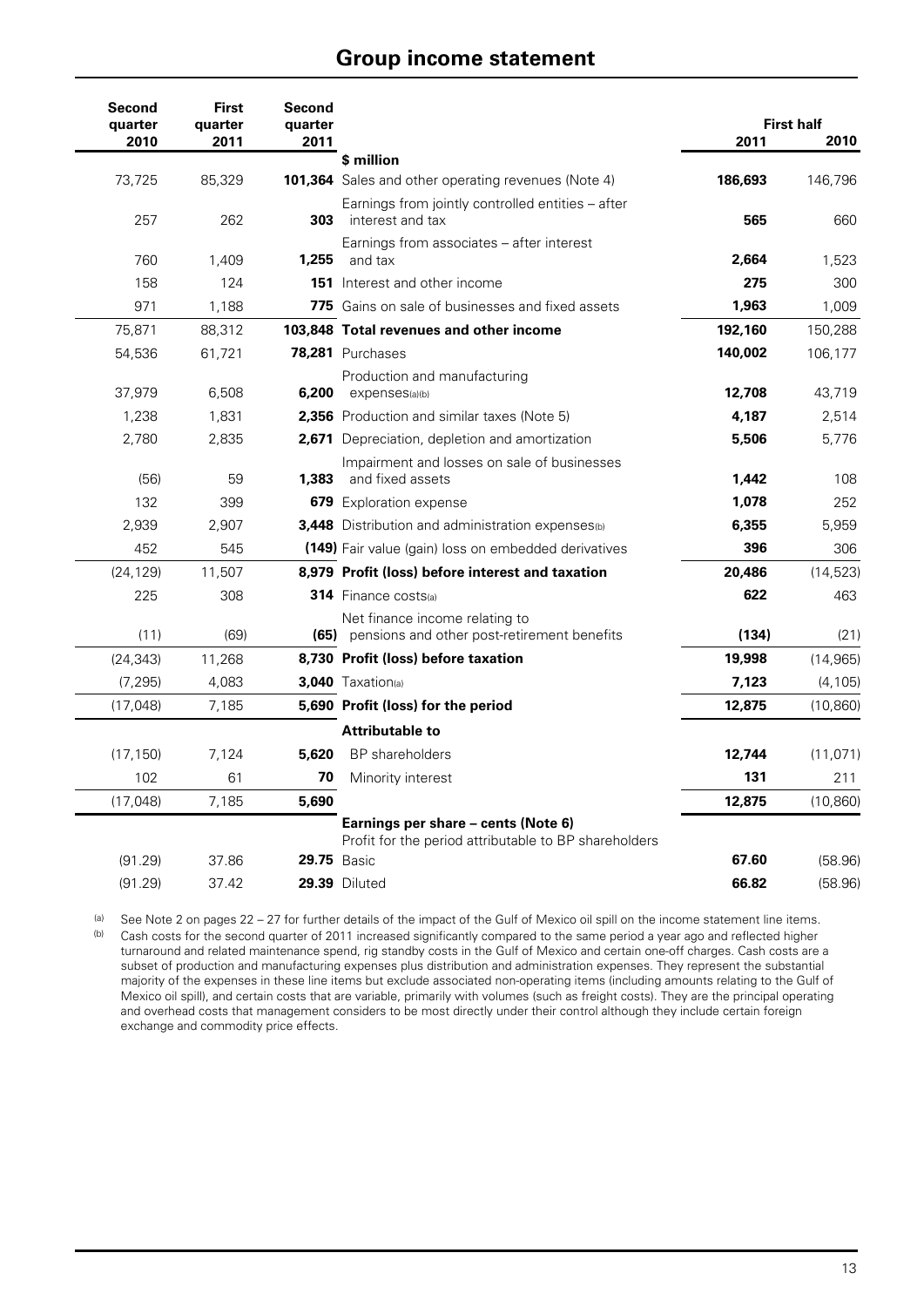| <b>Group statement of comprehensive income</b> |  |  |
|------------------------------------------------|--|--|
|                                                |  |  |

| Second          | <b>First</b>    | Second          |                                                                                                                                        |        | <b>First half</b> |
|-----------------|-----------------|-----------------|----------------------------------------------------------------------------------------------------------------------------------------|--------|-------------------|
| quarter<br>2010 | quarter<br>2011 | quarter<br>2011 |                                                                                                                                        | 2011   | 2010              |
|                 |                 |                 | \$ million                                                                                                                             |        |                   |
| (17, 048)       | 7,185           |                 | <b>5,690</b> Profit (loss) for the period                                                                                              | 12,875 | (10, 860)         |
| (1,000)         | 657             |                 | <b>401</b> Currency translation differences                                                                                            | 1,058  | (1,526)           |
| 39              | 11              | $\mathbf{2}$    | Exchange (gains) losses on translation of<br>foreign operations transferred to gain or loss<br>on sales of businesses and fixed assets | 13     | 39                |
| (230)           | 266             |                 | Available-for-sale investments marked to<br>$(95)$ market                                                                              | 171    | (323)             |
| (143)           | (2)             |                 | Available-for-sale investments – recycled to<br>(3) the income statement                                                               | (5)    | (143)             |
| (245)           | 118             |                 | 75 Cash flow hedges marked to market                                                                                                   | 193    | (407)             |
| 21              | (16)            |                 | Cash flow hedges – recycled to the income<br>(112) statement                                                                           | (128)  | (73)              |
| 18              | 2               |                 | Cash flow hedges – recycled to the balance<br>$(5)$ sheet                                                                              | (3)    | 31                |
| (48)            | (5)             |                 | <b>57</b> Taxation                                                                                                                     | 52     | (167)             |
| (1,588)         | 1,031           |                 | <b>320</b> Other comprehensive income (expense)                                                                                        | 1,351  | (2,569)           |
| (18, 636)       | 8,216           |                 | <b>6,010</b> Total comprehensive income (expense)                                                                                      | 14,226 | (13, 429)         |
|                 |                 |                 | Attributable to                                                                                                                        |        |                   |
| (18, 737)       | 8,139           | 5,946           | <b>BP</b> shareholders                                                                                                                 | 14,085 | (13, 632)         |
| 101             | 77              | 64              | Minority interest                                                                                                                      | 141    | 203               |
| (18, 636)       | 8,216           | 6,010           |                                                                                                                                        | 14,226 | (13, 429)         |

## **Group statement of changes in equity**

|                                           | <b>BP</b><br>shareholders'<br>equity | <b>Minority</b><br>interest | <b>Total</b><br>equity |
|-------------------------------------------|--------------------------------------|-----------------------------|------------------------|
| \$ million                                |                                      |                             |                        |
| At 1 January 2011                         | 94,987                               | 904                         | 95,891                 |
| Total comprehensive income                | 14,085                               | 141                         | 14,226                 |
| <b>Dividends</b>                          | (1,603)                              | (132)                       | (1,735)                |
| Share-based payments (net of tax)         | 25                                   |                             | 25                     |
| Transactions involving minority interests |                                      | 1                           | 1                      |
| At 30 June 2011                           | 107,494                              | 914                         | 108,408                |
|                                           | <b>BP</b><br>shareholders'<br>equity | <b>Minority</b><br>interest | <b>Total</b><br>equity |
| \$ million                                |                                      |                             |                        |
| At 1 January 2010                         | 101,613                              | 500                         | 102,113                |
| Total comprehensive income (expense)      | (13, 632)                            | 203                         | (13, 429)              |
| <b>Dividends</b>                          | (2,626)                              | (131)                       | (2,757)                |
| Share-based payments (net of tax)         | 135                                  |                             | 135                    |
| Transactions involving minority interests |                                      | 300                         | 300                    |
| At 30 June 2010                           | 85,490                               | 872                         | 86,362                 |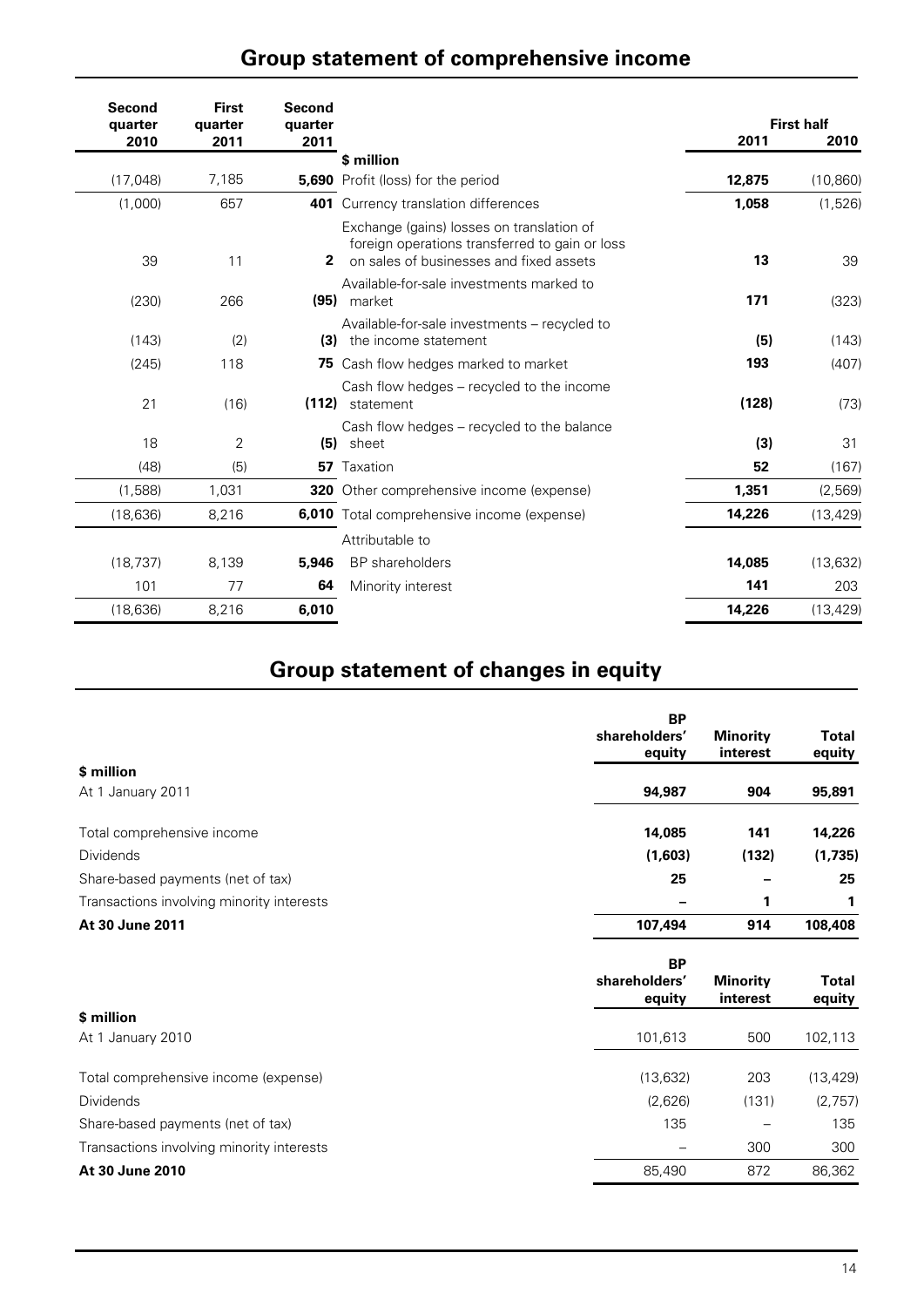## **Group balance sheet**

|                                                                                  | 2011    | 30 June 31 December<br>2010 |
|----------------------------------------------------------------------------------|---------|-----------------------------|
| \$ million                                                                       |         |                             |
| <b>Non-current assets</b>                                                        |         |                             |
| Property, plant and equipment                                                    | 112,205 | 110,163                     |
| Goodwill                                                                         | 9,470   | 8,598                       |
| Intangible assets                                                                | 16,768  | 14,298                      |
| Investments in jointly controlled entities                                       | 12,483  | 12,286                      |
| Investments in associates                                                        | 14,093  | 13,335                      |
| Other investments                                                                | 1,366   | 1,191                       |
| <b>Fixed assets</b>                                                              | 166,385 | 159,871                     |
| Loans                                                                            | 868     | 894                         |
| Other receivables                                                                | 5,804   | 6,298                       |
| Derivative financial instruments                                                 | 4,267   | 4,210                       |
| Prepayments                                                                      | 1,521   | 1,432                       |
| Deferred tax assets                                                              | 546     | 528                         |
| Defined benefit pension plan surpluses                                           | 2,573   | 2,176                       |
| <b>Current assets</b>                                                            | 181,964 | 175,409                     |
| Loans                                                                            | 256     | 247                         |
| Inventories                                                                      | 27,477  | 26,218                      |
| Trade and other receivables                                                      | 42,922  | 36,549                      |
| Derivative financial instruments                                                 | 3,796   | 4,356                       |
| Prepayments                                                                      | 3,983   | 1,574                       |
| Current tax receivable                                                           | 268     | 693                         |
| Other investments                                                                | 1,413   | 1,532                       |
| Cash and cash equivalents                                                        | 18,749  | 18,556                      |
|                                                                                  | 98,864  | 89,725                      |
| Assets classified as held for sale (Note 3)                                      | 10,167  | 7,128                       |
|                                                                                  | 109,031 | 96,853                      |
| <b>Total assets</b>                                                              | 290,995 | 272,262                     |
| <b>Current liabilities</b>                                                       |         |                             |
| Trade and other payables                                                         | 51,010  | 46,329                      |
| Derivative financial instruments                                                 | 3,273   | 3,856                       |
| Accruals                                                                         | 6,126   | 5,612                       |
| Finance debt                                                                     | 12,445  | 14,626                      |
| Current tax payable                                                              | 3,883   | 2,920                       |
| Provisions                                                                       | 9,060   | 9,489                       |
|                                                                                  | 85,797  | 82,832                      |
| Liabilities directly associated with assets classified as held for sale (Note 3) | 1,127   | 1,047                       |
|                                                                                  | 86,924  | 83,879                      |
| <b>Non-current liabilities</b>                                                   |         |                             |
| Other payables                                                                   | 10,259  | 14,285                      |
| Derivative financial instruments                                                 | 3,705   | 3,677                       |
| Accruals                                                                         | 391     | 637                         |
| Finance debt                                                                     | 34,445  | 30,710                      |
| Deferred tax liabilities                                                         | 13,751  | 10,908                      |
| Provisions                                                                       | 23,287  | 22,418                      |
| Defined benefit pension plan and other post-retirement benefit plan deficits     | 9,825   | 9,857                       |
|                                                                                  | 95,663  | 92,492                      |
| <b>Total liabilities</b>                                                         | 182,587 | 176,371                     |
| <b>Net assets</b>                                                                | 108,408 | 95,891                      |
| <b>Equity</b><br>BP shareholders' equity                                         | 107,494 | 94,987                      |
| Minority interest                                                                | 914     | 904                         |
|                                                                                  | 108,408 | 95,891                      |
|                                                                                  |         |                             |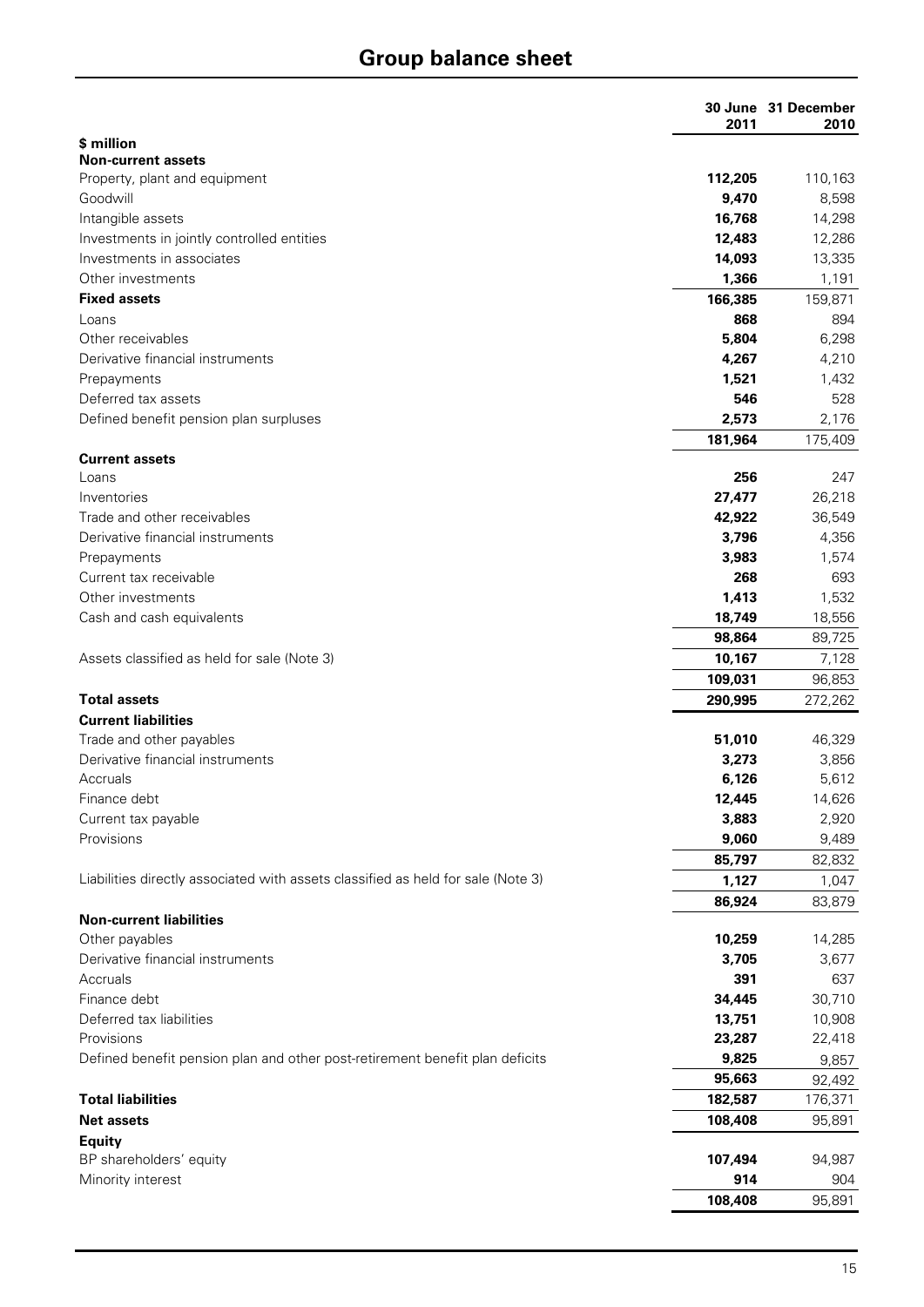## **Condensed group cash flow statement**

| Second<br>quarter | <b>First</b><br>quarter | Second<br>quarter |                                                                                                                                             |                | <b>First half</b> |
|-------------------|-------------------------|-------------------|---------------------------------------------------------------------------------------------------------------------------------------------|----------------|-------------------|
| 2010              | 2011                    | 2011              | \$ million                                                                                                                                  | 2011           | 2010              |
|                   |                         |                   | <b>Operating activities</b>                                                                                                                 |                |                   |
| (24, 343)         | 11,268                  |                   | 8,730 Profit (loss) before taxation                                                                                                         | 19,998         | (14, 965)         |
|                   |                         |                   | Adjustments to reconcile profit before taxation<br>to net cash provided by operating activities<br>Depreciation, depletion and amortization |                |                   |
| 2,833             | 3,127                   | 3,275             | and exploration expenditure written off<br>Impairment and (gain) loss on sale of                                                            | 6,402          | 5,850             |
| (1,027)           | (1, 129)                | 608               | businesses and fixed assets<br>Earnings from equity-accounted entities,                                                                     | (521)          | (901)             |
| (92)              | (1, 446)                | 666               | less dividends received                                                                                                                     | (780)          | (761)             |
|                   |                         |                   | Net charge for interest and other finance                                                                                                   |                |                   |
| (61)              | 51                      | (121)             | expense, less net interest paid                                                                                                             | (70)           | (15)              |
| 150               | (124)                   | 113               | Share-based payments<br>Net operating charge for pensions and other<br>post-retirement benefits, less contributions                         | (11)           | 4                 |
| (171)             | (439)                   | (159)             | and benefit payments for unfunded plans                                                                                                     | (598)          | (661)             |
| 17,739            | 273                     | (64)              | Net charge for provisions, less payments                                                                                                    | 209            | 17,691            |
|                   |                         |                   | Movements in inventories and other current                                                                                                  |                |                   |
| 13,464            | (7, 823)                | (3, 283)          | and non-current assets and liabilities(a)                                                                                                   | (11, 106)      | 11,524            |
| (1,739)           | (1, 354)                | (1,917)           | Income taxes paid                                                                                                                           | (3,271)        | (3, 320)          |
| 6,753             | 2,404                   |                   | 7,848 Net cash provided by operating activities                                                                                             | 10,252         | 14,446            |
|                   |                         |                   | <b>Investing activities</b>                                                                                                                 |                |                   |
| (4, 273)          | (5, 774)                |                   | (4,289) Capital expenditure(b)                                                                                                              | (10,063)       | (8, 562)          |
| (1, 268)          | (2)                     |                   | (3,884) Acquisitions, net of cash acquired                                                                                                  | (3,886)        | (1, 268)          |
| (100)             | (89)                    |                   | (66) Investment in jointly controlled entities                                                                                              | (155)          | (182)             |
| (19)              | (11)                    |                   | (19) Investment in associates                                                                                                               | (30)           | (25)              |
| 636               | 384                     |                   | 1,273 Proceeds from disposal of fixed assets(c)                                                                                             | 1,657          | 744               |
|                   |                         |                   | Proceeds from disposal of businesses, net of                                                                                                |                |                   |
| 87                | 586                     | 376               | cash disposed(c)                                                                                                                            | 962            | 87                |
| 203               | 35                      |                   | 116 Proceeds from loan repayments                                                                                                           | 151            | 259               |
| (4, 734)          | (4, 871)                |                   | (6,493) Net cash used in investing activities                                                                                               | (11, 364)      | (8,947)           |
|                   |                         |                   | <b>Financing activities</b>                                                                                                                 |                |                   |
| 31                | 12                      |                   | 18 Net issue of shares                                                                                                                      | 30             | 159               |
| 756               | 4,917                   |                   | 2,696 Proceeds from long-term financing                                                                                                     | 7,613          | 1,098             |
| (192)             | (2,622)                 |                   | (3,102) Repayments of long-term financing                                                                                                   | (5, 724)       | (2,687)           |
| (1, 855)          | 949                     |                   | (157) Net increase (decrease) in short-term debt                                                                                            | 792            | (2, 102)          |
|                   | (808)                   |                   | (795) Dividends paid - BP shareholders                                                                                                      | (1,603)        | (2,626)           |
| (128)             | (6)                     | (96)              | - Minority interest                                                                                                                         | (102)          | (131)             |
| (1, 388)          | 2,442                   |                   | (1,436) Net cash provided by (used in) financing activities                                                                                 | 1,006          | (6, 289)          |
| (162)             | 195                     | 104               | Currency translation differences relating to<br>cash and cash equivalents                                                                   | 299            | (239)             |
|                   |                         |                   | Increase (decrease) in cash and cash                                                                                                        |                |                   |
| 469               | 170                     | 23                | equivalents                                                                                                                                 | 193            | (1,029)           |
|                   |                         |                   | Cash and cash equivalents at beginning                                                                                                      |                |                   |
| 6,841             | 18,556                  | 18,726            | of period                                                                                                                                   | 18,556         | 8,339             |
| 7,310             | 18,726                  |                   | 18,749 Cash and cash equivalents at end of period                                                                                           | 18,749         | 7,310             |
| Includes:<br>(a)  |                         |                   |                                                                                                                                             |                |                   |
| 284<br>452        | (2, 412)<br>545         |                   | (493) Inventory holding (gains) losses<br>(149) Fair value (gain) loss on embedded derivatives                                              | (2,905)<br>396 | (421)<br>306      |
| 12,430            | (2,864)                 |                   | (2,912) Movements related to Gulf of Mexico oil spill response                                                                              | (5,776)        | 12,430            |

 Inventory holding gains and losses and fair value gains and losses on embedded derivatives are also included within profit before taxation. See Note 2 for further information on the cash flow impacts of the Gulf of Mexico oil spill.

 (b) First quarter 2011 included \$2,000 million paid as a deposit relating to the transaction with Reliance Industries Limited. See page 6 for further information.

 (c) Included in disposal proceeds are deposits received in respect of disposal transactions expected to complete in subsequent periods as follows: second quarter 2011 \$568 million; first quarter 2011 \$57.5 million; second quarter 2010 nil. For further information see Note 7.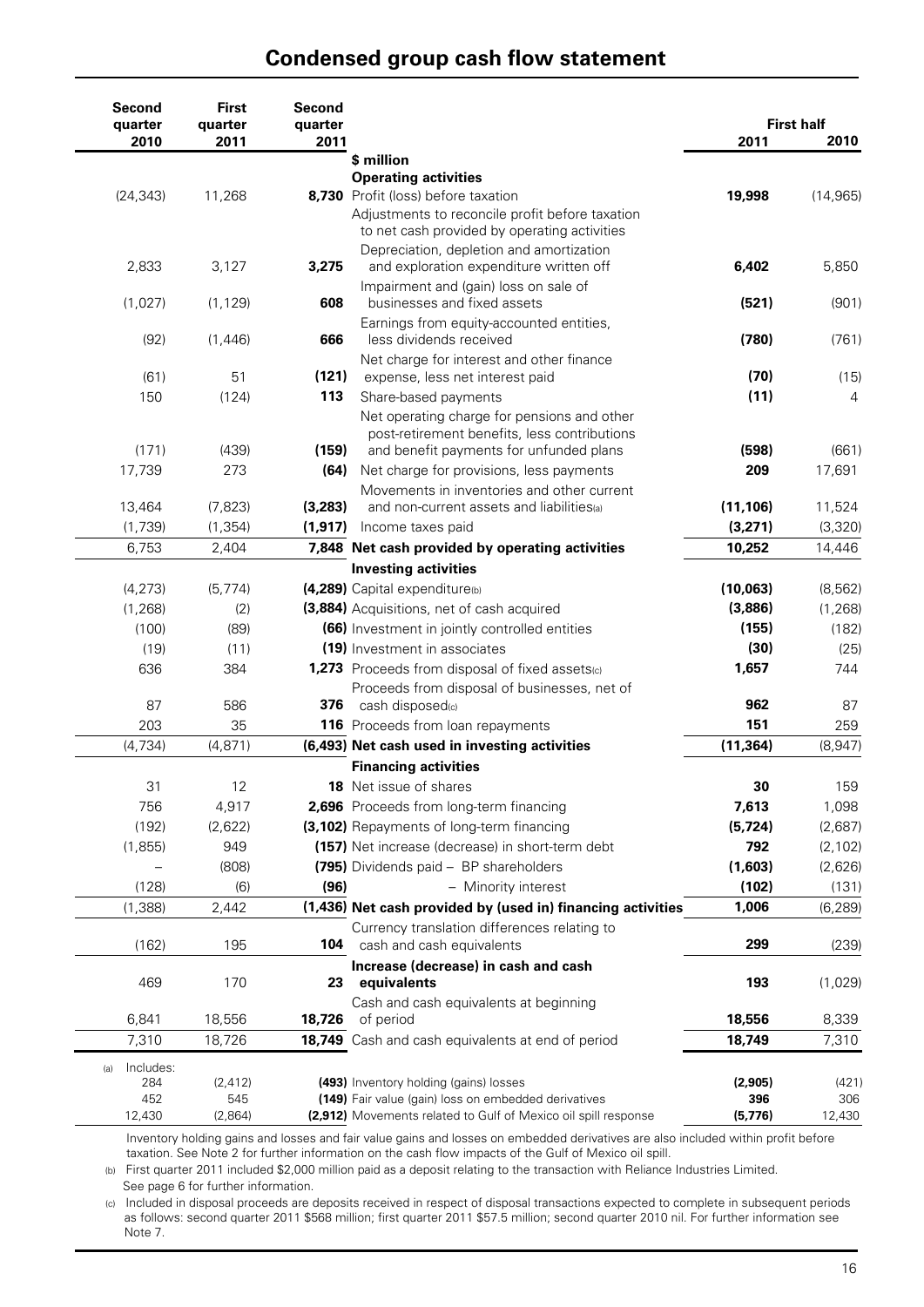| <b>First</b><br>Second<br>Second                      |                                                    |        |                           |
|-------------------------------------------------------|----------------------------------------------------|--------|---------------------------|
| quarter<br>quarter<br>quarter<br>2010<br>2011<br>2011 |                                                    | 2011   | <b>First half</b><br>2010 |
|                                                       | \$ million<br><b>By business</b>                   |        |                           |
|                                                       | <b>Exploration and Production</b>                  |        |                           |
| 3,024<br>$1,001$ US(a)<br>1,023                       |                                                    | 2,024  | 4,157                     |
| 2,172<br>2,111                                        | 5,439 Non-US(b)                                    | 7,550  | 4,987                     |
| 5,196<br>6,440<br>3,134                               |                                                    | 9,574  | 9,144                     |
|                                                       | <b>Refining and Marketing</b>                      |        |                           |
| 704<br>522<br>626 US                                  |                                                    | 1,148  | 1,232                     |
| 221<br>215                                            | <b>313 Non-US</b>                                  | 528    | 365                       |
| 925<br>737<br>939                                     |                                                    | 1,676  | 1,597                     |
|                                                       | Other businesses and corporate                     |        |                           |
| 30<br>130                                             | 126 US                                             | 256    | 58                        |
| 61<br>20                                              | 689 Non-US(c)                                      | 709    | 100                       |
| 91<br>150<br>815                                      |                                                    | 965    | 158                       |
| 6,212<br>8,194<br>4,021                               |                                                    | 12,215 | 10,899                    |
|                                                       | By geographical area                               |        |                           |
| 3,758<br>1,675<br>1,753 $US_{(a)}$                    |                                                    | 3,428  | 5,447                     |
| 2,454<br>2,346                                        | $6,441$ Non-US(b)(c)                               | 8,787  | 5,452                     |
| 6,212<br>4,021<br>8,194                               |                                                    | 12,215 | 10,899                    |
|                                                       | Included above:                                    |        |                           |
| 1,767<br>9                                            | 4,005 Acquisitions and asset exchanges (a) (b) (c) | 4,014  | 1,767                     |

## **Capital expenditure and acquisitions**

(a) Second quarter and first half 2010 included capital expenditure of \$1,767 million in the US Deepwater Gulf of Mexico as part of the transaction with Devon Energy announced in first quarter 2010.

(b) Second quarter and first half 2011 include capital expenditure of \$3,236 million in Brazil as part of the transaction with Devon Energy announced in first quarter 2010.

(c) Second quarter and first half 2011 include capital expenditure of \$680 million in Brazil relating to the acquisition of CNAA. See page 10 for further information.

## **Exchange rates**

| <b>Second</b><br>quarter | <b>First</b><br>quarter | Second<br>quarter |                                                            |      | <b>First half</b> |
|--------------------------|-------------------------|-------------------|------------------------------------------------------------|------|-------------------|
| 2010                     | 2011                    | 2011              |                                                            | 2011 | 2010              |
| 1.49                     | 1.60                    |                   | <b>1.63</b> US dollar/sterling average rate for the period | 1.62 | 1.52              |
| 1.51                     | 1.61                    |                   | 1.60 US dollar/sterling period-end rate                    | 1.60 | 1.51              |
| 1.27                     | 1.37                    |                   | <b>1.44</b> US dollar/euro average rate for the period     | 1.40 | 1.32              |
| 1.22                     | 1.41                    |                   | <b>1.44</b> US dollar/euro period-end rate                 | 1.44 | 1.22              |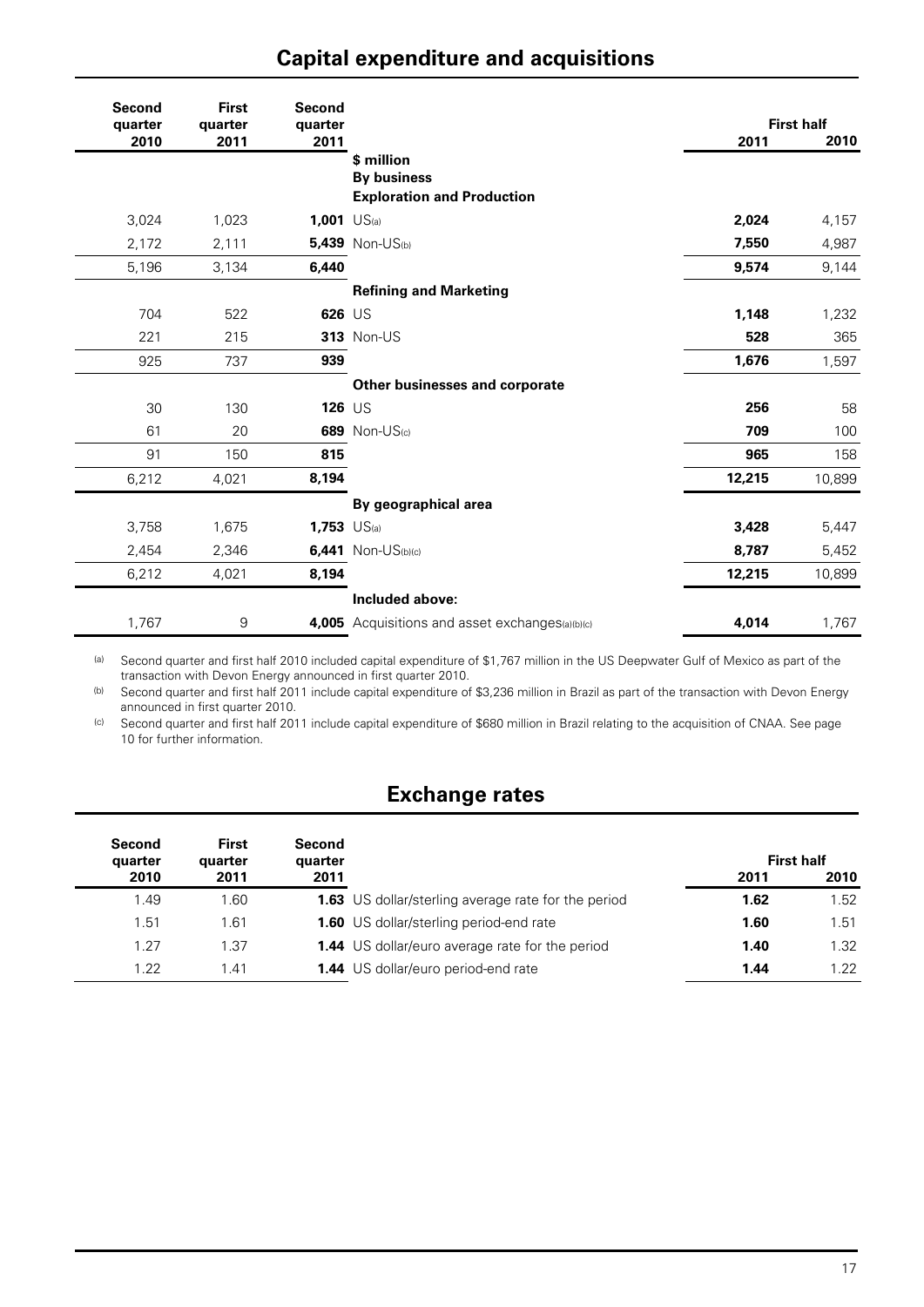| Second<br>quarter | <b>First</b><br>quarter | Second<br>quarter |                                                   |         | <b>First half</b> |
|-------------------|-------------------------|-------------------|---------------------------------------------------|---------|-------------------|
| 2010              | 2011                    |                   | 2011 \$ million                                   | 2011    | 2010              |
|                   |                         |                   | <b>By business</b>                                |         |                   |
|                   |                         |                   | <b>Exploration and Production</b>                 |         |                   |
| 1,798             | 1,875                   | <b>731 US</b>     |                                                   | 2,606   | 4,560             |
| 4,446             | 6,545                   |                   | 5,883 Non-US                                      | 12,428  | 9,976             |
| 6,244             | 8,420                   | 6,614             |                                                   | 15,034  | 14,536            |
|                   |                         |                   | <b>Refining and Marketing</b>                     |         |                   |
| 757               | 640                     | $(17)$ US         |                                                   | 623     | 694               |
| 1,318             | 1,439                   |                   | 1,355 Non-US                                      | 2,794   | 2,110             |
| 2,075             | 2,079                   | 1,338             |                                                   | 3,417   | 2,804             |
|                   |                         |                   | Other businesses and corporate                    |         |                   |
| (119)             | (188)                   | $(168)$ US        |                                                   | (356)   | (350)             |
| 49                | (290)                   |                   | (430) Non-US                                      | (720)   | (48)              |
| (70)              | (478)                   | (598)             |                                                   | (1,076) | (398)             |
| 8,249             | 10,021                  | 7,354             |                                                   | 17,375  | 16,942            |
| (32, 192)         | (384)                   |                   | 617 Gulf of Mexico oil spill response             | 233     | (32, 192)         |
| 98                | (542)                   |                   | <b>515</b> Consolidation adjustment               | (27)    | 306               |
|                   |                         |                   | Replacement cost profit (loss) before             |         |                   |
| (23, 845)         | 9,095                   | 8.486             | interest and tax(b)                               | 17,581  | (14, 944)         |
|                   |                         |                   | Inventory holding gains (losses)(c)               |         |                   |
| (55)              | 115                     |                   | 5 Exploration and Production                      | 120     | (31)              |
| (225)             | 2,288                   |                   | 482 Refining and Marketing                        | 2,770   | 454               |
| (4)               | 9                       |                   | 6 Other businesses and corporate                  | 15      | (2)               |
| (24, 129)         | 11,507                  |                   | 8,979 Profit (loss) before interest and tax       | 20,486  | (14, 523)         |
| 225               | 308                     |                   | 314 Finance costs                                 | 622     | 463               |
|                   |                         |                   | Net finance income relating to pensions and other |         |                   |
| (11)              | (69)                    |                   | (65) post-retirement benefits                     | (134)   | (21)              |
| (24, 343)         | 11,268                  |                   | 8,730 Profit (loss) before taxation               | 19,998  | (14, 965)         |
|                   |                         |                   | Replacement cost profit (loss) before             |         |                   |
|                   |                         |                   | interest and tax                                  |         |                   |
| (29, 171)         | 1,813                   | $1,361$ US        | By geographical area                              | 3,174   | (26, 581)         |
| 5,326             | 7,282                   |                   | 7,125 Non-US                                      | 14,407  | 11,637            |
|                   |                         |                   |                                                   |         |                   |
| (23, 845)         | 9,095                   | 8,486             |                                                   | 17,581  | (14, 944)         |

## **Analysis of replacement cost profit (loss) before interest and tax and reconciliation to profit (loss) before taxation(a)**

(a) IFRS requires that the measure of profit or loss disclosed for each operating segment is the measure that is provided regularly to the chief operating decision maker for the purposes of performance assessment and resource allocation. For BP, this measure of profit or loss is replacement cost profit or loss before interest and tax. In addition, a reconciliation is required between the total of the operating segments' measures of profit or loss and the group profit or loss before taxation.

(b) Replacement cost profit or loss reflects the replacement cost of supplies. The replacement cost profit or loss for the period is arrived at by excluding from profit or loss inventory holding gains and losses and their associated tax effect. Replacement cost profit or loss for the group is not a recognized GAAP measure.

(c) Inventory holding gains and losses represent the difference between the cost of sales calculated using the average cost to BP of supplies acquired during the period and the cost of sales calculated on the first-in first-out (FIFO) method after adjusting for any changes in provisions where the net realizable value of the inventory is lower than its cost. Under the FIFO method, which we use for IFRS reporting, the cost of inventory charged to the income statement is based on its historic cost of purchase, or manufacture, rather than its replacement cost. In volatile energy markets, this can have a significant distorting effect on reported income. The amounts disclosed represent the difference between the charge (to the income statement) for inventory on a FIFO basis (after adjusting for any related movements in net realizable value provisions) and the charge that would have arisen if an average cost of supplies was used for the period. For this purpose, the average cost of supplies during the period is principally calculated on a monthly basis by dividing the total cost of inventory acquired in the period by the number of barrels acquired. The amounts disclosed are not separately reflected in the financial statements as a gain or loss. No adjustment is made in respect of the cost of inventories held as part of a trading position and certain other temporary inventory positions.

Management believes this information is useful to illustrate to investors the fact that crude oil and product prices can vary significantly from period to period and that the impact on our reported result under IFRS can be significant. Inventory holding gains and losses vary from period to period due principally to changes in oil prices as well as changes to underlying inventory levels. In order for investors to understand the operating performance of the group excluding the impact of oil price changes on the replacement of inventories, and to make comparisons of operating performance between reporting periods, BP's management believes it is helpful to disclose this information.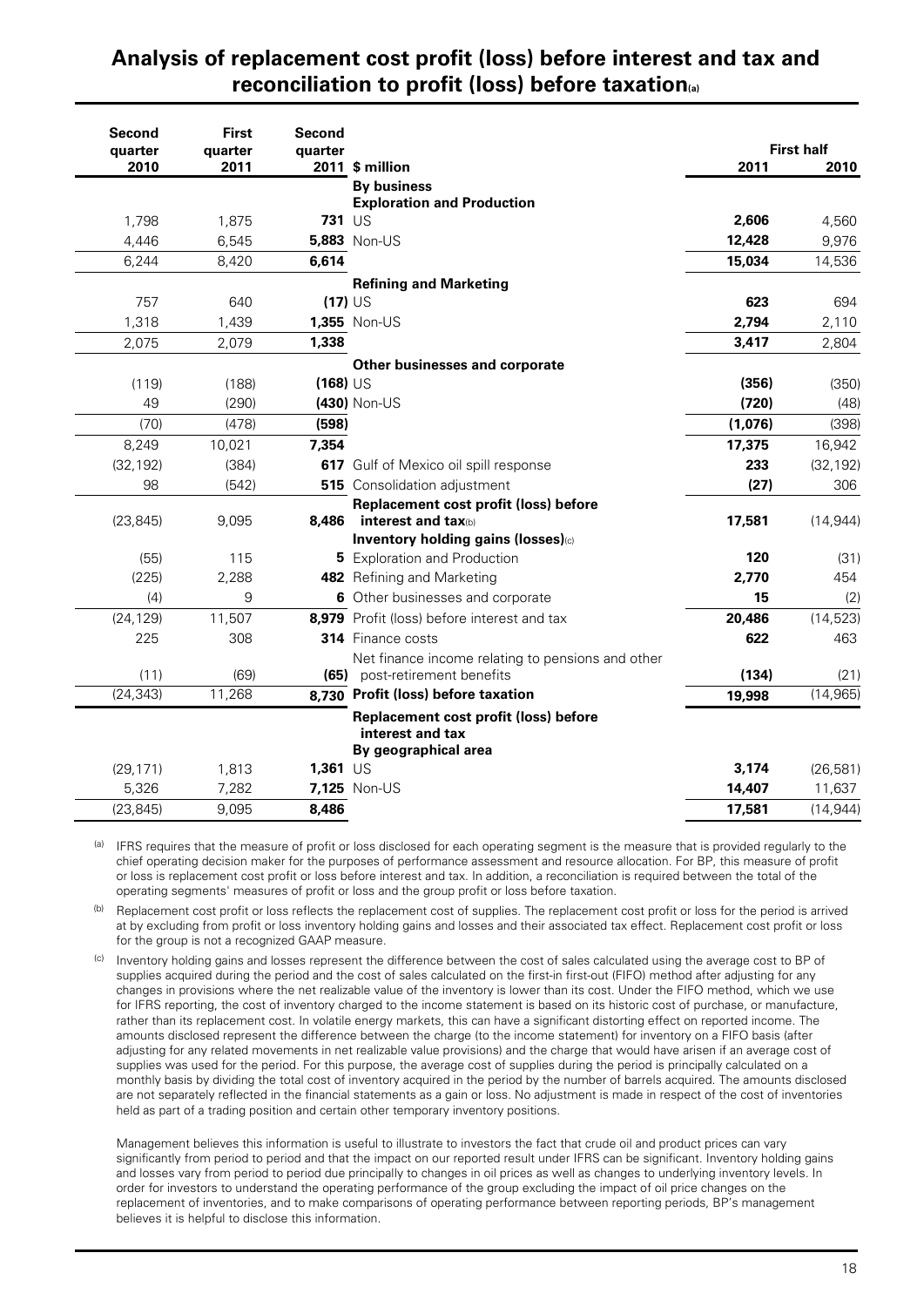## **Non-operating items(a)**

| Second<br>quarter | <b>First</b><br>quarter | Second<br>quarter |                                                                               |       | <b>First half</b> |
|-------------------|-------------------------|-------------------|-------------------------------------------------------------------------------|-------|-------------------|
| 2010              | 2011                    | 2011              |                                                                               | 2011  | 2010              |
|                   |                         |                   | \$ million<br><b>Exploration and Production</b>                               |       |                   |
| 660               | 1,089                   |                   | Impairment and gain (loss) on sale of<br>(403) businesses and fixed assets(b) | 686   | 647               |
|                   |                         |                   | - Environmental and other provisions                                          |       |                   |
| (13)              |                         |                   | Restructuring, integration and<br>rationalization costs                       |       | (117)             |
| (452)             | (328)                   |                   | <b>142</b> Fair value gain (loss) on embedded derivatives                     | (186) | (306)             |
| (134)             | (51)                    |                   | (403) Other                                                                   | (454) | (122)             |
| 61                | 710                     | (664)             |                                                                               | 46    | 102               |
|                   |                         |                   | <b>Refining and Marketing</b>                                                 |       |                   |
| 270               | 5                       |                   | Impairment and gain (loss) on sale of<br>(209) businesses and fixed assets    | (204) | 225               |
|                   |                         |                   | (1) Environmental and other provisions                                        | (1)   |                   |
| (30)              | (1)                     |                   | Restructuring, integration and<br>(4) rationalization costs                   | (5)   | (18)              |
|                   |                         |                   | - Fair value gain (loss) on embedded derivatives                              |       |                   |
| (8)               | (21)                    |                   | (4) Other                                                                     | (25)  | (45)              |
| 232               | (17)                    | (218)             |                                                                               | (235) | 162               |
|                   |                         |                   | Other businesses and corporate                                                |       |                   |
| 97                | 35                      |                   | Impairment and gain (loss) on sale of<br>4 businesses and fixed assets        | 39    | 29                |
| (4)               |                         |                   | (12) Environmental and other provisions                                       | (12)  | (4)               |
| (22)              | 1                       |                   | Restructuring, integration and<br><b>2</b> rationalization costs              | 3     | (60)              |
|                   | (217)                   |                   | 7 Fair value gain (loss) on embedded derivatives(c)                           | (210) |                   |
|                   |                         |                   | (264) Other                                                                   | (264) | (12)              |
| 71                | (181)                   | (263)             |                                                                               | (444) | (47)              |
| (32, 192)         | (384)                   |                   | 617 Gulf of Mexico oil spill response                                         | 233   | (32, 192)         |
| (31, 828)         | 128                     |                   | (528) Total before interest and taxation                                      | (400) | (31, 975)         |
|                   | (16)                    |                   | $(15)$ Finance costs $(d)$                                                    | (31)  |                   |
| (31, 828)         | 112                     |                   | (543) Total before taxation                                                   | (431) | (31, 975)         |
| 9,877             | 44                      |                   | <b>160</b> Taxation credit (charge)(e)                                        | 204   | 9,927             |
| (21, 951)         | 156                     |                   | (383) Total after taxation for period                                         | (227) | (22,048)          |

(a) An analysis of non-operating items by region is shown on pages 7, 9 and 10.

(b) Second quarter 2011 included impairment charges of \$1,049 million, partially offset by net gains on disposals of \$646 million.

(c) Relates to an embedded derivative arising from a financing arrangement.

(d) Finance costs relate to the Gulf of Mexico oil spill. See Note 2 on pages  $22 - 27$  for further details.

(e) Tax is calculated using the quarter's effective tax rate (excluding the impact of the Gulf of Mexico oil spill and, for the first quarter 2011, the impact of a \$683-million one-off deferred tax adjustment in respect of the recently enacted increase in the supplementary charge on UK oil and gas production) on replacement cost profit or loss. However, the US statutory tax rate has been used for expenditures relating to the Gulf of Mexico oil spill that qualify for tax relief.

Non-operating items are charges and credits arising in consolidated entities that BP discloses separately because it considers such disclosures to be meaningful and relevant to investors. These disclosures are provided in order to enable investors better to understand and evaluate the group's financial performance.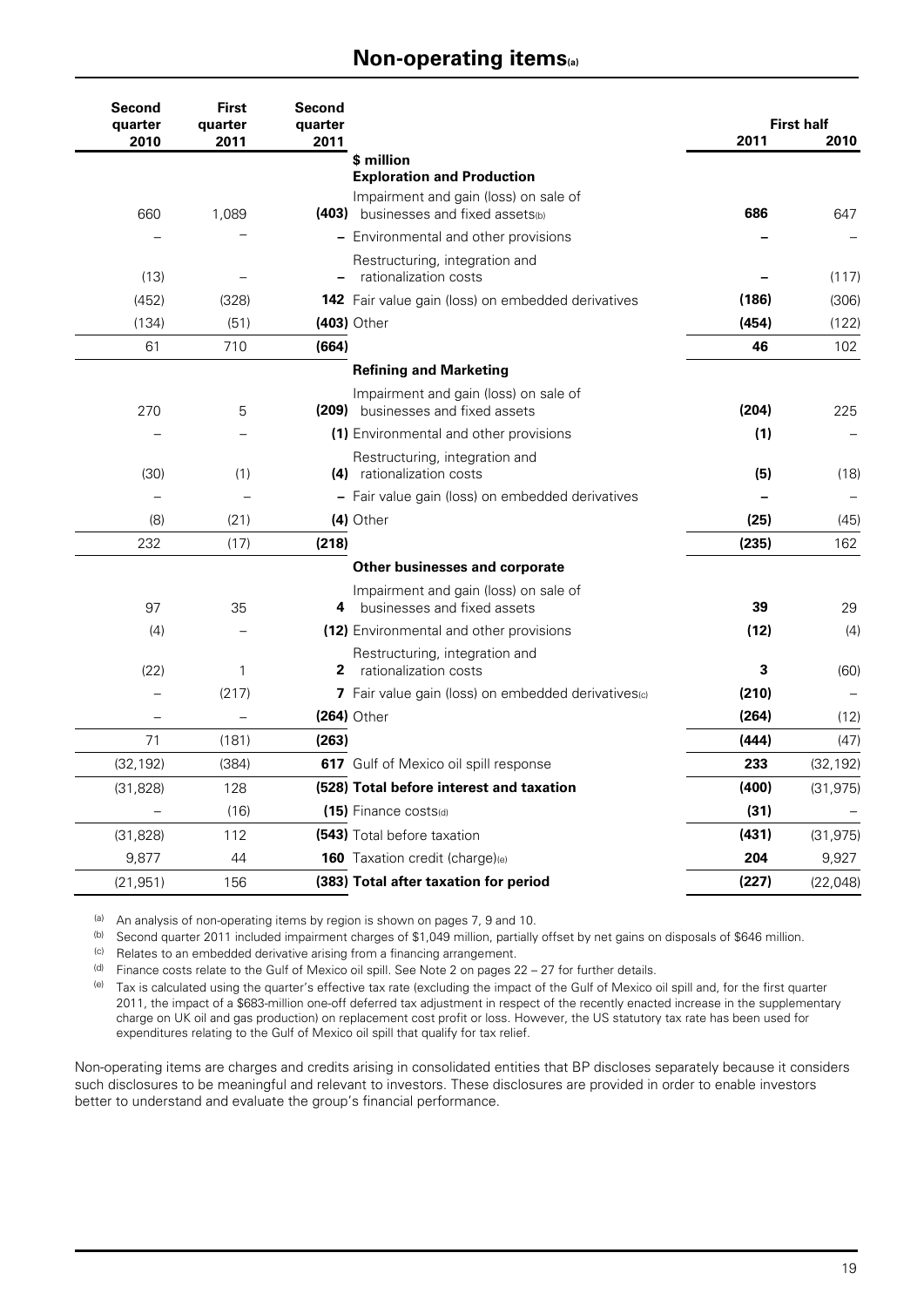## **Non-GAAP information on fair value accounting effects**

| Second<br>quarter | <b>First</b><br>quarter | Second<br>quarter |                                                                                     |      | <b>First half</b> |
|-------------------|-------------------------|-------------------|-------------------------------------------------------------------------------------|------|-------------------|
| 2010              | 2011                    | 2011              |                                                                                     | 2011 | 2010              |
|                   |                         |                   | \$ million                                                                          |      |                   |
|                   |                         |                   | Favourable (unfavourable) impact relative to<br>management's measure of performance |      |                   |
| (122)             | 29                      |                   | (35) Exploration and Production                                                     | (6)  | (59)              |
| 119               | (100)                   |                   | <b>164</b> Refining and Marketing                                                   | 64   | 129               |
| (3)               | (71)                    | 129               |                                                                                     | 58   | 70                |
|                   | 22                      |                   | (44) Taxation credit (charge)(a)                                                    | (22) | (24)              |
| (2)               | (49)                    | 85                |                                                                                     | 36   | 46                |

(a) Tax is calculated using the quarter's effective tax rate (excluding the impact of the Gulf of Mexico oil spill and, for the first quarter 2011, the impact of a \$683-million one-off deferred tax adjustment in respect of the recently enacted increase in the supplementary charge on UK oil and gas production) on replacement cost profit or loss.

BP uses derivative instruments to manage the economic exposure relating to inventories above normal operating requirements of crude oil, natural gas and petroleum products. Under IFRS, these inventories are recorded at historic cost. The related derivative instruments, however, are required to be recorded at fair value with gains and losses recognized in income because hedge accounting is either not permitted or not followed, principally due to the impracticality of effectiveness testing requirements. Therefore, measurement differences in relation to recognition of gains and losses occur. Gains and losses on these inventories are not recognized until the commodity is sold in a subsequent accounting period. Gains and losses on the related derivative commodity contracts are recognized in the income statement from the time the derivative commodity contract is entered into on a fair value basis using forward prices consistent with the contract maturity.

BP enters into commodity contracts to meet certain business requirements, such as the purchase of crude for a refinery or the sale of BP's gas production. Under IFRS these contracts are treated as derivatives and are required to be fair valued when they are managed as part of a larger portfolio of similar transactions. Gains and losses arising are recognized in the income statement from the time the derivative commodity contract is entered into.

IFRS requires that inventory held for trading be recorded at its fair value using period end spot prices whereas any related derivative commodity instruments are required to be recorded at values based on forward prices consistent with the contract maturity. Depending on market conditions, these forward prices can be either higher or lower than spot prices resulting in measurement differences.

BP enters into contracts for pipelines and storage capacity, oil and gas processing and liquefied natural gas (LNG) that, under IFRS, are recorded on an accruals basis. These contracts are risk-managed using a variety of derivative instruments, which are fair valued under IFRS. This results in measurement differences in relation to recognition of gains and losses.

The way that BP manages the economic exposures described above, and measures performance internally, differs from the way these activities are measured under IFRS. BP calculates this difference for consolidated entities by comparing the IFRS result with management's internal measure of performance. Under management's internal measure of performance the inventory, capacity, oil and gas processing and LNG contracts in question are valued based on fair value using relevant forward prices prevailing at the end of the period and the commodity contracts for business requirements are accounted for on an accruals basis. We believe that disclosing management's estimate of this difference provides useful information for investors because it enables investors to see the economic effect of these activities as a whole. The impacts of fair value accounting effects, relative to management's internal measure of performance, are shown in the table above. A reconciliation to GAAP information is set out below.

## **Reconciliation of non-GAAP information**

| Second<br>quarter | <b>First</b><br>quarter | Second<br>quarter |                                                                                                    |        | <b>First half</b> |
|-------------------|-------------------------|-------------------|----------------------------------------------------------------------------------------------------|--------|-------------------|
| 2010              | 2011                    | 2011              |                                                                                                    | 2011   | 2010              |
|                   |                         |                   | \$ million<br><b>Exploration and Production</b><br>Replacement cost profit before interest and tax |        |                   |
| 6,366             | 8.391                   | 6.649             | adjusted for fair value accounting effects                                                         | 15,040 | 14,595            |
| (122)             | 29                      |                   | (35) Impact of fair value accounting effects                                                       | (6)    | (59)              |
| 6.244             | 8,420                   | 6,614             | Replacement cost profit before interest and<br>tax                                                 | 15,034 | 14,536            |
|                   |                         |                   | <b>Refining and Marketing</b><br>Replacement cost profit before interest and tax                   |        |                   |
| 1.956             | 2.179                   | 1,174             | adjusted for fair value accounting effects                                                         | 3.353  | 2.675             |
| 119               | (100)                   |                   | <b>164</b> Impact of fair value accounting effects                                                 | 64     | 129               |
| 2,075             | 2,079                   | 1,338             | Replacement cost profit before interest and<br>tax                                                 | 3,417  | 2,804             |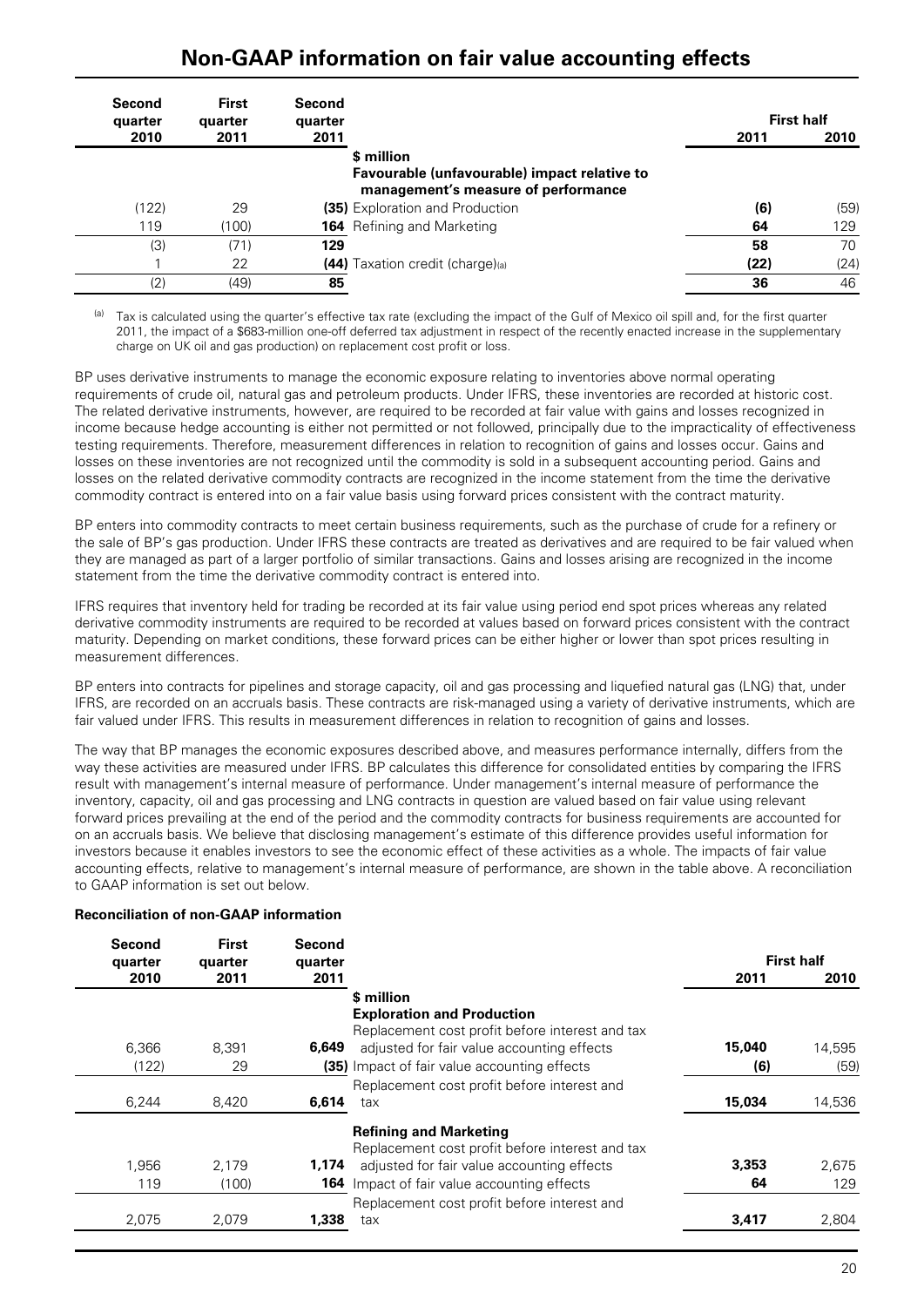## **Realizations and marker prices**

| <b>Second</b><br>quarter | <b>First</b><br>quarter | <b>Second</b><br>quarter |                                                   |        | <b>First half</b> |
|--------------------------|-------------------------|--------------------------|---------------------------------------------------|--------|-------------------|
|                          | 2010<br>2011            | 2011                     |                                                   | 2011   | 2010              |
|                          |                         |                          | <b>Average realizations</b> (a)                   |        |                   |
|                          |                         |                          | Liquids (\$/bbl)(b)                               |        |                   |
|                          | 70.77<br>86.53          | 101.40 US                |                                                   | 93.51  | 70.23             |
|                          | 102.37<br>75.46         |                          | <b>114.43 Europe</b>                              | 108.14 | 75.59             |
|                          | 74.44<br>99.68          |                          | 111.12 Rest of World                              | 104.81 | 73.67             |
|                          | 72.90<br>93.93          |                          | 106.99 BP Average                                 | 99.98  | 72.35             |
|                          |                         |                          | Natural gas (\$/mcf)                              |        |                   |
|                          | 3.20<br>3.52            | 3.61 US                  |                                                   | 3.40   | 4.19              |
|                          | 6.96<br>5.14            |                          | $7.82$ Europe(c)                                  | 7.41   | 5.02              |
|                          | 3.71<br>4.41            |                          | 4.63 Rest of World                                | 4.52   | 3.80              |
|                          | 3.76<br>4.21            |                          | 4.54 BP Average                                   | 4.37   | 4.01              |
|                          |                         |                          | Total hydrocarbons (\$/boe)                       |        |                   |
|                          | 50.87<br>60.30          | 68.43 US                 |                                                   | 64.20  | 52.80             |
|                          | 59.89<br>84.94          |                          | 92.91 Europe(c)                                   | 88.84  | 60.16             |
|                          | 41.47<br>52.79          |                          | 53.45 Rest of World                               | 53.11  | 41.84             |
|                          | 47.08<br>59.00          |                          | 63.23 BP Average(c)                               | 61.05  | 48.16             |
|                          |                         |                          | Average oil marker prices (\$/bbl)                |        |                   |
|                          | 78.24<br>105.43         | 117.04 Brent             |                                                   | 111.09 | 77.31             |
| 77.81                    | 94.49                   |                          | <b>102.22</b> West Texas Intermediate             | 98.39  | 78.32             |
| 78.31                    | 103.22                  |                          | 115.26 Alaska North Slope                         | 109.29 | 78.72             |
|                          | 77.42<br>101.95         | 111.68 Mars              |                                                   | 106.85 | 76.64             |
|                          | 76.92<br>102.55         |                          | <b>113.73</b> Urals (NWE-cif)                     | 108.00 | 76.12             |
| 35.61                    | 49.18                   |                          | <b>50.26</b> Russian domestic oil                 | 49.75  | 35.57             |
|                          |                         |                          | Average natural gas marker prices                 |        |                   |
|                          | 4.09<br>4.11            |                          | 4.32 Henry Hub gas price (\$/mmBtu)(d)            | 4.21   | 4.69              |
|                          | 38.26<br>56.94          |                          | 57.47 UK Gas - National Balancing Point (p/therm) | 57.20  | 36.96             |

(a) Based on sales of consolidated subsidiaries only – this excludes equity-accounted entities.

(b) Crude oil and natural gas liquids.

(c) A minor amendment has been made in the first quarter 2011.

(d) Henry Hub First of Month Index.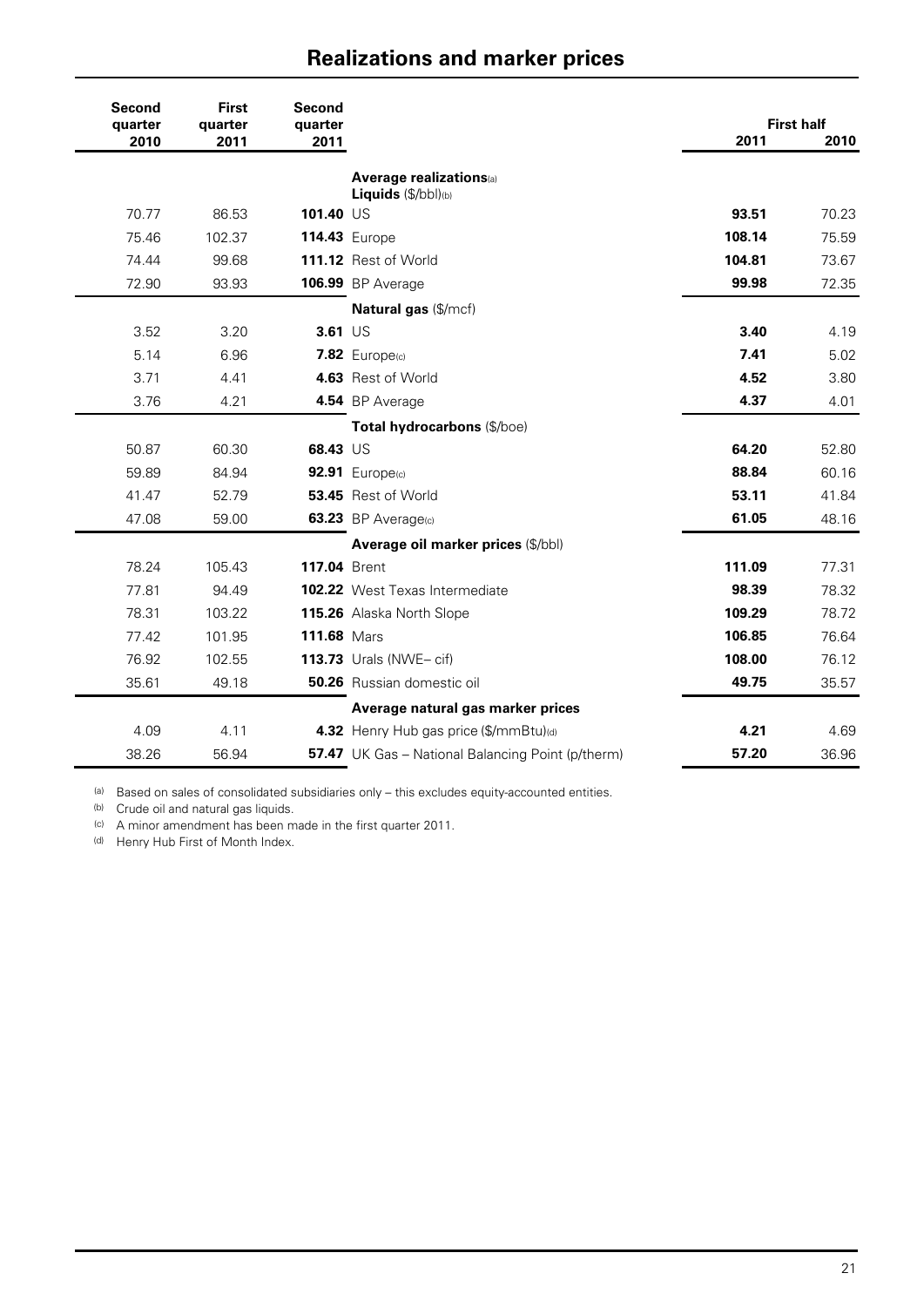## **1. Basis of preparation**

The interim financial information included in this report has been prepared in accordance with IAS 34 'Interim Financial Reporting'.

The results for the interim periods are unaudited and in the opinion of management include all adjustments necessary for a fair presentation of the results for the periods presented. All such adjustments are of a normal recurring nature. After making enquiries, the directors have a reasonable expectation that the group has adequate resources to continue in operational existence for the foreseeable future. Accordingly, they continue to adopt the going concern basis of accounting in preparing the interim financial statements. This report should be read in conjunction with the consolidated financial statements and related notes for the year ended 31 December 2010 included in the *BP Annual Report and Form 20-F 2010*.

BP prepares its consolidated financial statements included within its Annual Report and Accounts on the basis of International Financial Reporting Standards (IFRS) as issued by the International Accounting Standards Board (IASB), IFRS as adopted by the European Union (EU) and in accordance with the provisions of the UK Companies Act 2006. IFRS as adopted by the EU differs in certain respects from IFRS as issued by the IASB, however, the differences have no impact on the group's consolidated financial statements for the periods presented. The financial information presented herein has been prepared in accordance with the accounting policies expected to be used in preparing *BP Annual Report and Form 20-F 2011*, which do not differ significantly from those used in the *BP Annual Report and Form 20-F 2010*.

## **New or amended International Financial Reporting Standards adopted**

There are no new or amended standards or interpretations adopted with effect from 1 January 2011 that have a significant impact on the financial statements.

## **2. Gulf of Mexico oil spill**

### (a) **Overview**

As a consequence of the Gulf of Mexico oil spill, BP continues to incur costs and has also recognized liabilities for future costs. The information presented in this note should be read in conjunction with *BP Annual Report and Form 20-F 2010* – Financial Statements – Note 2, Note 37 and Note 44, and Legal proceedings on pages 40 – 43 herein.

The group income statement includes a pre-tax credit of \$602 million for the second quarter in relation to the Gulf of Mexico oil spill, and a pre-tax credit of \$202 million for the first half of 2011. The amount for the second quarter includes credits of \$1.1 billion relating to the settlement reached with MOEX Offshore 2007 LLC (MOEX), one of BP's co-owners in the Macondo well, and \$75 million relating to the settlement with Weatherford U.S., L.P., the contractor that manufactured the float collar used in the well. These amounts are partially offset by higher costs associated with the ongoing spill response, mainly increased costs of patrolling and maintenance of shoreline, as well as functional expenses of the GCRO. The total pre-tax income statement charge in 2010 amounted to \$40.9 billion.

The settlement amounts with MOEX and Weatherford were not received during the second quarter, but were recorded as receivables on the balance sheet at 30 June 2011.

The amounts set out below reflect the impacts on the financial statements of the Gulf of Mexico oil spill for the periods presented, as described on pages 2 – 3. The income statement, balance sheet and cash flow statement impacts are included within the relevant line items in those statements as set out below.

| Second<br>quarter | <b>First</b><br>quarter | Second<br>quarter |                                                    |       | <b>First half</b> |
|-------------------|-------------------------|-------------------|----------------------------------------------------|-------|-------------------|
| 2010              | 2011                    | 2011              |                                                    | 2011  | 2010              |
|                   |                         |                   | \$ million<br>Income statement                     |       |                   |
| 32,192            | 384                     |                   | <b>(617)</b> Production and manufacturing expenses | (233) | 32,192            |
| (32, 192)         | (384)                   |                   | 617 Profit (loss) before interest and taxation     | 233   | (32.192)          |
|                   | 16                      |                   | <b>15</b> Finance costs                            | 31    |                   |
| (32, 192)         | (400)                   |                   | 602 Profit (loss) before taxation                  | 202   | (32, 192)         |
| 10,003            | 201                     |                   | (234) Less: Taxation                               | (33)  | 10,003            |
| (22, 189)         | (199)                   |                   | 368 Profit (loss) for the period                   | 169   | (22, 189)         |
|                   |                         |                   |                                                    |       |                   |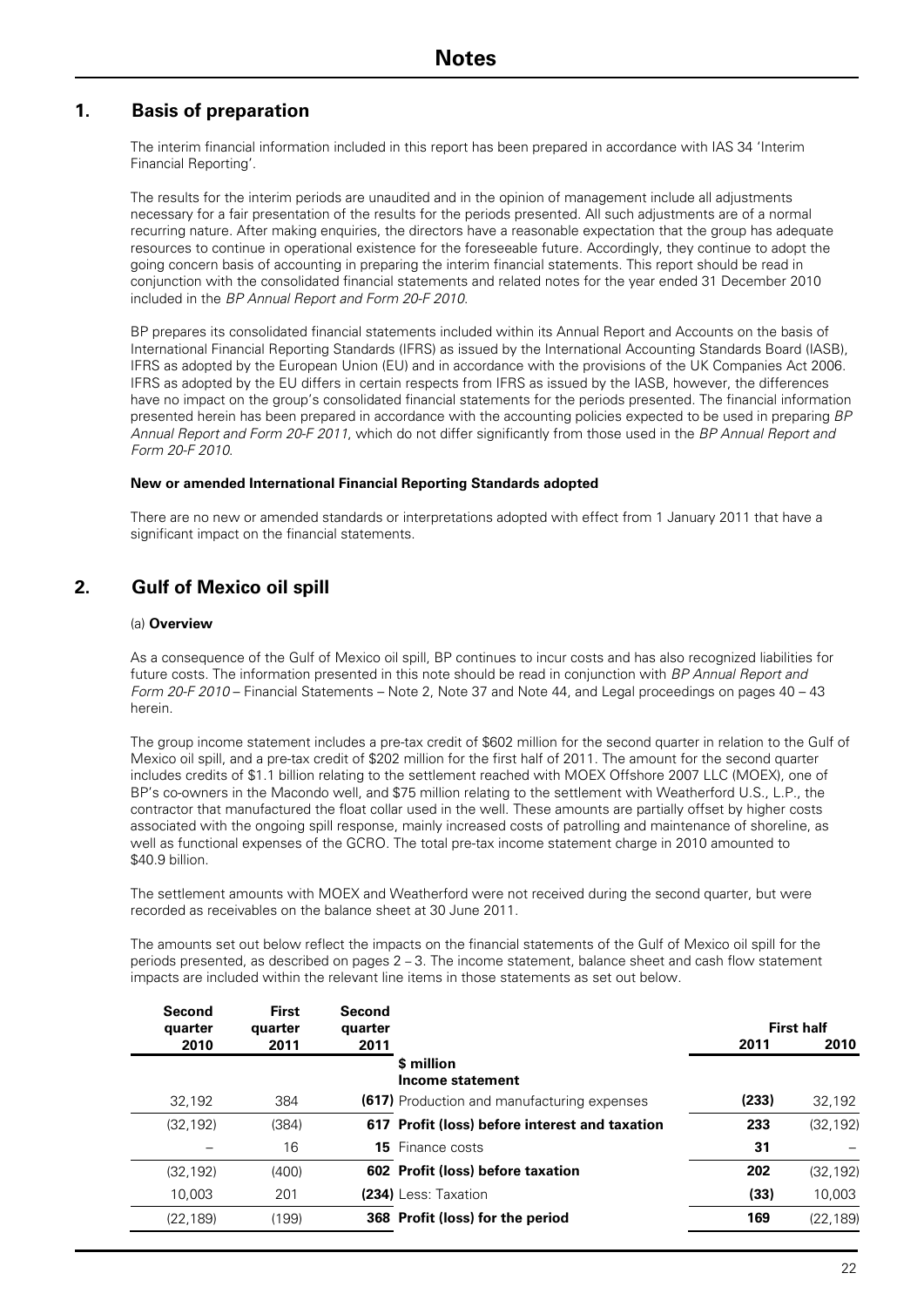|                                      | 30 June 2011<br>Of which:<br>amount related<br><b>Total</b> to the trust fund |          |           | 31 December 2010<br>Of which:<br>amount related<br><b>Total</b> to the trust fund |
|--------------------------------------|-------------------------------------------------------------------------------|----------|-----------|-----------------------------------------------------------------------------------|
| \$ million                           |                                                                               |          |           |                                                                                   |
| <b>Balance sheet</b>                 |                                                                               |          |           |                                                                                   |
| Current assets                       |                                                                               |          |           |                                                                                   |
| Trade and other receivables          | 7,170                                                                         | 6,030    | 5,943     | 5,943                                                                             |
| Current liabilities                  |                                                                               |          |           |                                                                                   |
| Trade and other payables             | (6,796)                                                                       | (6, 146) | (6,587)   | (5,002)                                                                           |
| Provisions                           | (7, 414)                                                                      |          | (7,938)   |                                                                                   |
| Net current assets (liabilities)     | (7,040)                                                                       | (116)    | (8,582)   | 941                                                                               |
| Non-current assets                   |                                                                               |          |           |                                                                                   |
| Other receivables                    | 2,667                                                                         | 2,667    | 3,601     | 3,601                                                                             |
| Non-current liabilities              |                                                                               |          |           |                                                                                   |
| Other payables                       | (6, 307)                                                                      | (6, 307) | (9,899)   | (9,899)                                                                           |
| Provisions                           | (6, 964)                                                                      |          | (8,397)   |                                                                                   |
| Deferred tax                         | 10,497                                                                        | -        | 11,255    |                                                                                   |
| Net non-current assets (liabilities) | (107)                                                                         | (3,640)  | (3,440)   | (6, 298)                                                                          |
| <b>Net assets</b>                    | (7, 147)                                                                      | (3,756)  | (12, 022) | (5, 357)                                                                          |

| Second<br>quarter | quarter | <b>First</b><br>Second<br>quarter |                                                                                                           |         | <b>First half</b> |
|-------------------|---------|-----------------------------------|-----------------------------------------------------------------------------------------------------------|---------|-------------------|
| 2010              |         | 2011<br>2011                      |                                                                                                           | 2011    | 2010              |
| (32, 192)         |         | (400)                             | \$ million<br>Cash flow statement – Operating activities<br><b>602</b> Profit (loss) before taxation      | 202     | (32.192)          |
|                   |         |                                   | Adjustments to reconcile profit (loss)<br>before taxation to net cash provided<br>by operating activities |         |                   |
|                   |         | 16<br>15                          | Net charge for interest and other finance<br>expense, less net interest paid                              | 31      |                   |
| 17,646            |         | 202                               | (90) Net charge for provisions, less payments                                                             | 112     | 17,646            |
| 12,430            |         | (2,864)<br>(2.912)                | Movements in inventories and other current<br>and non-current assets and liabilities                      | (5,776) | 12,430            |
| (2, 116)          | (3.046) |                                   | (2,385) Pre-tax cash flows                                                                                | (5,431) | (2, 116)          |

Net cash used in operating activities relating to the Gulf of Mexico oil spill, on a post-tax basis, amounted to \$1,898 million and \$4,706 million in the second quarter and half year 2011 respectively.

## **Trust fund**

In 2010, BP established the Deepwater Horizon Oil Spill Trust (the Trust) to be funded in the amount of \$20 billion over the period to the fourth quarter of 2013, which is available to satisfy legitimate individual and business claims administered by the Gulf Coast Claims Facility (GCCF), state and local government claims resolved by BP, final judgments and settlements, state and local response costs, and natural resource damages and related costs. In 2010 BP contributed \$5 billion to the fund, and further contributions of \$2.5 billion were made in the first half of 2011. The income statement charge for 2010 included \$20 billion in relation to the trust fund, adjusted to take account of the time value of money. Fines, penalties and claims administration costs are not covered by the trust fund.

Under the settlement agreement noted above, MOEX paid BP \$1.1 billion in early July, which was subsequently contributed to the trust fund, and Weatherford have paid BP \$75 million which will also be contributed to the trust fund.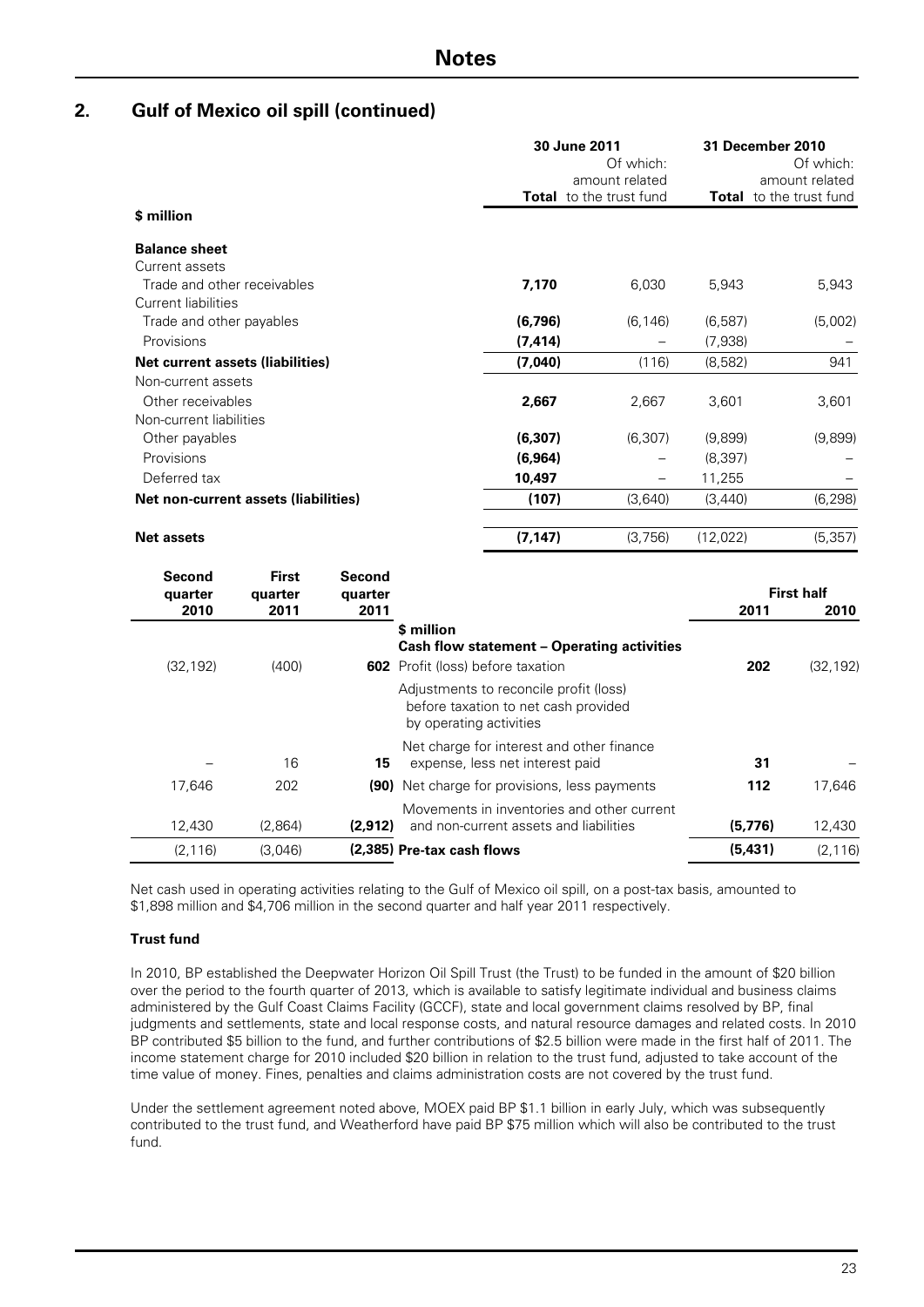The table below shows movements in the funding obligation during the period to 30 June 2011. This liability is recognized within other payables on the balance sheet apportioned between current and non-current elements according to the agreed schedule of contributions.

|                       | Second<br>quarter<br>2011 | First<br>half<br>2011 |
|-----------------------|---------------------------|-----------------------|
| \$ million            |                           |                       |
| Opening balance       | 13,668                    | 14,901                |
| Unwinding of discount | 14                        | 28                    |
| Contribution          | (1,250)                   | (2,500)               |
| Other                 | 21                        | 24                    |
| At 30 June 2011       | 12,453                    | 12,453                |
| Of which - current    | 6,146                     | 6,146                 |
| - non-current         | 6,307                     | 6,307                 |
|                       |                           |                       |

An asset has been recognized representing BP's right to receive reimbursement from the trust fund. This is the portion of the estimated future expenditure provided for that will be settled by payments from the trust fund. We use the term "reimbursement asset" to describe this asset. BP will not actually receive any reimbursements from the trust fund, instead payments will be made directly to claimants from the trust fund, and BP will be released from its corresponding obligation. The reimbursement asset is recorded within other receivables on the balance sheet apportioned between current and non-current elements. The table below shows movements in the reimbursement asset during the period to 30 June 2011. The amount of the reimbursement asset at 30 June 2011 is equal to the amount of provisions recognized at that date that will be covered by the trust fund – see below.

|                                                           | Second<br>quarter | <b>First</b><br>half |
|-----------------------------------------------------------|-------------------|----------------------|
|                                                           | 2011              | 2011                 |
| \$ million                                                |                   |                      |
| Opening balance                                           | 9.544             | 9,544                |
| Increase in provision for items covered by the trust fund | 163               | 1,225                |
| Amounts paid directly by the trust fund                   | (1,010)           | (2,072)              |
| At 30 June 2011                                           | 8,697             | 8,697                |
| Of which – current                                        | 6,030             | 6,030                |
| - non-current                                             | 2,667             | 2,667                |

As noted above, the obligation to fund the \$20-billion trust fund has been recognized in full. Any increases in the provision that will be covered by the trust fund (up to the amount of \$20 billion) have no net income statement effect as a reimbursement asset is also recognized, as described above. As at 30 June 2011, the cumulative charges for provisions, and the associated reimbursement asset recognized, amounted to \$13,792 million. Thus, a further \$6,208 million could be provided in subsequent periods for items covered by the trust fund with no net impact on the income statement. Such future increases in amounts provided could arise from adjustments to existing provisions, or from the initial recognition of provisions for items that currently cannot be estimated reliably, namely final judgments and settlements and natural resource damages and related costs. Further information on those items that currently cannot be reliably estimated is provided under *Provisions and contingencies* below.

It is not possible at this time to conclude whether the \$20-billion trust fund will be sufficient to satisfy all claims under the Oil Pollution Act 1990 (OPA 90) that will ultimately be paid.

The Trust agreement does not require BP to make further contributions to the trust fund in excess of the agreed \$20 billion should this be insufficient to cover all claims administered by the GCCF, or to settle other items that are covered by the trust fund, as described above. Should the \$20-billion trust fund not be sufficient, BP would commence settling legitimate claims and other costs by making payments directly to claimants. In this case, increases in estimated future expenditure above \$20 billion would be recognized as provisions with a corresponding charge in the income statement. The provisions would be utilized and derecognized at the point that BP made the payments.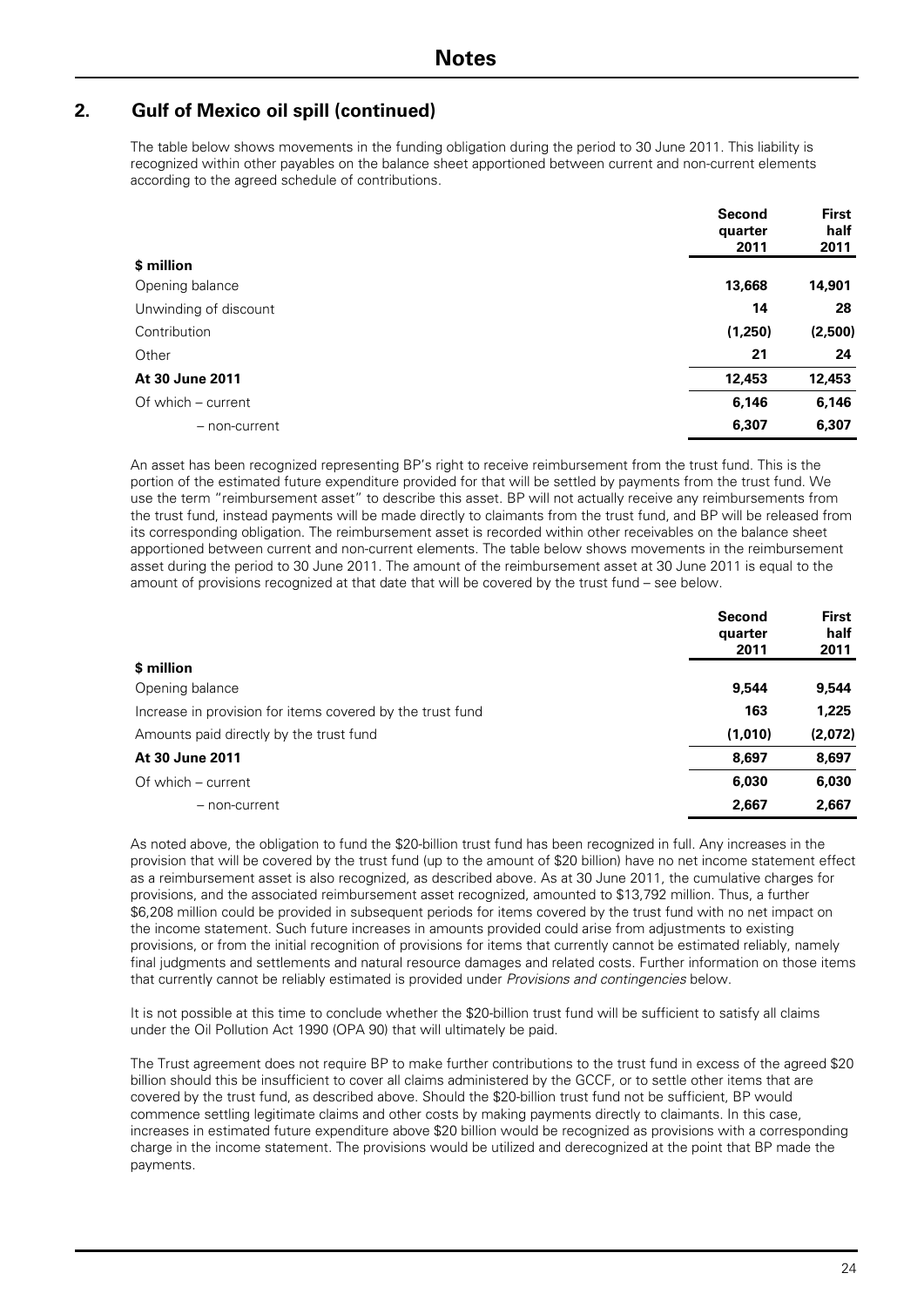### (b) **Provisions and contingencies**

BP has recorded certain provisions and disclosed certain contingencies as a consequence of the Gulf of Mexico oil spill. These are described below and in more detail in *BP Annual Report and Form 20-F 2010* – Financial statements – Notes 2, 37 and 44.

## **Provisions**

BP has recorded provisions relating to the Gulf of Mexico oil spill in relation to environmental expenditure, spill response costs, litigation and claims, and Clean Water Act penalties.

On 21 April 2011, BP entered a framework agreement with natural resource trustees for the United States and five Gulf coast states, providing for up to \$1 billion to be spent on early restoration projects to address natural resource injuries resulting from the Gulf of Mexico oil spill. Funding for these projects will come from the \$20-billion Deepwater Horizon Oil Spill Trust.

BP considers that it is not possible, at this time, to measure reliably any obligation in relation to Natural Resources Damages claims under OPA 90 (other than the estimated costs of the assessment phase and the costs of the early and emergency restoration agreements referred to above) or litigation arising from alleged violations of OPA 90, any amounts in relation to fines and penalties except for those relating to the Clean Water Act and any obligation in relation to litigation or in relation to legal fees beyond 2012. These items are therefore disclosed as contingent liabilities – see below.

Movements in the provision during the second quarter and the half year are presented in the tables below.

|                                                                | <b>Environmental</b> | <b>Spill</b><br>response | Litigation | <b>Clean Water</b><br>and claims Act penalties | Total   |
|----------------------------------------------------------------|----------------------|--------------------------|------------|------------------------------------------------|---------|
| \$ million                                                     |                      |                          |            |                                                |         |
| At 1 April 2011                                                | 1,740                | 470                      | 9,757      | 3,510                                          | 15,477  |
| Increase in provision – items not<br>covered by the trust fund | 30                   | 338                      | (9)        |                                                | 359     |
| Increase in provision – items covered<br>by the trust fund     |                      |                          | 163        |                                                | 163     |
| Unwinding of discount                                          |                      |                          |            |                                                |         |
| Utilization – paid by BP                                       | (7)                  | (270)                    | (335)      |                                                | (612)   |
| - paid by the trust fund                                       | (89)                 |                          | (921)      |                                                | (1,010) |
| At 30 June 2011                                                | 1,675                | 538                      | 8,655      | 3,510                                          | 14,378  |
| Of which – current                                             | 773                  | 538                      | 6,103      |                                                | 7,414   |
| - non-current                                                  | 902                  |                          | 2,552      | 3,510                                          | 6,964   |
| Of which – payable from the trust fund                         | 1,226                |                          | 7,471      |                                                | 8,697   |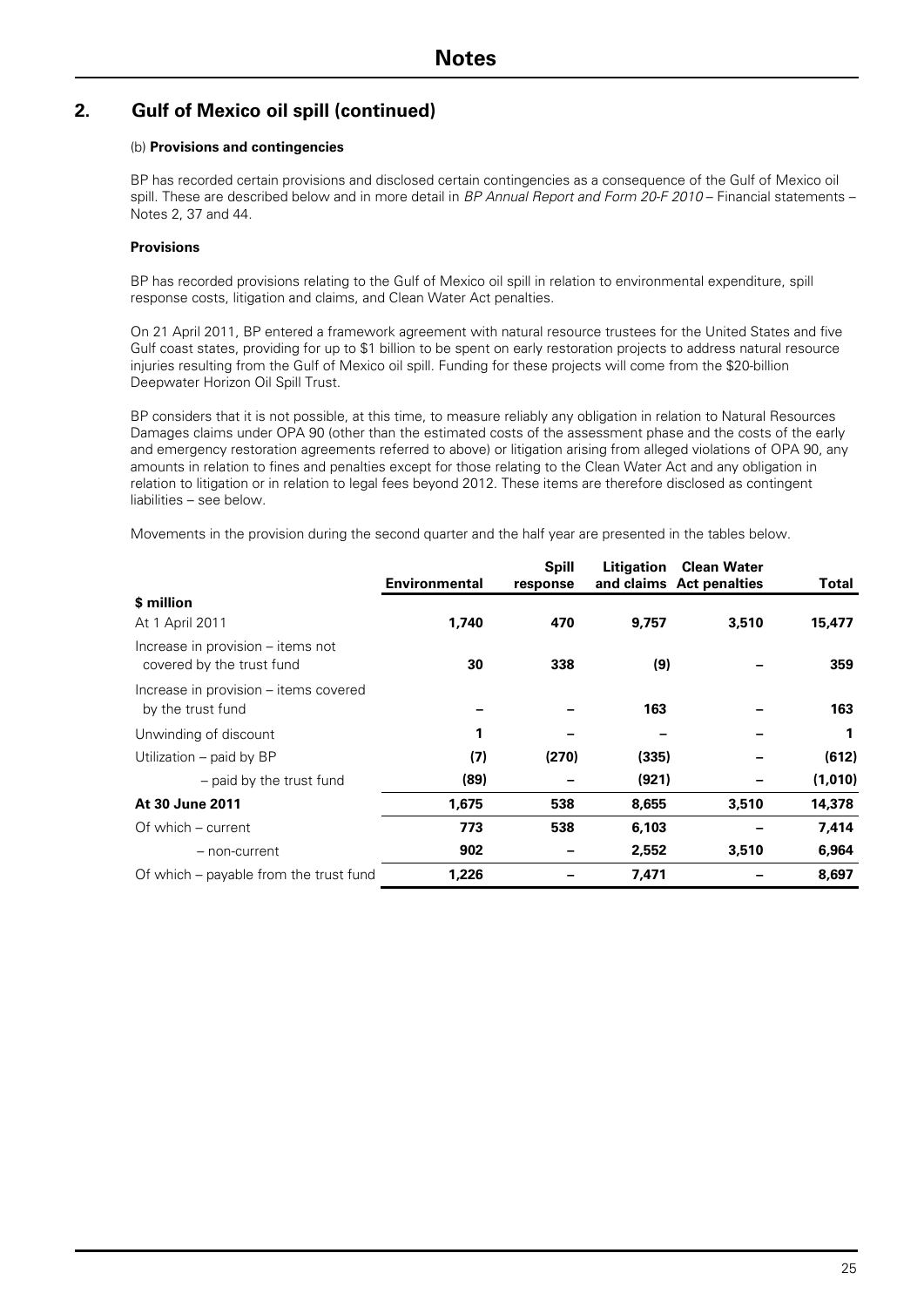|                                                                | <b>Environmental</b> | <b>Spill</b><br>response | Litigation | <b>Clean Water</b><br>and claims Act penalties | Total   |
|----------------------------------------------------------------|----------------------|--------------------------|------------|------------------------------------------------|---------|
| \$ million                                                     |                      |                          |            |                                                |         |
| At 1 January 2011                                              | 809                  | 1.043                    | 10.973     | 3.510                                          | 16,335  |
| Increase in provision – items not<br>covered by the trust fund | 30                   | 640                      | (9)        |                                                | 661     |
| Increase in provision – items covered<br>by the trust fund     | 1.000                |                          | 225        |                                                | 1.225   |
| Unwinding of discount                                          | 3                    |                          |            |                                                | 3       |
| Utilization – paid by BP                                       | (10)                 | (1, 145)                 | (619)      |                                                | (1,774) |
| - paid by the trust fund                                       | (157)                |                          | (1, 915)   |                                                | (2,072) |
| At 30 June 2011                                                | 1.675                | 538                      | 8.655      | 3.510                                          | 14.378  |

The total charge in the income statement is analysed in the table below.

|                                                      | Second<br>quarter | <b>First</b><br>half |
|------------------------------------------------------|-------------------|----------------------|
|                                                      | 2011              | 2011                 |
| \$ million                                           |                   |                      |
| Increase in provision                                | 522               | 1,886                |
| Recognition of reimbursement asset                   | (163)             | (1,225)              |
| Other costs charged directly to the income statement | 199               | 281                  |
| Settlements credited to the income statement         | (1, 175)          | (1, 175)             |
| (Profit) loss before interest and taxation           | (617)             | (233)                |
| Finance costs                                        | 15                | 31                   |
| (Profit) loss before taxation                        | (602)             | (202)                |

The total amounts that will ultimately be paid by BP in relation to all obligations relating to the incident are subject to significant uncertainty and the ultimate exposure and cost to BP will be dependent on many factors. Furthermore, the amount of claims that become payable by BP, the amount of fines ultimately levied on BP (including any determination of BP's negligence), the outcome of litigation and arbitration proceedings, and any costs arising from any longer-term environmental consequences of the oil spill, will also impact upon the ultimate cost for BP.

In estimating the amount of the provision at 30 June 2011 for Individual and Business Claims, as administered by the GCCF, and State and Local Claims, BP has concluded that a reasonable range of possible outcomes is \$4.4 billion to \$10.8 billion. BP believes that the provision recorded at 30 June 2011 of \$7.2 billion represents a reliable best estimate from within this range of possible outcomes. This amount is included within amounts payable from the trust fund under *Litigation and claims* in the table above.

Although the provision recognized is the current best reliable estimate of expenditures required to settle certain present obligations at the end of the reporting period, there are future expenditures for which it is not possible to measure the obligation reliably as noted below under *Contingent liabilities*.

As noted above, an agreement has been reached with MOEX, one of the co-owners of the Macondo prospect leasehold, to settle all claims between the companies related to the incident and the prospect. The settlement has been recorded in the income statement in the second quarter. No amount has been recognized for recovery of costs from the other co-owner, Anadarko Petroleum Corporation (Anadarko), because under IFRS the recovery must be virtually certain before such receivables can be recognized. This item is therefore disclosed as a contingent asset.

Further information on provisions is provided in *BP Annual Report and Form 20-F 2010* – Financial statements – Note 37.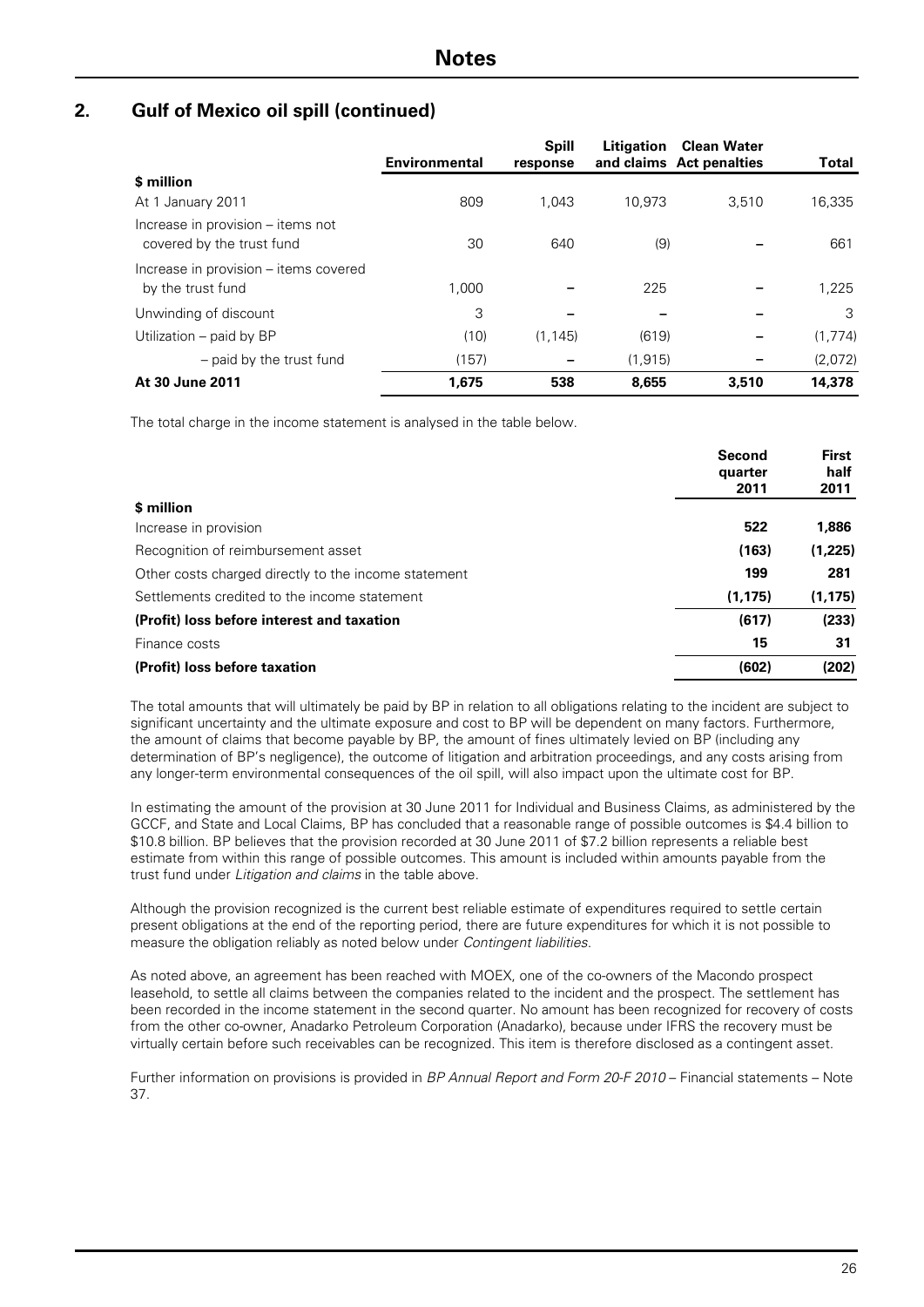## **Contingent liabilities**

BP has provided for its best estimate of certain claims under OPA 90 that will be paid through the \$20-billion trust fund. It is not possible, at this time, to measure reliably any other items that will be paid from the trust fund, namely any obligation in relation to Natural Resource Damages claims (except for the estimated costs of the assessment phase and the costs relating to early and emergency restoration agreements as described above under *Provisions)* and claims resolved by civil litigation, nor is it practicable to estimate their magnitude or possible timing of payment. Therefore no amounts have been provided for these items as of 30 June 2011.

For those items not covered by the trust fund it is not possible to measure reliably any obligation in relation to other litigation or potential fines and penalties except, subject to certain assumptions, for those relating to the Clean Water Act. It is also not possible to reliably estimate legal fees beyond 2012. Therefore no amounts have been provided for these items as of 30 June 2011.

See Legal proceedings on pages 40 – 43 and *BP Annual Report and Form 20-F 2010* – Financial statements – Note 44 for further information on contingent liabilities.

## **Contingent assets**

See Legal proceedings on pages 40 – 43 and *BP Annual Report and Form 20-F 2010* – Financial statements – Note 44 for information on contingent assets.

As of 30 June 2011, \$5.5 billion had been billed to our co-owner, Anadarko, which BP believes to be contractually recoverable pursuant to the terms of the Macondo Prospect Offshore Deepwater Operating Agreement. Billings to co-owners under this Operating Agreement are based upon costs incurred to date rather than amounts provided in the period. As further costs are incurred, BP believes that certain of the costs will be billable to Anadarko under the Operating Agreement. No recovery amounts from Anadarko have been recognized in the financial statements as at 30 June 2011.

On 4 April 2011, BP initiated contractual out-of-court dispute resolution proceedings against Anadarko, claiming that it has breached the parties' contract by failing to reimburse BP for their working-interest share of incident-related costs. These procedures will culminate in arbitration if the parties cannot resolve their disputes through negotiation. On 19 April 2011, Anadarko filed a cross-claim against BP, alleging gross negligence and 15 other counts under state and federal laws. Anadarko seeks a declaration that it is excused from its contractual obligation to pay incidentrelated costs. Anadarko also seeks damages from alleged economic losses and contribution or indemnity for claims filed against it by other parties. BP disputes Anadarko's cross-claims and intends to defend against them vigorously.

On 15 July 2011, the judge in the federal multi-district litigation proceeding in New Orleans stayed Anadarko's claims against BP pursuant to the arbitration clause in the operating agreement between the parties pertaining to the Macondo well.

There are also audit rights concerning billings under the Operating Agreement which may be exercised by Anadarko, and which may or may not lead to an adjustment of the amount billed. BP may ultimately need to enforce its rights to collect payment from Anadarko following any successful arbitration proceedings as provided for in the Operating Agreement. There is a risk that amounts billed to Anadarko may not ultimately be recovered should Anadarko be found not liable for these costs or be unable to pay them. Moreover, negotiations with Anadarko could result in settlement of these claims, which if reached, may result in amounts to be received by BP differing from the amounts billed.

## **3. Non-current assets held for sale**

As a result of the group's disposal programme following the Gulf of Mexico oil spill, various assets, and associated liabilities, have been presented as held for sale in the group balance sheet at 30 June 2011. The carrying amount of the assets held for sale is \$10,167 million, with associated liabilities of \$1,127 million. Included within these amounts are the following items, all of which relate to the Exploration and Production segment unless otherwise stated.

On 14 December 2010, BP announced that it had reached agreement to sell its exploration and production assets in Pakistan to United Energy Group Limited for \$775 million in cash. These assets, and associated liabilities, have been classified as held for sale in the group balance sheet at 30 June 2011. An interim injuction entered by the Islamabad High Court on 9 March 2011 in a preferential rights dispute affecting the Mirpur Khas and Khipro concessions has now been lifted. The sale is expected to be completed in the third quarter of 2011, subject to certain conditions precedent, including the satisfaction of closing conditions and the receipt of government and regulatory approvals.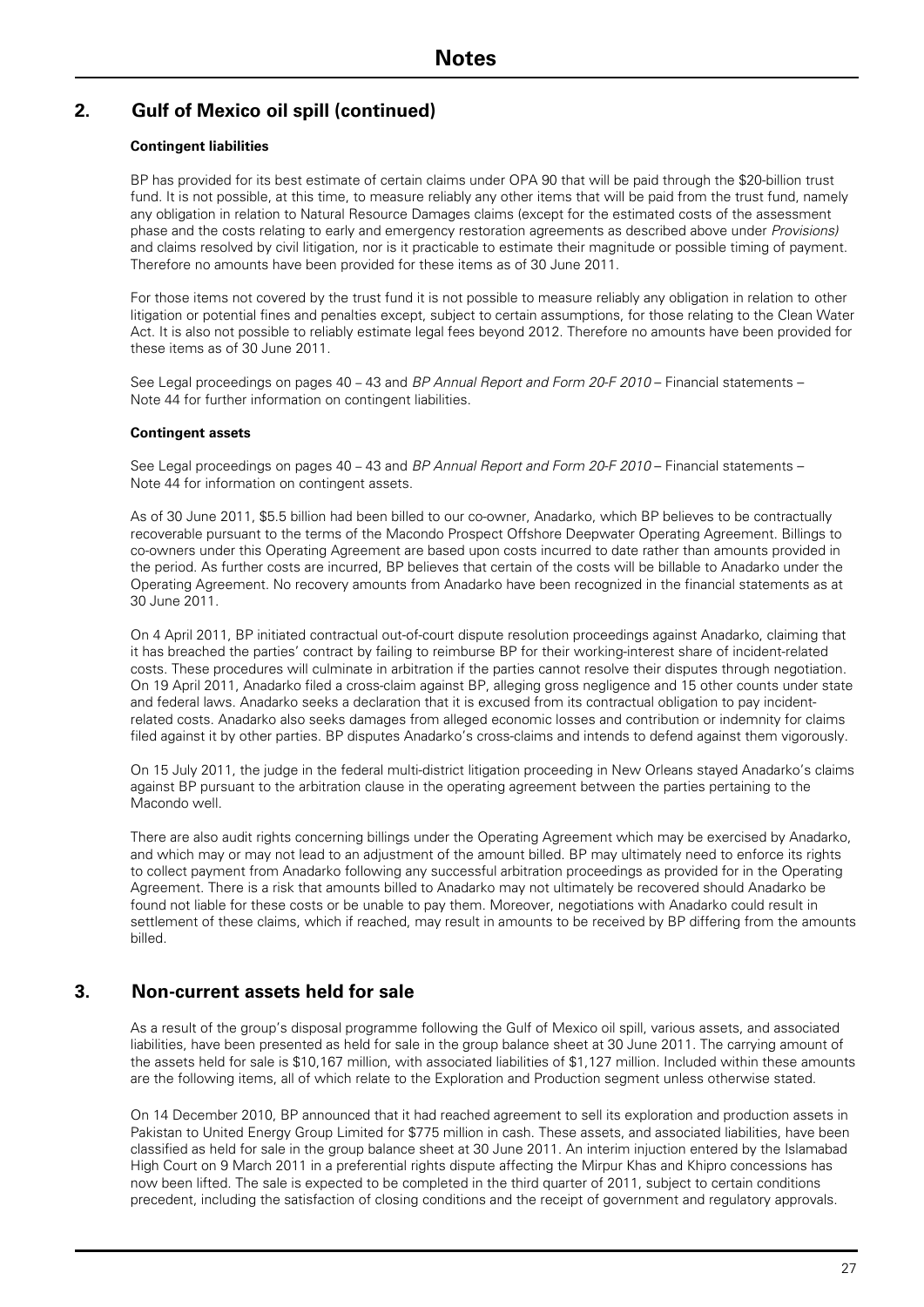## **3. Non-current assets held for sale (continued)**

On 18 October 2010, BP announced that it had reached agreement to sell its upstream and midstream assets in Vietnam, together with its upstream businesses and associated interests in Venezuela, to TNK-BP for \$1.8 billion in cash, subject to post-closing adjustments. The sale of the Venezuelan business completed during the second quarter of 2011. The sale of the Vietnam business is expected to be completed in the third quarter of 2011, subject to regulatory and other approvals and conditions. The assets, and associated liabilities, of the Vietnam business have been classified as held for sale in the group balance sheet at 30 June 2011.

On 28 November 2010, BP announced that it had reached agreement to sell its interests in Pan American Energy (PAE) to Bridas Corporation for \$7.06 billion in cash. PAE is an Argentina-based oil and gas company owned by BP (60%) and Bridas Corporation (40%). The transaction excludes the shares of PAE E&P Bolivia Ltd. BP's investment in PAE has been classified as held for sale in the group balance sheet at 30 June 2011. The sale is expected to be completed in 2011, subject to closing conditions and government and regulatory approvals.

On 4 April 2011, BP announced that it had agreed the sale of its wholly-owned subsidiary, ARCO Aluminum Inc. (reported within Other businesses and corporate), to a consortium of Japanese companies for cash consideration of \$680 million, subject to closing adjustments. The assets, and associated liabilities, of this subsidiary have been classified as held for sale in the group balance sheet at 30 June 2011. Subject to obtaining required regulatory approvals, the parties expect to complete the transaction in the third quarter of 2011.

In Canada, BP intends to dispose of its NGL business. The assets, and associated liabilities, of this business have been classified as held for sale in the group balance sheet at 30 June 2011. The sale is expected to be completed in 2011.

On 17 May 2011, BP announced that it had reached agreement to sell its interests in the Wytch Farm, Wareham, Beacon and Kimmeridge fields to Perenco UK Ltd ('Perenco') for up to \$610 million in cash. The price includes \$55 million contingent on Perenco's future development of the Beacon field and on oil prices in 2011-13. The sale is expected to be completed in early 2012, subject to a number of third party and regulatory approvals. These assets, and associated liabilities, have been classified as held for sale in the group balance sheet at 30 June 2011.

As previously announced, following a strategic review of our Refining and Marketing business, BP intends to divest the Texas City refinery. The non-current assets, together with the inventories, of this business have been classified as held for sale in the group balance sheet at 30 June 2011. The sale is expected to be completed in 2012.

Disposal proceeds of \$4.6 billion (\$6.2 billion at 31 December 2010) received in advance of completion of certain of these transactions have been classified as finance debt on the group balance sheet. See Note 7 for further information.

The majority of the transactions noted above are subject to post-closing adjustments, which may include adjustments for working capital and adjustments for profits attributable to the purchaser between the agreed effective date and the closing date of the transaction. Such post-closing adjustments may result in the final amounts received by BP from the purchasers differing from the disposal proceeds noted above.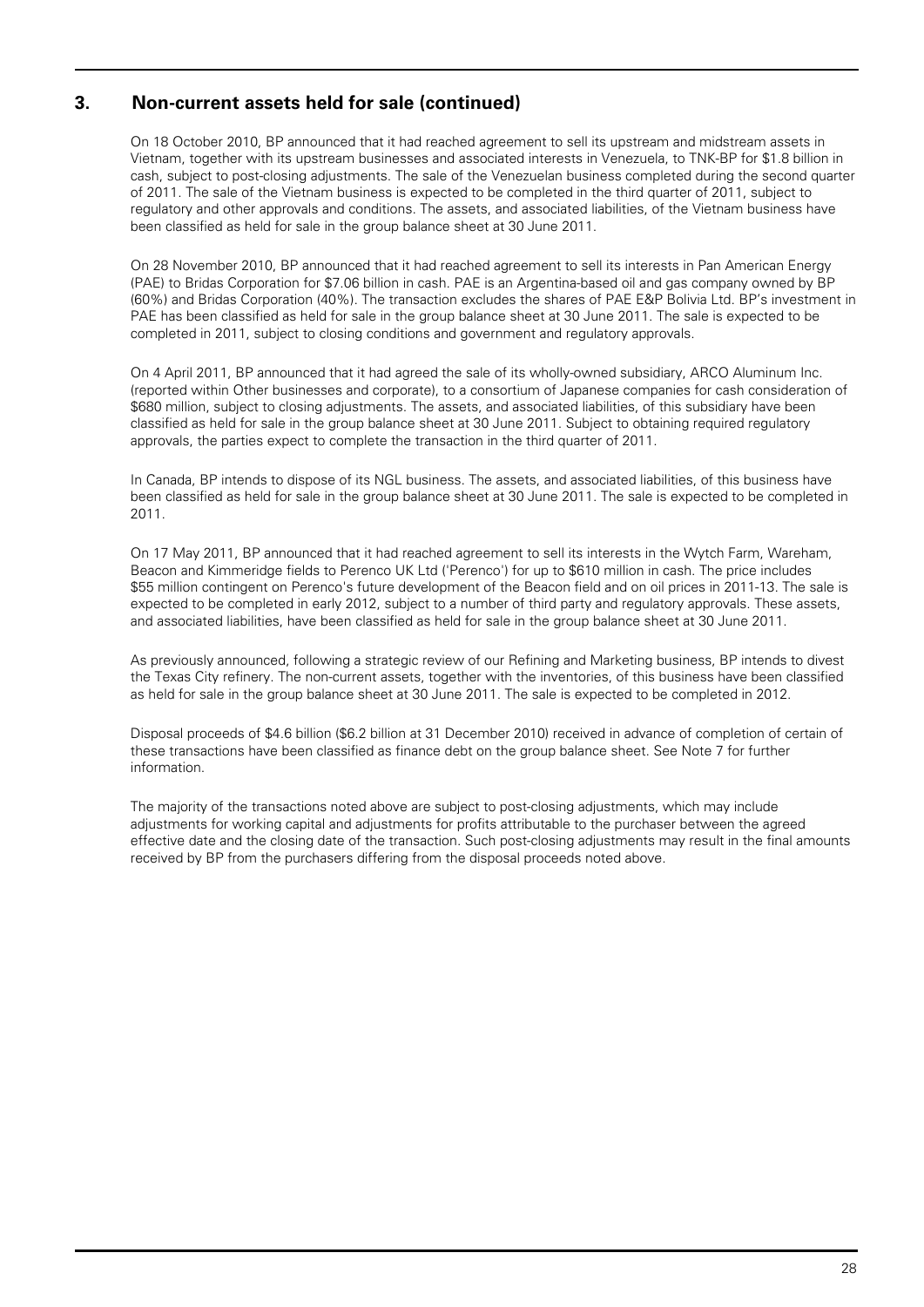| Second<br>quarter | <b>First</b><br>quarter | Second<br>quarter |                                                         |         | <b>First half</b> |
|-------------------|-------------------------|-------------------|---------------------------------------------------------|---------|-------------------|
| 2010              | 2011                    | 2011              |                                                         | 2011    | 2010              |
|                   |                         |                   | \$ million<br><b>By business</b>                        |         |                   |
| 15,215            | 18,405                  |                   | 18,418 Exploration and Production                       | 36,823  | 33,295            |
| 67,250            | 77,433                  |                   | 93,886 Refining and Marketing                           | 171,319 | 131,536           |
| 794               | 856                     |                   | <b>985</b> Other businesses and corporate               | 1,841   | 1,584             |
| 83,259            | 96,694                  | 113,289           |                                                         | 209,983 | 166,415           |
|                   |                         |                   | Less: sales between businesses                          |         |                   |
| 9,042             | 10,525                  |                   | <b>11,539</b> Exploration and Production                | 22,064  | 18,788            |
| 281               | 626                     |                   | <b>165</b> Refining and Marketing                       | 791     | 416               |
| 211               | 214                     |                   | 221 Other businesses and corporate                      | 435     | 415               |
| 9,534             | 11,365                  | 11,925            |                                                         | 23,290  | 19,619            |
|                   |                         |                   | Third party sales and other operating<br>revenues       |         |                   |
| 6,173             | 7,880                   |                   | 6,879 Exploration and Production                        | 14,759  | 14,507            |
| 66,969            | 76,807                  |                   | 93,721 Refining and Marketing                           | 170,528 | 131,120           |
| 583               | 642                     |                   | <b>764</b> Other businesses and corporate               | 1,406   | 1,169             |
| 73,725            | 85,329                  | 101,364           | Total third party sales and other<br>operating revenues | 186,693 | 146,796           |
|                   |                         |                   | By geographical area                                    |         |                   |
| 27,762            | 30,847                  | 38,817 US         |                                                         | 69,664  | 53,870            |
| 53,111            | 63,855                  |                   | 73,350 Non-US                                           | 137,205 | 107,120           |
| 80,873            | 94,702                  | 112,167           |                                                         | 206,869 | 160,990           |
| 7,148             | 9,373                   |                   | <b>10,803</b> Less: sales between areas                 | 20,176  | 14,194            |
| 73,725            | 85,329                  | 101,364           |                                                         | 186,693 | 146,796           |

## **4. Sales and other operating revenues**

## **5. Production and similar taxes**

| <b>Second</b><br>quarter | <b>First</b><br>quarter | <b>Second</b><br>quarter |                     | <b>First half</b> |       |
|--------------------------|-------------------------|--------------------------|---------------------|-------------------|-------|
| 2010                     | 2011                    | 2011                     |                     | 2011              | 2010  |
|                          |                         |                          | \$ million          |                   |       |
| 209                      | 374                     | <b>563 US</b>            |                     | 937               | 522   |
| 1.029                    | .457                    |                          | <b>1,793 Non-US</b> | 3,250             | 1,992 |
| 1,238                    | .831                    | 2,356                    |                     | 4,187             | 2,514 |
|                          |                         |                          |                     |                   |       |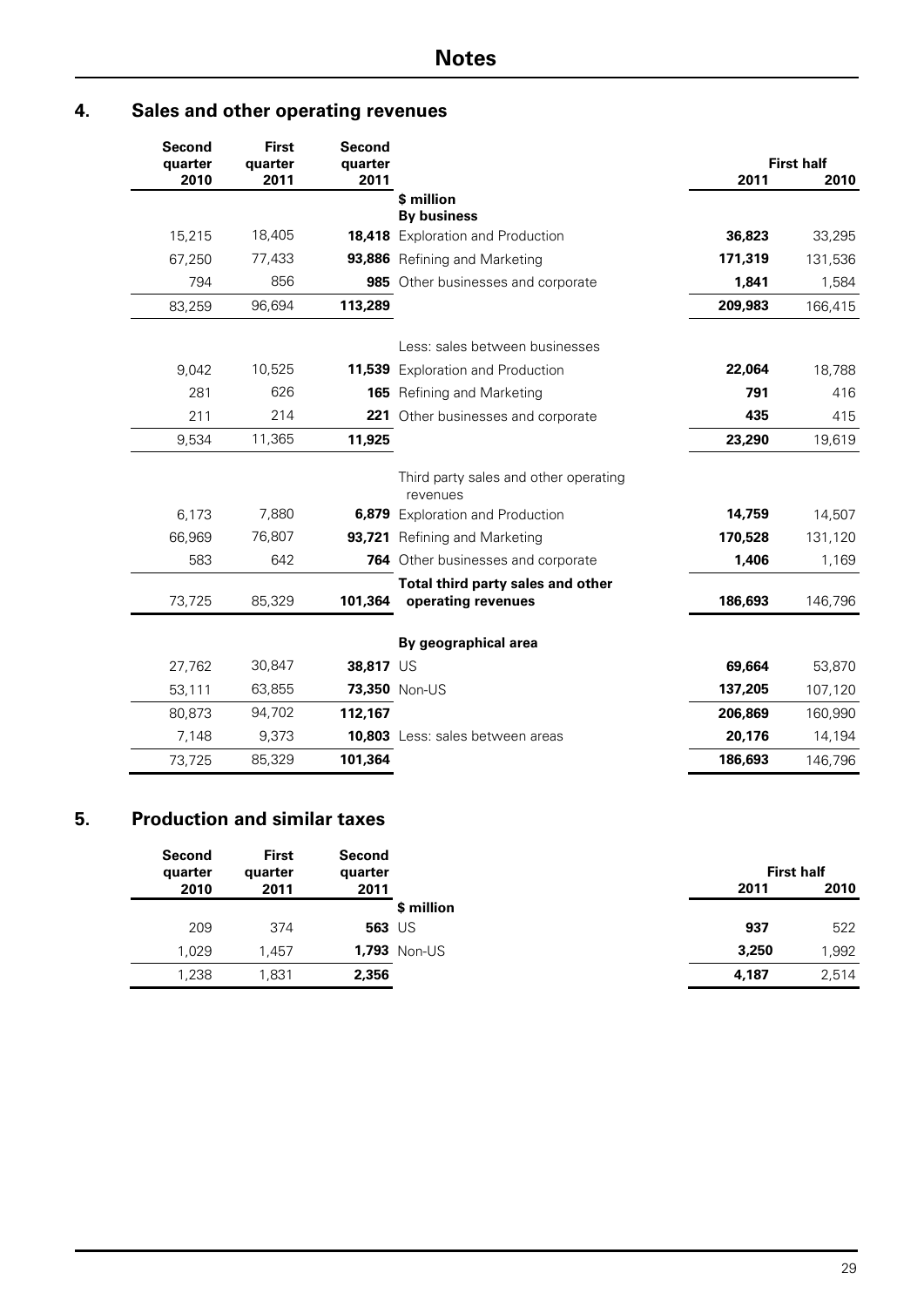## **6. Earnings per share and shares in issue**

Basic earnings per ordinary share (EpS) amounts are calculated by dividing the profit or loss for the period attributable to ordinary shareholders by the weighted average number of ordinary shares outstanding during the period. The calculation of EpS is performed separately for each discrete quarterly period, and for the year-to-date period. As a result, the sum of the discrete quarterly EpS amounts in any particular year-to-date period may not be equal to the EpS amount for the year-to-date period.

For the diluted EpS calculation the weighted average number of shares outstanding during the period is adjusted for the number of shares that are potentially issuable in connection with employee share-based payment plans using the treasury stock method. If the inclusion of potentially issuable shares would decrease the loss per share, the potentially issuable shares are excluded from the diluted EpS calculation.

| Second                  | <b>First</b>            | Second                  |                                                                                                                                                |                         |                           |
|-------------------------|-------------------------|-------------------------|------------------------------------------------------------------------------------------------------------------------------------------------|-------------------------|---------------------------|
| quarter<br>2010         | quarter<br>2010         | quarter<br>2011         |                                                                                                                                                | 2011                    | <b>First half</b><br>2010 |
| (17, 150)               | 7,124                   | 5,620                   | \$ million<br><b>Results for the period</b><br>Profit (loss) for the period attributable<br>to BP shareholders                                 | 12,744                  | (11, 071)                 |
| 1                       |                         |                         | 1 Less: preference dividend                                                                                                                    | 1                       | 1                         |
| (17, 151)               | 7,124                   | 5,619                   | Profit (loss) attributable to BP ordinary<br>shareholders                                                                                      | 12,743                  | (11, 072)                 |
| 177                     | (1,643)                 | (311)                   | Inventory holding (gains) losses,<br>net of tax                                                                                                | (1, 954)                | (304)                     |
| (16, 974)               | 5,481                   | 5,308                   | RC profit (loss) attributable to BP<br>ordinary shareholders                                                                                   | 10,789                  | (11, 376)                 |
| 18,787,629<br>3,131,272 | 18,816,868<br>3,136,145 | 18,886,382<br>3,147,730 | Basic weighted average number of<br>shares outstanding (thousand)(a)<br>ADS equivalent (thousand)(a)                                           | 18,851,483<br>3,141,914 | 18,779,227<br>3,129,871   |
| 19,031,671<br>3,171,945 | 19,038,387<br>3,173,065 | 19,118,850<br>3,186,475 | Weighted average number of shares<br>outstanding used to calculate diluted<br>earnings per share (thousand)(a)<br>ADS equivalent (thousand)(a) | 19,071,882<br>3,178,647 | 19,007,478<br>3,167,913   |
| 18,791,926<br>3,131,988 | 18,866,532<br>3,144,422 | 18,940,090<br>3,156,682 | Shares in issue at period-end<br>(thousand)(a)<br>ADS equivalent (thousand)(a)                                                                 | 18,940,090<br>3,156,682 | 18,791,926<br>3,131,988   |

(a) Excludes treasury shares and the shares held by the Employee Share Ownership Plans and includes certain shares that will be issued in the future under employee share plans.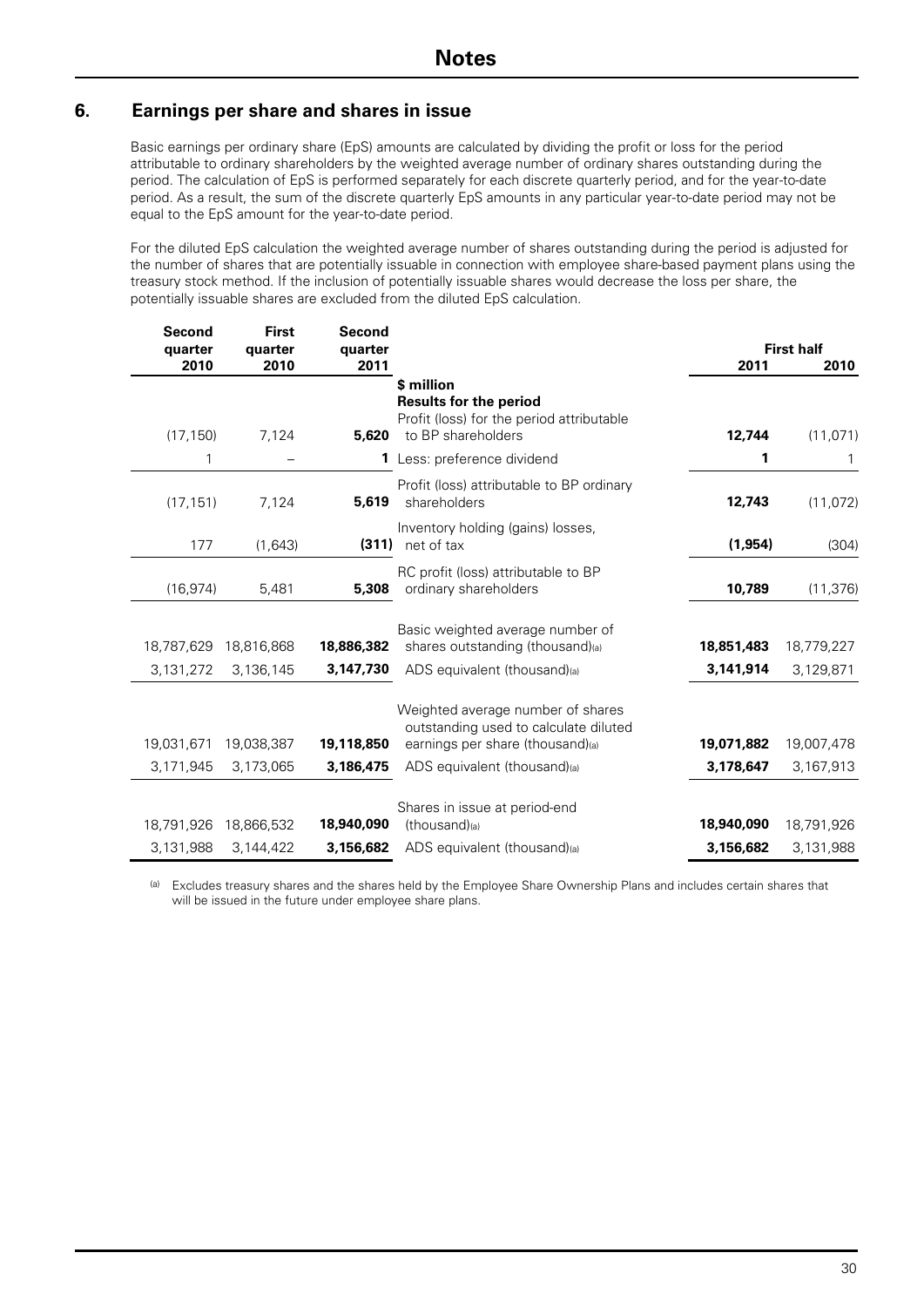| <b>Second</b>   | <b>First</b>    | Second          |                                                                                |          | <b>First half</b> |
|-----------------|-----------------|-----------------|--------------------------------------------------------------------------------|----------|-------------------|
| quarter<br>2010 | quarter<br>2011 | quarter<br>2011 |                                                                                | 2011     | 2010              |
|                 |                 |                 | \$ million                                                                     |          |                   |
|                 |                 |                 | <b>Opening balance</b>                                                         |          |                   |
| 32,153          | 45,336          |                 | 47,102 Finance debt                                                            | 45,336   | 34,627            |
| 6,841           | 18,556          |                 | 18,726 Less: Cash and cash equivalents                                         | 18,556   | 8,339             |
|                 |                 |                 | Less: FV asset of hedges related                                               |          |                   |
| 152             | 916             | 870             | to finance debt                                                                | 916      | 127               |
| 25,160          | 25,864          |                 | 27,506 Opening net debt                                                        | 25,864   | 26,161            |
|                 |                 |                 | <b>Closing balance</b>                                                         |          |                   |
| 30,580          | 47,102          |                 | 46,890 Finance debt                                                            | 46,890   | 30,580            |
| 7,310           | 18,726          |                 | <b>18,749</b> Less: Cash and cash equivalents                                  | 18,749   | 7,310             |
|                 |                 |                 | Less: FV asset of hedges related                                               |          |                   |
| 53              | 870             | 1,173           | to finance debt                                                                | 1,173    | 53                |
| 23,217          | 27,506          |                 | 26,968 Closing net debt                                                        | 26,968   | 23,217            |
| 1,943           | (1,642)         |                 | 538 Decrease (increase) in net debt                                            | (1, 104) | 2,944             |
| 631             | (25)            |                 | Movement in cash and cash equivalents<br>(81) (excluding exchange adjustments) | (106)    | (790)             |
| 1,291           | (3, 244)        | 563             | Net cash outflow (inflow) from financing<br>(excluding share capital)          | (2,681)  | 3,691             |
|                 | 1,595           | 2               | Movement in finance debt relating to<br>investing activities(a)                | 1,597    |                   |
| 20              | (21)            | 5.              | Other movements                                                                | (16)     | 27                |
| 1,942           | (1,695)         | 489             | Movement in net debt before exchange<br>effects                                | (1, 206) | 2,928             |
| 1               | 53              |                 | 49 Exchange adjustments                                                        | 102      | 16                |
| 1,943           | (1,642)         |                 | 538 Decrease (increase) in net debt                                            | (1, 104) | 2,944             |

## **7. Analysis of changes in net debt**

(a) During the second quarter 2011 disposal transactions were completed in respect of which deposits of \$502 million (first quarter 2011 \$1,595 million) had been received in 2010. In addition, deposits of \$500 million were received in the second quarter 2011, in respect of disposals expected to complete within the next year.

At 30 June 2011, \$626 million of finance debt (\$796 million at 31 March 2011, \$1,155 million at 30 June 2010) was secured by the pledging of assets, and \$3,530 million was secured in connection with deposits received relating to certain disposal transactions expected to complete in subsequent periods (\$3,530 million at 31 March 2011). In addition, in connection with \$3,014 million of finance debt (\$3,799 million at 31 March 2011), BP has entered into crude oil sales contracts in respect of oil produced from certain fields in offshore Angola and Azerbaijan to provide security to the lending banks. The remainder of finance debt was unsecured.

During the first quarter 2011 the company signed new three-year committed standby facilities totalling \$6.8 billion, available to draw and repay until mid-March 2014, largely replacing existing arrangements. At 30 June 2011 the total available undrawn committed borrowing facilities stood at \$7.2 billion (\$7.5 billion at 31 March 2011).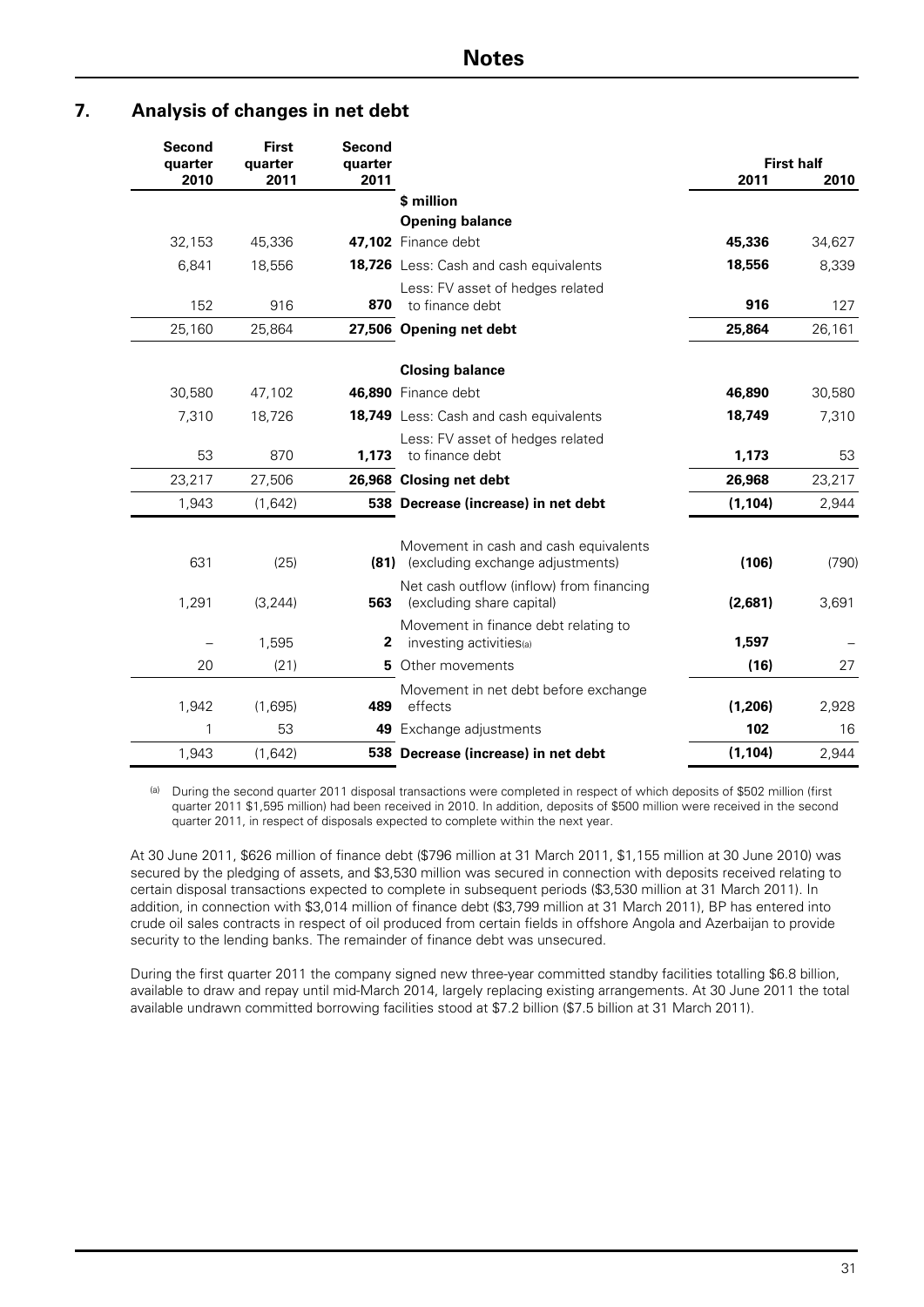| <b>Second</b>             | <b>First</b>    | <b>Second</b>   |                                                 | <b>First half</b>           |       |
|---------------------------|-----------------|-----------------|-------------------------------------------------|-----------------------------|-------|
| quarter<br>2010           | quarter<br>2011 | quarter<br>2011 |                                                 | 2011                        | 2010  |
|                           |                 |                 | <b>Production</b> (Net of royalties) (BP share) |                             |       |
| 859                       | 856             |                 | 860 Crude oil (mb/d)                            | 858                         | 854   |
| 647                       | 719             |                 | <b>675</b> Natural gas (mmcf/d)                 | 697                         | 660   |
| 971                       | 980             |                 | 976 Total hydrocarbons (mboe/d)(a)              | 978                         | 968   |
|                           |                 |                 | \$ million                                      |                             |       |
|                           |                 |                 | <b>Income statement</b> (BP share)              |                             |       |
| 843                       | 1,526           |                 | 1,419 Profit before interest and tax            | 2,945                       | 1,631 |
| (34)                      | (35)            |                 | (34) Finance costs                              | (69)                        | (72)  |
| (266)                     | (246)           |                 | $(238)$ Taxation                                | (484)                       | (434) |
| (53)                      | (59)            |                 | (84) Minority interest                          | (143)                       | (92)  |
| 490                       | 1,186           |                 | 1,063 Net income                                | 2,249                       | 1,033 |
|                           |                 |                 | <b>Cash flow</b>                                |                             |       |
| 505                       |                 |                 | <b>1,634</b> Dividends received                 | 1,634                       | 761   |
| <b>Balance sheet</b>      |                 |                 |                                                 | 30 June 31 December<br>2011 | 2010  |
| Investments in associates |                 |                 |                                                 | 10,536                      | 9,995 |

## **8. TNK-BP operational and financial information**

(a) Natural gas is converted to oil equivalent at 5.8 billion cubic feet = 1 million barrels.

## **9. Statutory accounts**

The financial information shown in this publication, which was approved by the Board of Directors on 25 July 2011, is unaudited and does not constitute statutory financial statements. *BP Annual Report and Form 20-F 2010* has been filed with the Registrar of Companies in England and Wales; the report of the auditors on those accounts was unqualified and did not contain a statement under section 498(2) or section 498(3) of the UK Companies Act 2006.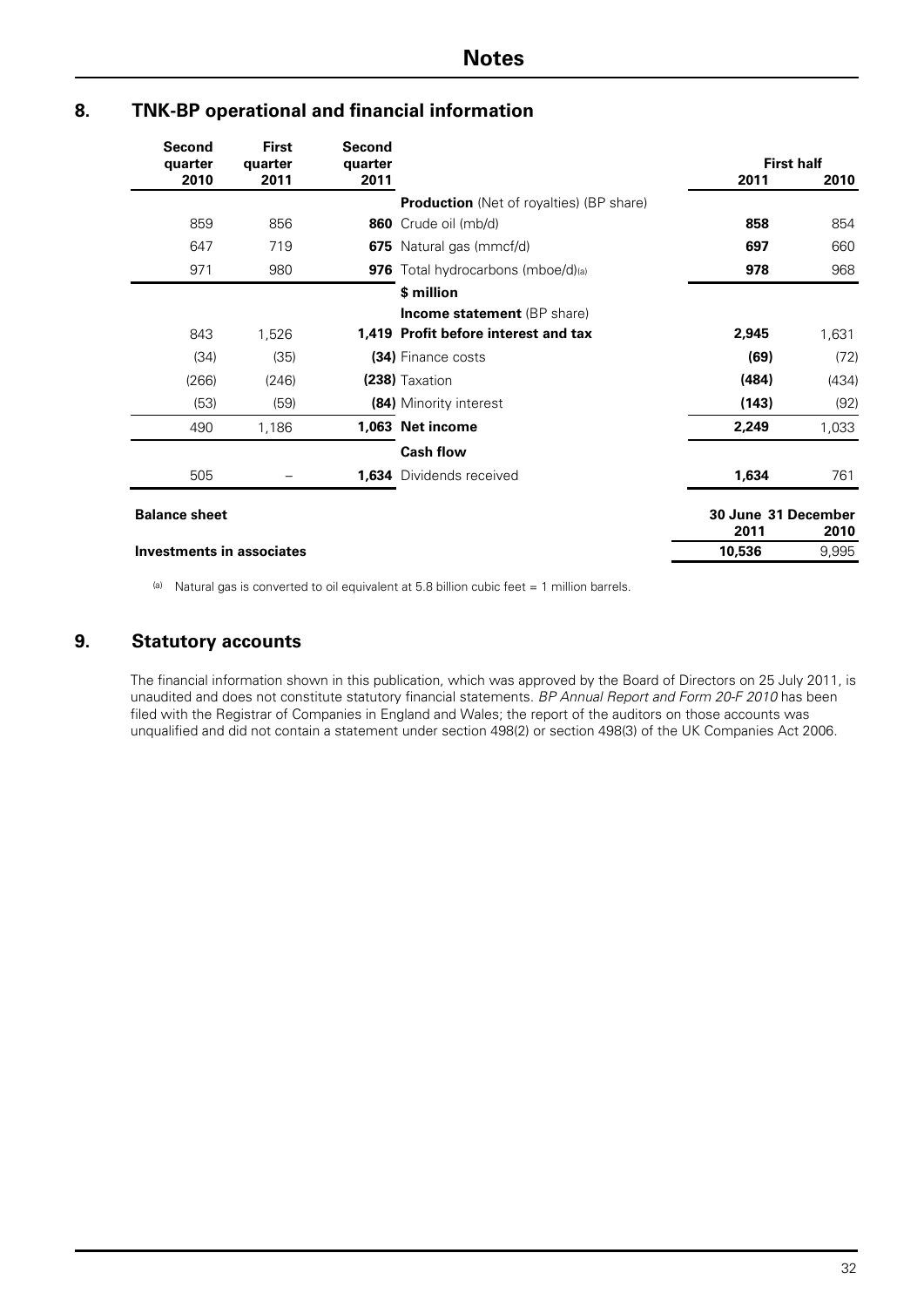The principal risks and uncertainties for the remaining six months of the financial year are set out below.

We urge you to consider these risks carefully. The potential impact of their occurrence could be for our business, financial condition and results of operations to suffer and the trading price and liquidity of our securities to decline.

Our system of risk management identifies and provides the response to risks of group significance through the establishment of standards and other controls. Any failure of this system could lead to the occurrence, or re-occurrence, of any of the risks described below and a consequent material adverse effect on BP's business, financial position, results of operations, competitive position, cash flows, prospects, liquidity, shareholder returns and/or implementation of its strategic agenda.

The risks are categorized against the following areas: strategic; compliance and control; and safety and operational. In addition, we have also set out two further risks for your attention – those resulting from the 2010 Gulf of Mexico oil spill (the Incident) and those related to the general macroeconomic outlook.

## **The Gulf of Mexico oil spill has had and could continue to have a material adverse impact on BP.**

There is significant uncertainty in the extent and timing of costs and liabilities relating to the Incident, the impact of the Incident on our reputation and the resulting possible impact on our ability to access new opportunities. There is also significant uncertainty regarding potential changes in applicable regulations and the operating environment that may result from the Incident. These increase the risks to which the group is exposed and may cause our costs to increase. These uncertainties are likely to continue for a significant period. Thus, the Incident has had, and could continue to have, a material adverse impact on the group's business, competitive position, financial performance, cash flows, prospects, liquidity, shareholder returns and/or implementation of its strategic agenda, particularly in the US.

We recognized charges totalling \$40.9 billion in 2010 and a credit of \$0.2 billion during the first half of 2011 as a result of the Incident. The total amounts that will ultimately be paid by BP in relation to all obligations relating to the Incident are subject to significant uncertainty and the ultimate exposure and cost to BP will be dependent on many factors. Furthermore, the amount of claims that become payable by BP, the amount of fines ultimately levied on BP (including any determination of BP's negligence), the outcome of litigation, and any costs arising from any longer-term environmental consequences of the oil spill, will also impact upon the ultimate cost for BP. Although the provision recognized is the current best estimate of expenditures required to settle certain present obligations at the end of the reporting period, there are future expenditures for which it is not possible to measure the obligation reliably. The risks associated with the Incident could also heighten the impact of the other risks to which the group is exposed as further described below.

## **The general macroeconomic outlook can affect BP's results given the nature of our business.**

In the continuing uncertain financial and economic environment, certain risks may gain more prominence either individually or when taken together. Oil and gas prices can be very volatile, with average prices and margins influenced by changes in supply and demand. This is likely to exacerbate competition in all businesses, which may impact costs and margins. At the same time, governments are facing greater pressure on public finances, which may increase their motivation to intervene in the fiscal and regulatory frameworks of the oil and gas industry, including the risk of increased taxation, nationalization and expropriation. The global financial and economic situation may have a negative impact on third parties with whom we do, or may do, business. Any of these factors may affect our results of operations, financial condition, business prospects and liquidity and may result in a decline in the trading price and liquidity of our securities.

Capital markets have regained some confidence after the banking crisis of 2008 but are still subject to volatility and if there are extended periods of constraints in these markets, or if we are unable to access the markets, including due to our financial position or market sentiment as to our prospects, at a time when cash flows from our business operations may be under pressure, our ability to maintain our long-term investment programme may be impacted with a consequent effect on our growth rate, and may impact shareholder returns, including dividends and share buybacks, or share price. Decreases in the funded levels of our pension plans may also increase our pension funding requirements.

## **Strategic risks**

#### **Access and renewal – BP's future hydrocarbon production depends on our ability to renew and reposition our portfolio. Increasing competition for access to investment opportunities, the effects of the Gulf of Mexico oil spill on our reputation and cash flows, and more stringent regulation could result in decreased access to opportunities globally.**

Successful execution of our group strategy depends on implementing activities to renew and reposition our portfolio. The challenges to renewal of our upstream portfolio are growing due to increasing competition for access to opportunities globally among both national and international oil companies, and heightened political and economic risks in certain countries where significant hydrocarbon basins are located. Lack of material positions in new markets could impact our future hydrocarbon production.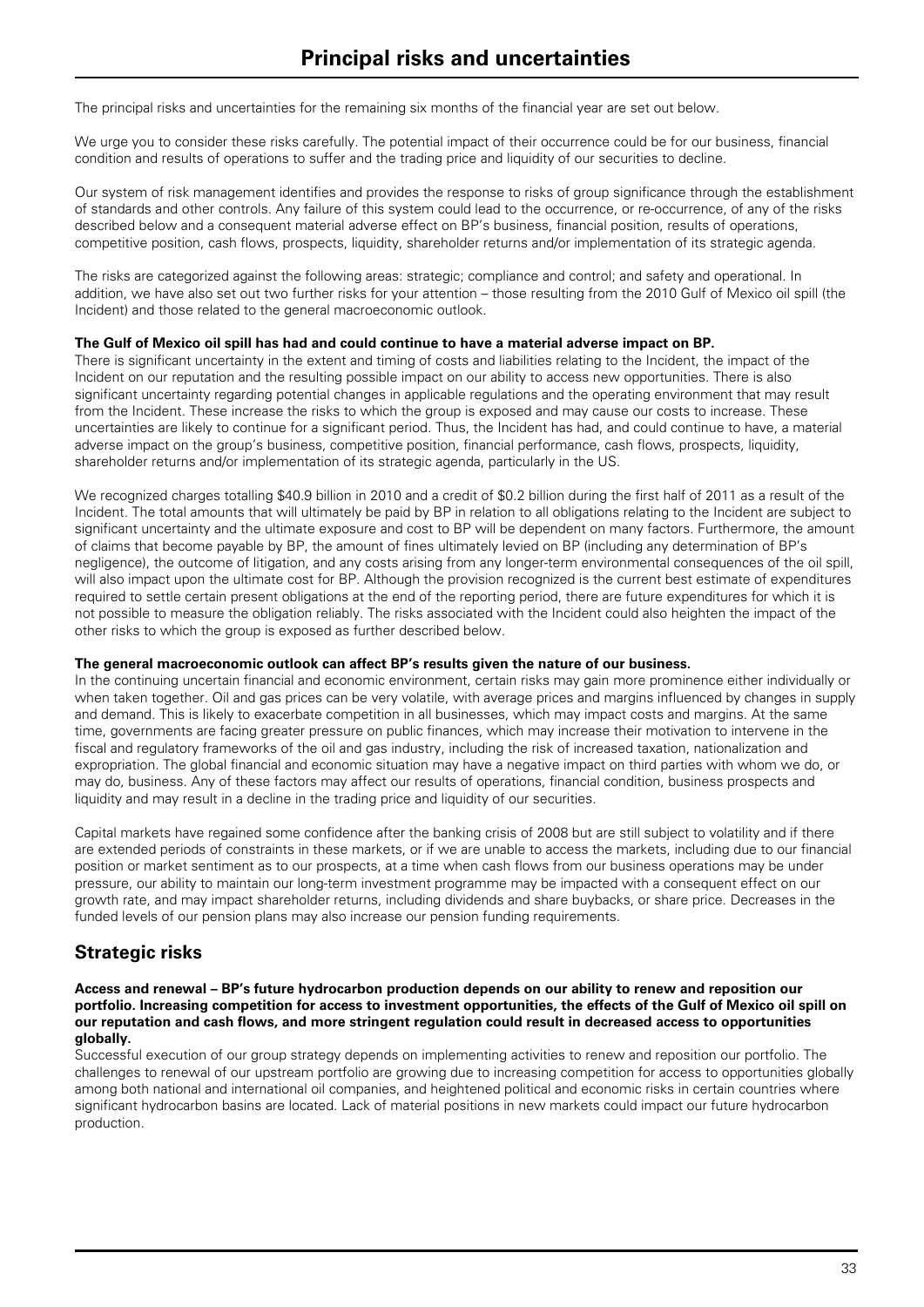Moreover, the Gulf of Mexico oil spill has damaged BP's reputation, which may have a long-term impact on the group's ability to access new opportunities, both in the US and elsewhere. Adverse public, political and industry sentiment towards BP, and towards oil and gas drilling activities generally, could damage or impair our existing commercial relationships with counterparties, partners and host governments and could impair our access to new investment opportunities, exploration properties, operatorships or other essential commercial arrangements with potential partners and host governments, particularly in the US. In addition, responding to the Incident has placed, and will continue to place, a significant burden on our cash flow over the next several years, which could also impede our ability to invest in new opportunities and deliver long-term growth.

More stringent regulation of the oil and gas industry generally, and of BP's activities specifically, arising from the Incident, could increase this risk.

## **Prices and markets – BP's financial performance is subject to the fluctuating prices of crude oil and gas as well as the volatile prices of refined products and the profitability of our refining and petrochemicals operations.**

Oil, gas and product prices are subject to international supply and demand. Political developments and the outcome of meetings of OPEC can particularly affect world supply and oil prices. Previous oil price increases have resulted in increased fiscal take, cost inflation and more onerous terms for access to resources. As a result, increased oil prices may not improve margin performance. In addition to the adverse effect on revenues, margins and profitability from any fall in oil and natural gas prices, a prolonged period of low prices or other indicators would lead to further reviews for impairment of the group's oil and natural gas properties. Such reviews would reflect management's view of long-term oil and natural gas prices and could result in a charge for impairment that could have a significant effect on the group's results of operations in the period in which it occurs. Rapid material or sustained change in oil, gas and product prices can impact the validity of the assumptions on which strategic decisions are based and, as a result, the ensuing actions derived from those decisions may no longer be appropriate. A prolonged period of low oil prices may impact our ability to maintain our long-term investment programme with a consequent effect on our growth rate and may impact shareholder returns, including dividends and share buybacks, or share price. Periods of global recession could impact the demand for our products, the prices at which they can be sold and affect the viability of the markets in which we operate.

Refining profitability can be volatile, with both periodic over-supply and supply tightness in various regional markets, coupled with fluctuations in demand. Sectors of the petrochemicals industry are also subject to fluctuations in supply and demand, with a consequent effect on prices and profitability.

### **Climate change and carbon pricing – climate change and carbon pricing policies could result in higher costs and reduction in future revenue and strategic growth opportunities.**

Compliance with changes in laws, regulations and obligations relating to climate change could result in substantial capital expenditure, taxes, reduced profitability from changes in operating costs, and revenue generation and strategic growth opportunities being impacted. Our commitment to the transition to a lower-carbon economy may create expectations for our activities, and the level of participation in alternative energies carries reputational, economic and technology risks.

### **Socio-political – the diverse nature of our operations around the world exposes us to a wide range of political developments and consequent changes to the operating environment, regulatory environment and law.**

We have operations, and are seeking new opportunities, in countries where political, economic and social transition is taking place. Some countries have experienced, or may experience in the future, political instability, changes to the regulatory environment, changes in taxation, expropriation or nationalization of property, civil strife, strikes, acts of war and insurrections. Any of these conditions occurring could disrupt or terminate our operations, causing our development activities to be curtailed or terminated in these areas, or our production to decline, could limit our ability to pursue new opportunities and could cause us to incur additional costs. In particular, our investments in the US, Russia, Iraq, Egypt, Libya and other countries could be adversely affected by heightened political and economic environment risks. See *Annual Report and Form 20-F 2010* pages 14 – 15 for information on the locations of our major assets and activities.

We set ourselves high standards of corporate citizenship and aspire to contribute to a better quality of life through the products and services we provide. If it is perceived that we are not respecting or advancing the economic and social progress of the communities in which we operate, our reputation and shareholder value could be damaged.

## **Competition – BP's group strategy depends upon continuous innovation in a highly competitive market.**

The oil, gas and petrochemicals industries are highly competitive. There is strong competition, both within the oil and gas industry and with other industries, in supplying the fuel needs of commerce, industry and the home. Competition puts pressure on product prices, affects oil products marketing and requires continuous management focus on reducing unit costs and improving efficiency, while ensuring safety and operational risk is not compromised. The implementation of group strategy requires continued technological advances and innovation including advances in exploration, production, refining, petrochemicals manufacturing technology and advances in technology related to energy usage. Our performance could be impeded if competitors developed or acquired intellectual property rights to technology that we required or if our innovation lagged the industry.

## **Investment efficiency – poor investment decisions could negatively impact our business.**

Our organic growth is dependent on creating a portfolio of quality options and investing in the best options. Ineffective investment selection and development could lead to loss of value and higher capital expenditure.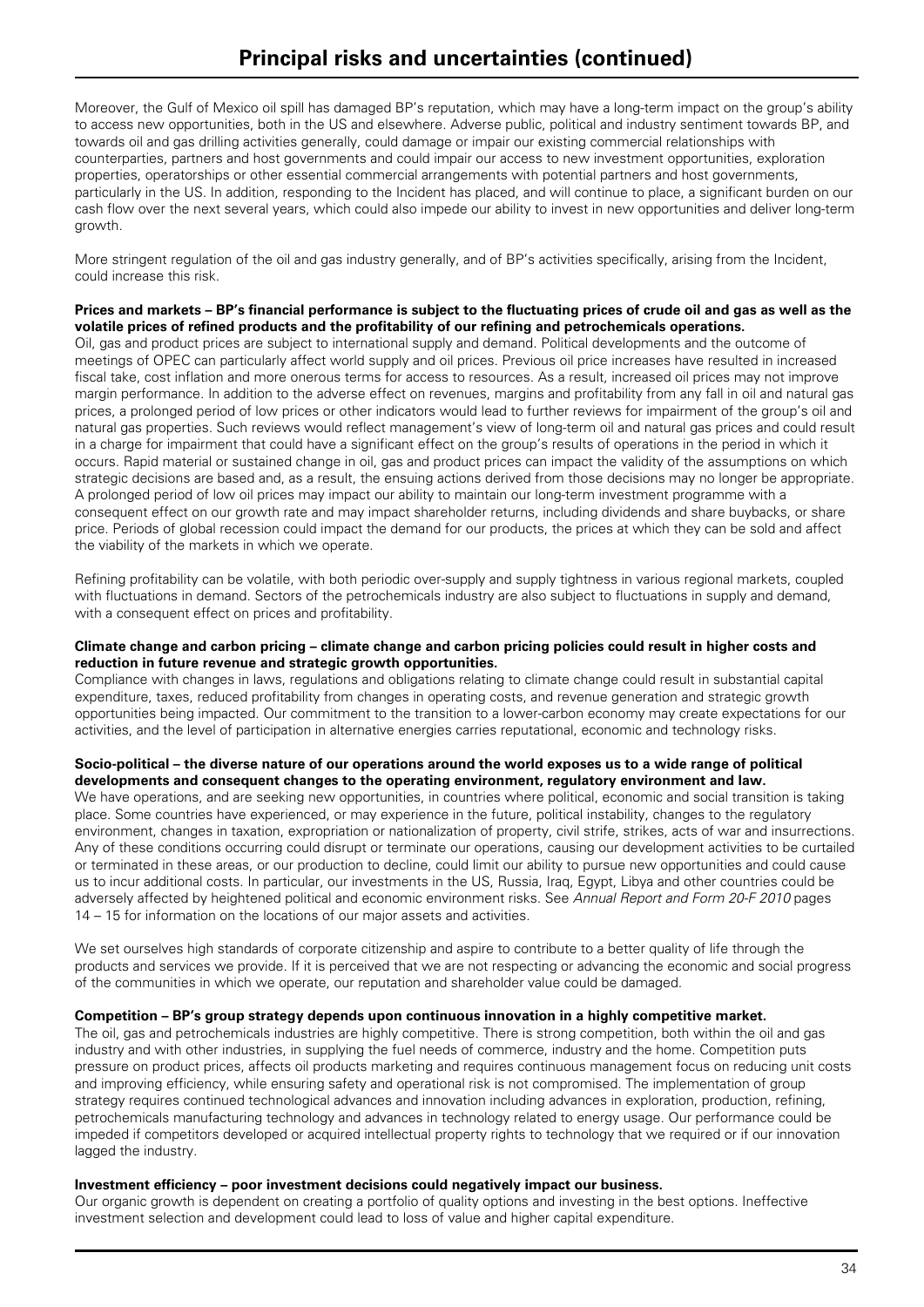#### **Reserves replacement – inability to progress upstream resources in a timely manner could adversely affect our longterm replacement of reserves and negatively impact our business.**

Successful execution of our group strategy depends critically on sustaining long-term reserves replacement. If upstream resources are not progressed in a timely and efficient manner, we will be unable to sustain long-term replacement of reserves.

#### **Liquidity, financial capacity and financial exposure – failure to operate within our financial framework could impact our ability to operate and result in financial loss. Exchange rate fluctuations can impact our underlying costs and revenues.**

The group seeks to maintain a financial framework to ensure that it is able to maintain an appropriate level of liquidity and financial capacity. This framework constrains the level of assessed capital at risk for the purposes of positions taken in financial instruments. Failure to accurately forecast or maintain sufficient liquidity and credit to meet these needs could impact our ability to operate and result in a financial loss. Commercial credit risk is measured and controlled to determine the group's total credit risk. Inability to determine adequately our credit exposure could lead to financial loss. A credit crisis affecting banks and other sectors of the economy could impact the ability of counterparties to meet their financial obligations to the group. It could also affect our ability to raise capital to fund growth and to meet our obligations. The change in the group's financial framework during 2010 to make it more prudent may not be sufficient to avoid a substantial and unexpected cash call.

BP's clean-up costs and potential liabilities resulting from pending and future claims, lawsuits and enforcement actions relating to the Gulf of Mexico oil spill, together with the potential cost of implementing remedies sought in the various proceedings, cannot be fully estimated at this time but they have had, and could continue to have, a material adverse impact on the group's business, competitive position, financial performance, cash flows, prospects, liquidity, shareholder returns and/or implementation of its strategic agenda, particularly in the US. Furthermore, we have recognized a total charge of \$40.9 billion during 2010 and a credit of \$0.2 billion during the first half of 2011, and further potential liabilities may continue to have a material adverse effect on the group's results of operations and financial condition. See Note 2 on page 22 - 27 and Legal proceedings on pages 40 – 43. More stringent regulation of the oil and gas industry arising from the Incident, and of BP's activities specifically, could increase this risk.

Crude oil prices are generally set in US dollars, while sales of refined products may be in a variety of currencies. Fluctuations in exchange rates can therefore give rise to foreign exchange exposures, with a consequent impact on underlying costs and revenues.

For more information on financial instruments and financial risk factors see *Annual Report and Form 20-F 2010* – Note 27 on page 185.

#### **Insurance – BP's insurance strategy means that the group could, from time to time, be exposed to material uninsured losses which could have a material adverse effect on BP's financial condition and results of operations.**

In the context of the limited capacity of the insurance market, many significant risks are retained by BP. The group generally restricts its purchase of insurance to situations where this is required for legal or contractual reasons. This means that the group could be exposed to material uninsured losses, which could have a material adverse effect on its financial condition and results of operations. In particular, these uninsured costs could arise at a time when BP is facing material costs arising out of some other event which could put pressure on BP's liquidity and cash flows. For example, BP has borne and will continue to bear the entire burden of its share of any property damage, well control, pollution clean-up and third-party liability expenses arising out of the Gulf of Mexico oil spill incident.

## **Compliance and control risks**

#### **Regulatory – the oil industry in general, and in particular the US industry following the Gulf of Mexico oil spill, may face increased regulation that could increase the cost of regulatory compliance and limit our access to new exploration properties.**

The Gulf of Mexico oil spill is likely to result in more stringent regulation of oil and gas activities in the US and elsewhere, particularly relating to environmental, health and safety controls and oversight of drilling operations, as well as access to new drilling areas. Regulatory or legislative action may impact the industry as a whole and could be directed specifically towards BP. The US government imposed a moratorium on certain offshore drilling activities, which was subsequently lifted in October 2010. While the industry has resumed drilling activity, BP has not yet done so. BP has, however, restarted rig operations. Similar actions may be taken by governments elsewhere in the world. New regulations and legislation, as well as evolving practices, could increase the cost of compliance and may require changes to our drilling operations, exploration, development and decommissioning plans, and could impact our ability to capitalize on our assets and limit our access to new exploration properties or operatorships, particularly in the deepwater Gulf of Mexico. In addition, increases in taxes, royalties and other amounts payable to governments or governmental agencies, or restrictions on availability of tax relief, could also be imposed as a response to the Incident.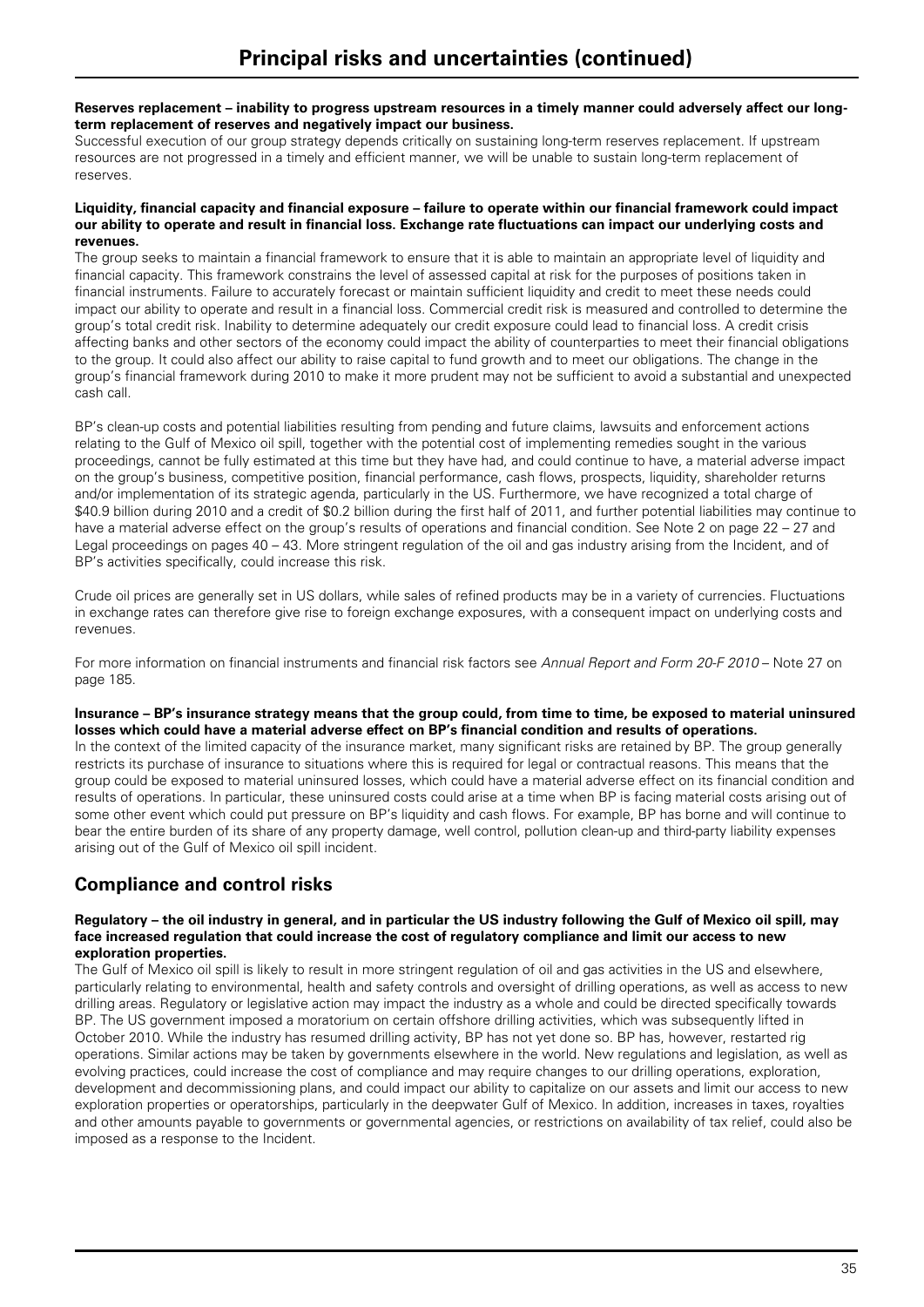In addition, the oil industry is subject to regulation and intervention by governments throughout the world in such matters as the award of exploration and production interests, the imposition of specific drilling obligations, environmental, health and safety controls, controls over the development and decommissioning of a field (including restrictions on production) and, possibly, nationalization, expropriation, cancellation or non-renewal of contract rights. We buy, sell and trade oil and gas products in certain regulated commodity markets. Failure to respond to changes in trading regulations could result in regulatory action and damage to our reputation. The oil industry is also subject to the payment of royalties and taxation, which tend to be high compared with those payable in respect of other commercial activities, and operates in certain tax jurisdictions that have a degree of uncertainty relating to the interpretation of, and changes to, tax law. As a result of new laws and regulations or other factors, we could be required to curtail or cease certain operations, or we could incur additional costs.

For more information on environmental regulation, see *Annual Report and Form 20-F 2010* pages 78 – 81.

## **Ethical misconduct and non-compliance – ethical misconduct or breaches of applicable laws by our employees could be damaging to our reputation and shareholder value.**

Our code of conduct, which applies to all employees, defines our commitment to integrity, compliance with all applicable legal requirements, high ethical standards and the behaviours and actions we expect of our businesses and people wherever we operate. Incidents of ethical misconduct or non-compliance with applicable laws and regulations, including non-compliance with anti-bribery, anti-corruption and other applicable laws could be damaging to our reputation and shareholder value. Multiple events of non-compliance could call into question the integrity of our operations. For example, in our trading businesses, there is the risk that a determined individual could operate as a 'rogue trader', acting outside BP's delegations, controls or code of conduct in pursuit of personal objectives that could be to the detriment of BP and its shareholders. For certain legal proceedings involving the group, see Legal proceedings on pages 40 – 43. For further information on the risks involved in BP's trading activities, see Operational risks – Treasury and trading activities on page 39.

### **Liabilities and provisions – BP's potential liabilities resulting from pending and future claims, lawsuits and enforcement actions relating to the Gulf of Mexico oil spill, together with the potential cost and burdens of implementing remedies sought in the various proceedings, cannot be fully estimated at this time but they have had, and are expected to continue to have, a material adverse impact on the group's business.**

Under the OPA 90 BP Exploration & Production Inc. is one of the parties financially responsible for the clean-up of the Gulf of Mexico oil spill and for certain economic damages as provided for in OPA 90, as well as any natural resource damages associated with the spill and certain costs incurred by federal and state trustees engaged in a joint assessment of such natural resource damages.

BP and certain of its subsidiaries have also been named as defendants in numerous lawsuits in the US arising out of the Incident, including actions for personal injury and wrongful death, purported class actions for commercial or economic injury, actions for breach of contract, violations of statutes, property and other environmental damage, securities law claims and various other claims. See Legal proceedings on pages 40 – 43.

BP is subject to a number of investigations related to the Incident by numerous federal and State agencies. See Legal proceedings on pages 40 – 43. The types of enforcement action pursued and the nature of the remedies sought will depend on the discretion of the prosecutors and regulatory authorities and their assessment of BP's culpability following their investigations. Such enforcement actions could include criminal proceedings against BP and/or employees of the group. In addition to fines and penalties, such enforcement actions could result in the suspension of operating licences and debarment from government contracts. Debarment of BP Exploration & Production Inc. would prevent it from bidding on or entering into new federal contracts or other federal transactions, and from obtaining new orders or extensions to existing federal contracts, including federal procurement contracts or leases. Dependent on the circumstances, debarment or suspension may also be sought against affiliated entities of BP Exploration & Production Inc. Although BP believes that there are costs arising out of the spill that are recoverable from its partners and other parties responsible under OPA 90, and although settlements have been agreed with one partner and one contractor during the second quarter, further recoveries are not certain and so have not been recognized in the financial statements (see Note 2 on pages 22 – 27).

Any finding of gross negligence for purposes of penalties sought against the group under the Clean Water Act would also have a material adverse impact on the group's reputation, would affect our ability to recover costs relating to the Incident from our partners and other parties responsible under OPA 90 and could affect the fines and penalties payable by the group with respect to the Incident under enforcement actions outside the Clean Water Act context.

The Gulf of Mexico oil spill has damaged BP's reputation. This, combined with other recent events in the US (including the 2005 explosion at the Texas City refinery and the 2006 pipeline leaks in Alaska), may lead to an increase in the number of citations and/or the level of fines imposed in relation to the Gulf of Mexico oil spill and any future alleged breaches of safety or environmental regulations.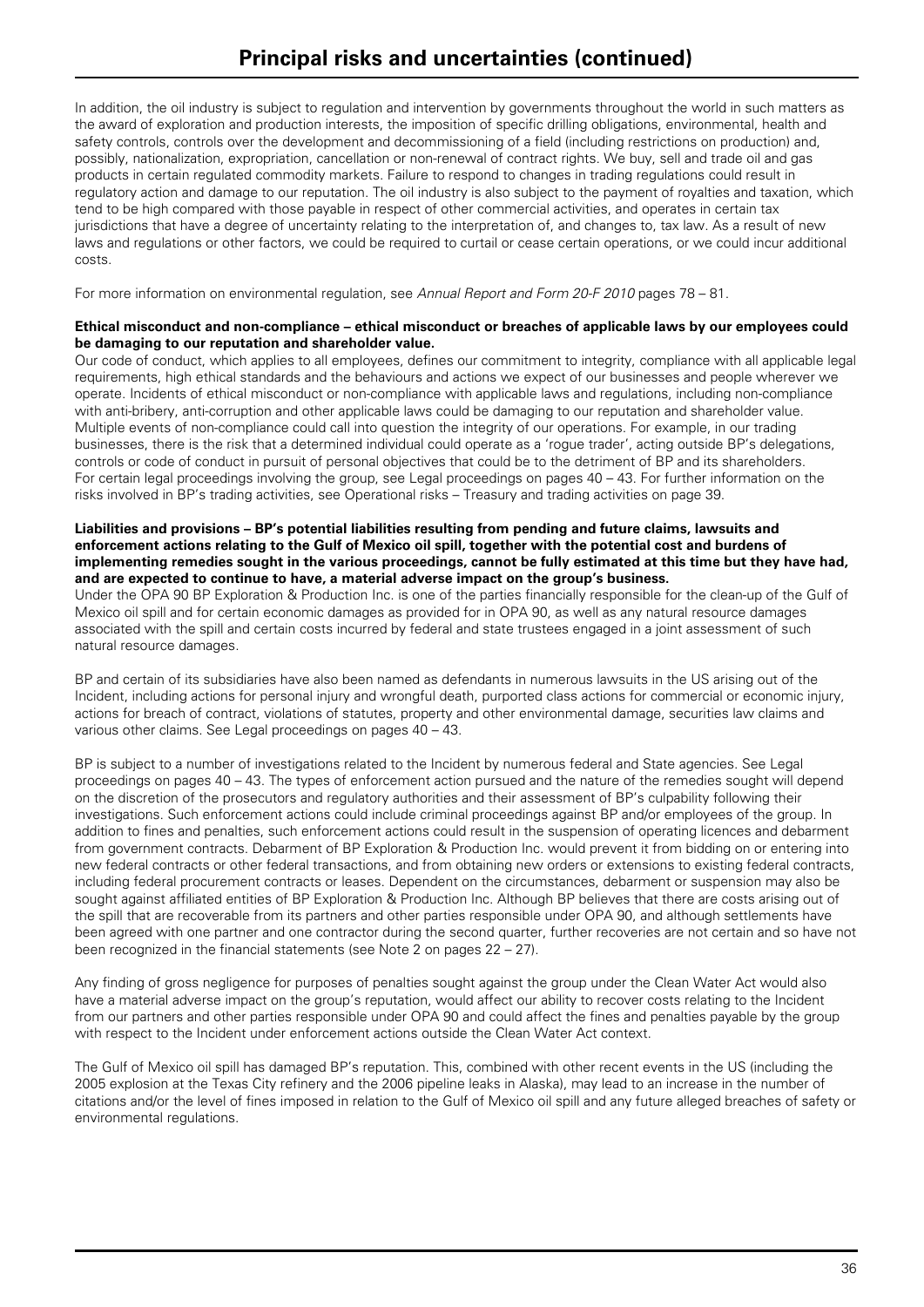Claims by individuals and businesses under OPA 90 are adjudicated by the Gulf Coast Claims Facility (GCCF) headed by Kenneth Feinberg, who was jointly appointed by BP and the US Administration. On 18 February 2011, the GCCF announced its final rules governing payment options, eligibility and substantiation criteria, and final payment methodology. The impact of these rules, or other events related to the adjudication of claims, on future payments by the GCCF is uncertain. Payments could ultimately be significantly higher or lower than the amount we have estimated for individual and business claims under OPA 90 included in the provision BP recognized for litigation and claims. See Note 2 on pages  $22 - 27$ .

## **Changes in external factors could affect our results of operations and the adequacy of our provisions.**

We remain exposed to changes in the external environment, such as new laws and regulations (whether imposed by international treaty or by national or local governments in the jurisdictions in which we operate), changes in tax or royalty regimes, price controls, government actions to cancel or renegotiate contracts, market volatility or other factors. Such factors could reduce our profitability from operations in certain jurisdictions, limit our opportunities for new access, require us to divest or write-down certain assets or affect the adequacy of our provisions for pensions, tax, environmental and legal liabilities. Potential changes to pension or financial market regulation could also impact funding requirements of the group.

### **Reporting – failure to accurately report our data could lead to regulatory action, legal liability and reputational damage.**

External reporting of financial and non-financial data is reliant on the integrity of systems and people. Failure to report data accurately and in compliance with external standards could result in regulatory action, legal liability and damage to our reputation.

## **Safety and operational risks**

The risks inherent in our operations include a number of hazards that, although many may have a low probability of occurrence, can have extremely serious consequences if they do occur, such as the Gulf of Mexico incident. The occurrence of any such risks could have a consequent material adverse impact on the group's business, competitive position, cash flows, results of operations, financial position, prospects, liquidity, shareholder returns and/or implementation of the group's strategic goals.

#### **Process safety, personal safety and environmental risks – the nature of our operations exposes us to a wide range of significant health, safety, security and environmental risks, the occurrence of which could result in regulatory action, legal liability and increased costs and damage to our reputation.**

The nature of the group's operations exposes us to a wide range of significant health, safety, security and environmental risks. The scope of these risks is influenced by the geographic range, operational diversity and technical complexity of our activities. In addition, in many of our major projects and operations, risk allocation and management is shared with third parties, such as contractors, sub-contractors, joint venture partners and associates. See 'Joint ventures and other contractual arrangements – BP may not have full operational control and may have exposure to counterparty credit risk and disruptions to our operations due to the nature of some of its business relationships' on page 39.

There are risks of technical integrity failure as well as risk of natural disasters and other adverse conditions in many of the areas in which we operate, which could lead to loss of containment of hydrocarbons and other hazardous material, as well as the risk of fires, explosions or other incidents.

In addition, inability to provide safe environments for our workforce and the public could lead to injuries or loss of life and could result in regulatory action, legal liability and damage to our reputation.

Our operations are often conducted in difficult or environmentally sensitive locations, in which the consequences of a spill, explosion, fire or other incident could be greater than in other locations. These operations are subject to various environmental laws, regulations and permits and the consequences of failure to comply with these requirements can include remediation obligations, penalties, loss of operating permits and other sanctions. Accordingly, inherent in our operations is the risk that if we fail to abide by environmental and safety and protection standards, such failure could lead to damage to the environment and could result in regulatory action, legal liability, material costs and damage to our reputation or licence to operate.

To help address health, safety, security, environmental and operations risks, and to provide a consistent framework within which the group can analyze the performance of its activities and identify and remediate shortfalls, BP implemented a groupwide operating management system (OMS). The embedding of OMS continues and following the Gulf of Mexico oil spill an enhanced S&OR function has been established, reporting directly to the group chief executive. There can be no assurance that OMS will adequately identify all process safety, personal safety and environmental risk or provide the correct mitigations, or that all operations will be in compliance with OMS at all times.

## **Security – hostile activities against our staff and activities could cause harm to people and disrupt our operations.**

Security threats require continuous oversight and control. Acts of terrorism, piracy, sabotage and similar activities directed against our operations and offices, pipelines, transportation or computer systems could cause harm to people and could severely disrupt business and operations. Our business activities could also be severely disrupted by civil strife and political unrest in areas where we operate.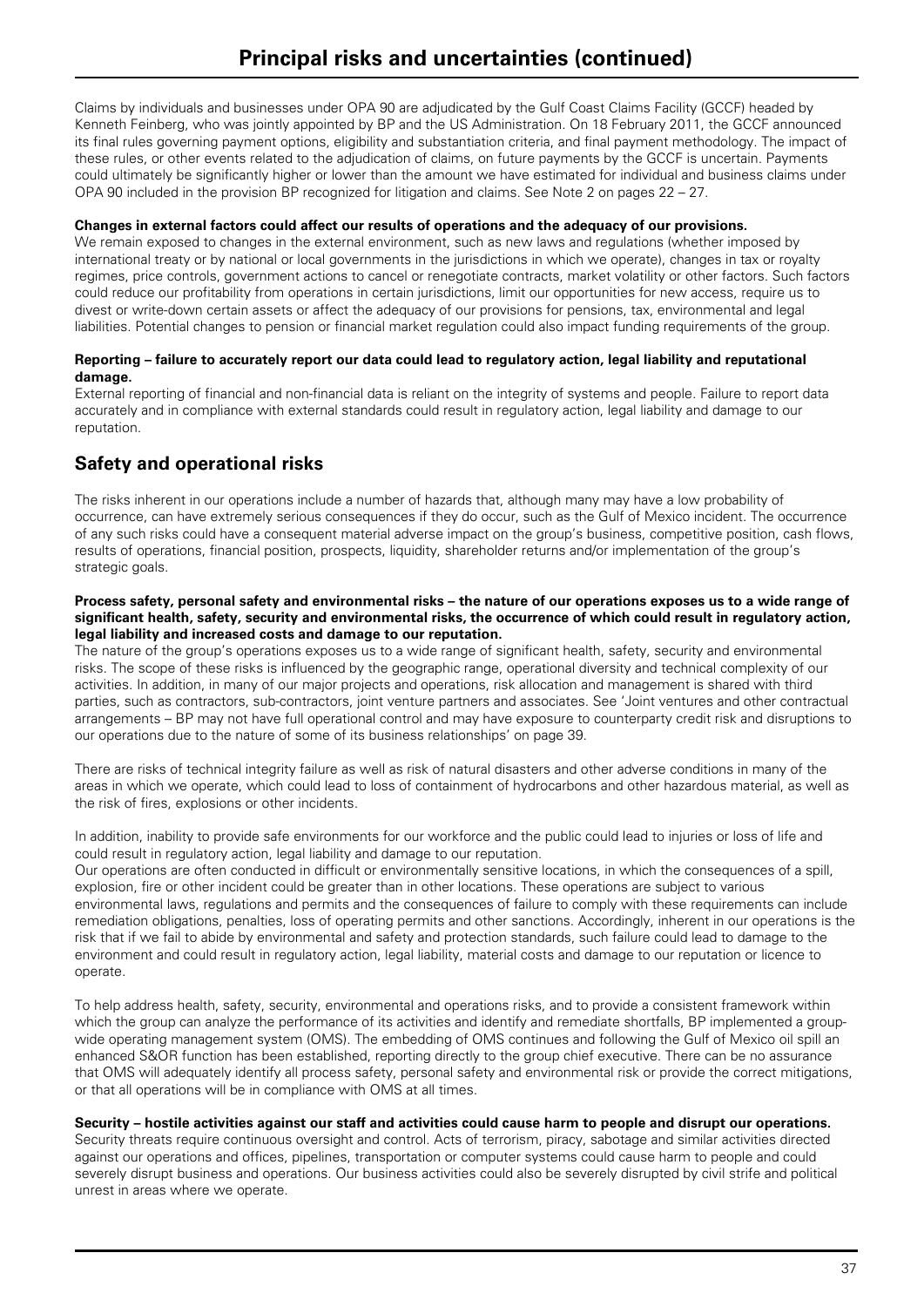### **Product quality – failure to meet product quality standards could lead to harm to people and the environment and loss of customers.**

Supplying customers with on-specification products is critical to maintaining our licence to operate and our reputation in the marketplace. Failure to meet product quality standards throughout the value chain could lead to harm to people and the environment and loss of customers.

#### **Drilling and production – these activities require high levels of investment and are subject to natural hazards and other uncertainties. Activities in challenging environments heighten many of the drilling and production risks including those of integrity failures, which could lead to curtailment, delay or cancellation of drilling operations, or inadequate returns from exploration expenditure.**

Exploration and production require high levels of investment and are subject to natural hazards and other uncertainties, including those relating to the physical characteristics of an oil or natural gas field. Our exploration and production activities are often conducted in extremely challenging environments, which heighten the risks of technical integrity failure and natural disasters discussed above. The cost of drilling, completing or operating wells is often uncertain. We may be required to curtail, delay or cancel drilling operations because of a variety of factors, including unexpected drilling conditions, pressure or irregularities in geological formations, equipment failures or accidents, adverse weather conditions and compliance with governmental requirements. In addition, exploration expenditure may not yield adequate returns, for example in the case of unproductive wells or discoveries that prove uneconomic to develop. The Gulf of Mexico incident illustrates the risks we face in our drilling and production activities.

## **Transportation – all modes of transportation of hydrocarbons involve inherent and significant risks.**

All modes of transportation of hydrocarbons involve inherent risks. An explosion or fire or loss of containment of hydrocarbons or other hazardous material could occur during transportation by road, rail, sea or pipeline. This is a significant risk due to the potential impact of a release on the environment and people and given the high volumes involved.

### **Major project delivery – our group plan depends upon successful delivery of major projects, and failure to deliver major projects successfully could adversely affect our financial performance.**

Successful execution of our group plan depends critically on implementing the activities to deliver the major projects over the plan period. Poor delivery of any major project that underpins production or production growth, including maintenance turnaround programmes, and/or a major programme designed to enhance shareholder value could adversely affect our financial performance. Successful project delivery requires, among other things, adequate engineering and other capabilities and therefore successful recruitment and development of staff is central to our plans. See 'People and capability – successful recruitment and development of staff is central to our plans' below.

#### **Digital infrastructure is an important part of maintaining our operations, and a breach of our digital security could result in serious damage to business operations, personal injury, damage to assets, harm to the environment and breaches of regulations**.

The reliability and security of our digital infrastructure are critical to maintaining the availability of our business applications. A breach of our digital security could cause serious damage to business operations and, in some circumstances, could result in injury to people, damage to assets, harm to the environment and breaches of regulations.

### **Business continuity and disaster recovery – the group must be able to recover quickly and effectively from any disruption or incident, as failure to do so could adversely affect our business and operations.**

Contingency plans are required to continue or recover operations following a disruption or incident. Inability to restore or replace critical capacity to an agreed level within an agreed timeframe would prolong the impact of any disruption and could severely affect business and operations.

### **Crisis management – crisis management plans are essential to respond effectively to emergencies and to avoid a potentially severe disruption in our business and operations.**

Crisis management plans and capability are essential to deal with emergencies at every level of our operations. If we do not respond, or are perceived not to respond, in an appropriate manner to either an external or internal crisis, our business and operations could be severely disrupted.

## **People and capability – successful recruitment and development of staff is central to our plans.**

Successful recruitment of new staff, employee training, development and long-term renewal of skills, in particular technical capabilities such as petroleum engineers and scientists, are key to implementing our plans. Inability to develop human capacity and capability, both across the organization and in specific operating locations, could jeopardize performance delivery. In addition, significant management focus is required in responding to the Gulf of Mexico oil spill Incident. Although BP set up the Gulf Coast Restoration Organization to manage the group's long-term response, key management and operating personnel will need to continue to devote substantial attention to responding to the Incident and to address the associated consequences for the group. The group relies on recruiting and retaining high-quality employees to execute its strategic plans and to operate its business. The Incident response has placed significant demands on our employees, and the reputational damage suffered by the group as a result of the Incident and any consequent adverse impact on our performance could affect employee recruitment and retention.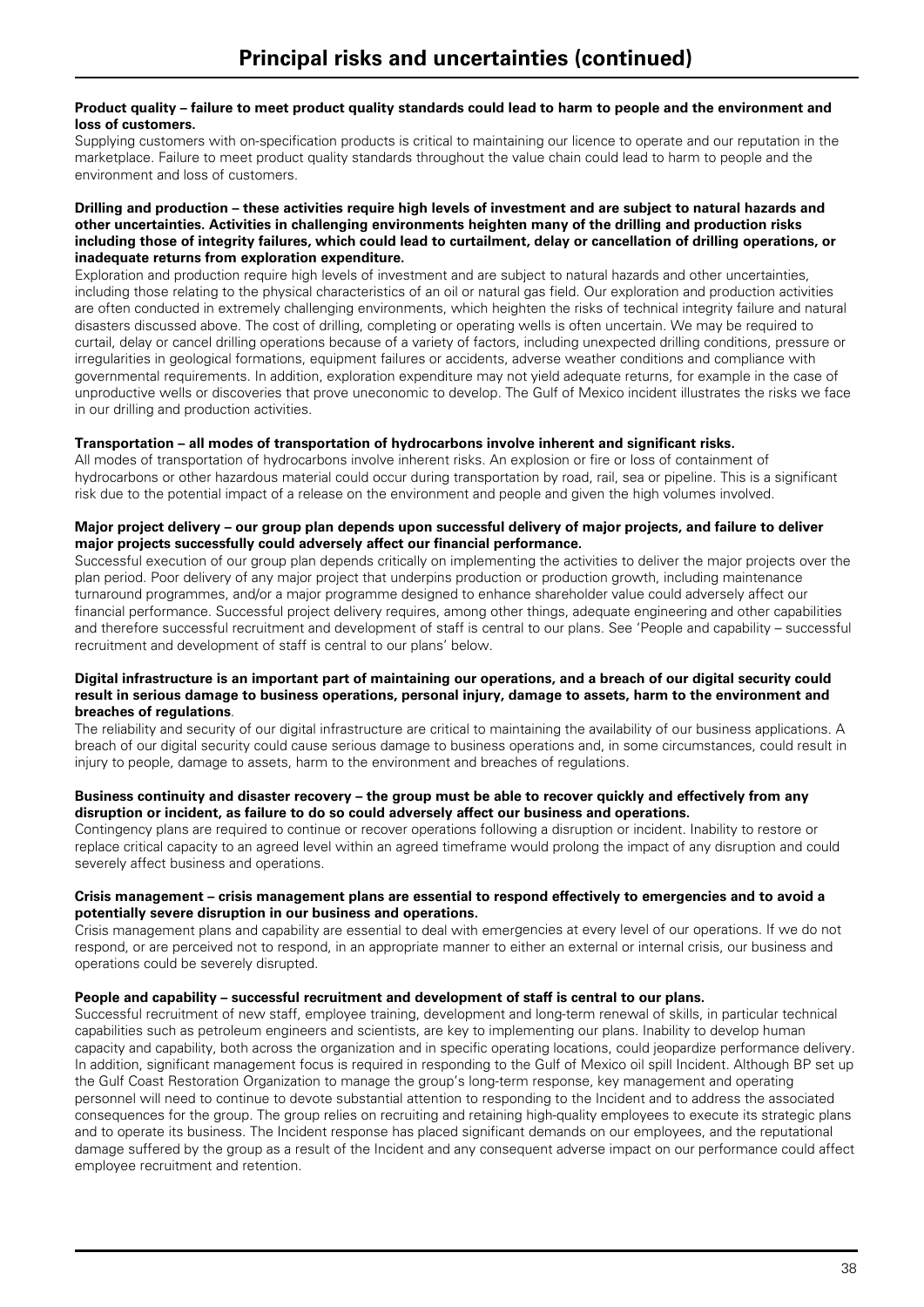#### **Treasury and trading activities – control of these activities depends on our ability to process, manage and monitor a large number of transactions. Failure to do this effectively could lead to business disruption, financial loss, regulatory intervention or damage to our reputation.**

In the normal course of business, we are subject to operational risk around our treasury and trading activities. Control of these activities is highly dependent on our ability to process, manage and monitor a large number of complex transactions across many markets and currencies. Shortcomings or failures in our systems, risk management methodology, internal control processes or people could lead to disruption of our business, financial loss, regulatory intervention or damage to our reputation.

Following the Gulf of Mexico oil spill, Moody's Investors Service, Standard and Poor's and Fitch Ratings downgraded the group's long-term credit ratings. Since that time, the group's credit ratings have improved somewhat but are still lower than they were immediately before the Gulf of Mexico oil spill. The impact that a significant operational incident can have on the group's credit ratings, taken together with the reputational consequences of any such incident, the ratings and assessments published by analysts and investors' concerns about the group's costs arising from any such incident, ongoing contingencies, liquidity, financial performance and volatile credit spreads, could increase the group's financing costs and limit the group's access to financing. The group's ability to engage in its trading activities could also be impacted due to counterparty concerns about the group's financial and business risk profile in such circumstances. Such counterparties could require that the group provide collateral or other forms of financial security for its obligations, particularly if the group's credit ratings are downgraded. Certain counterparties for the group's non-trading businesses could also require that the group provide collateral for certain of its contractual obligations, particularly if the group's credit ratings were downgraded below investment grade or where a counterparty had concerns about the group's financial and business risk profile following a significant operational incident. In addition, BP may be unable to make a drawdown under certain of its committed borrowing facilities in the event we are aware that there are pending or threatened legal, arbitration or administrative proceedings which, if determined adversely, might reasonably be expected to have a material adverse effect on our ability to meet the payment obligations under any of these facilities. Credit rating downgrades could trigger a requirement for the company to review its funding arrangements with the BP pension trustees. Extended constraints on the group's ability to obtain financing and to engage in its trading activities on acceptable terms (or at all) would put pressure on the group's liquidity. In addition, this could occur at a time when cash flows from our business operations would be constrained following a significant operational incident, and the group could be required to reduce planned capital expenditures and/or increase asset disposals in order to provide additional liquidity, as the group did following the Gulf of Mexico oil spill.

### **Joint ventures and other contractual arrangements – BP may not have full operational control and may have exposure to counterparty credit risk and disruptions to our operations and strategic objectives due to the nature of some of its business relationships.**

Many of our major projects and operations are conducted through joint ventures or associates and through contracting and sub-contracting arrangements. These arrangements often involve complex risk allocation, decision-making processes and indemnification arrangements. In certain cases, we may have less control of such activities than we would have if BP had full operational control. Our partners may have economic or business interests or objectives that are inconsistent with or opposed to, those of BP, and may exercise veto rights to block certain key decisions or actions that BP believes are in its or the joint venture's or associate's best interests, or approve such matters without our consent. Additionally, our joint venture partners or associates or contractual counterparties are primarily responsible for the adequacy of the human or technical competencies and capabilities which they bring to bear on the joint project, and in the event these are found to be lacking, our joint venture partners or associates may not be able to meet their financial or other obligations to their counterparties or to the relevant project, potentially threatening the viability of such projects. Furthermore, should accidents or incidents occur in operations in which BP participates, whether as operator or otherwise, and where it is held that our sub-contractors or joint-venture partners are legally liable to share any aspects of the cost of responding to such incidents, the financial capacity of these third parties may prove inadequate to fully indemnify BP against the costs we incur on behalf of the joint venture or contractual arrangement. Should a key sub-contractor, such as a lessor of drilling rigs, be no longer able to make these assets available to BP, this could result in serious disruption to our operations. Where BP does not have operational control of a venture, BP may nonetheless still be pursued by regulators or claimants in the event of an incident.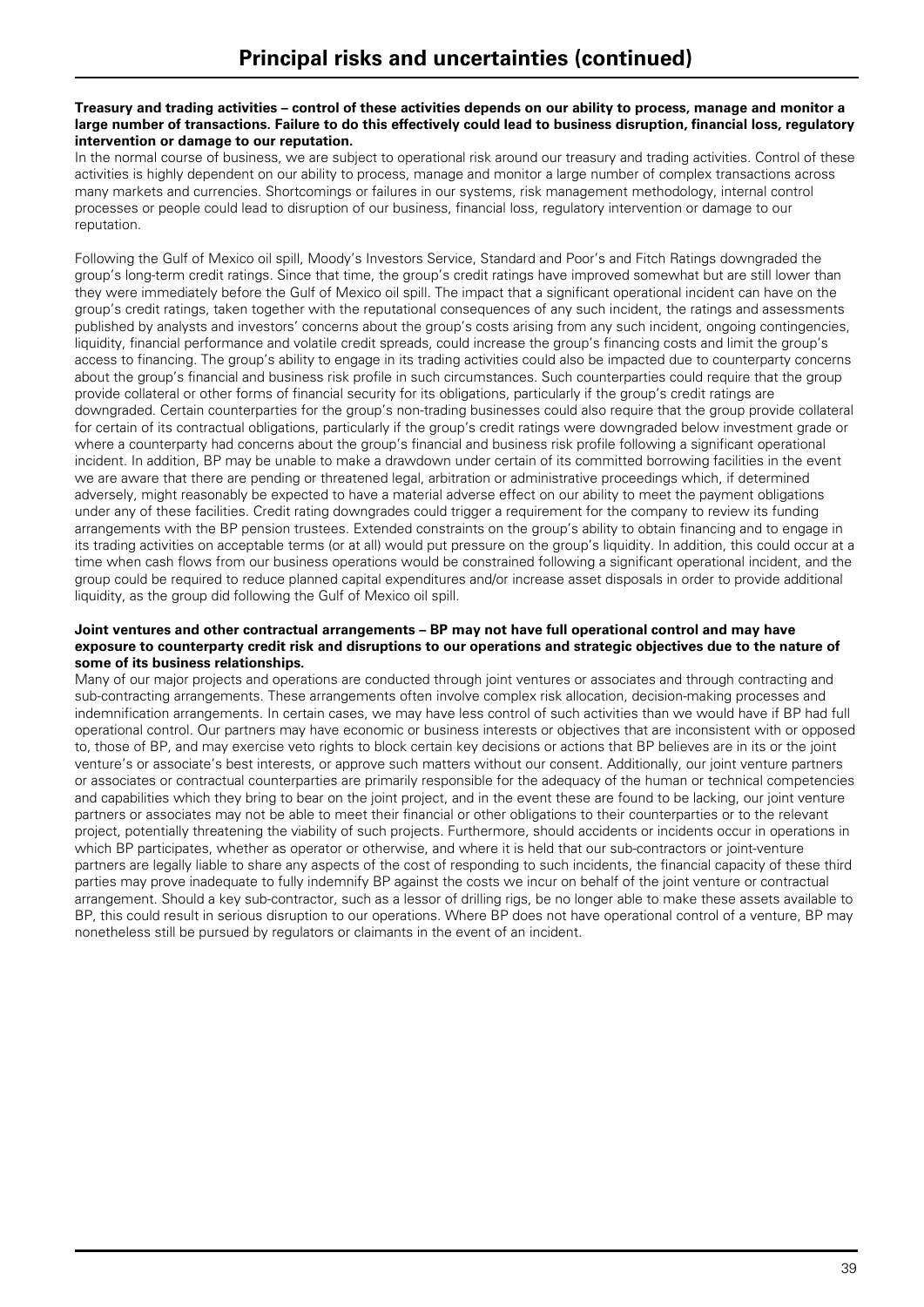## **Proceedings relating to the Gulf of Mexico oil spill**

BP p.l.c., BP Exploration & Production Inc. (BP E&P) and various other BP entities (collectively referred to as BP) are among the companies named as defendants in more than 500 private civil lawsuits resulting from the 20 April 2010 explosions and fire on the semi-submersible rig Deepwater Horizon and resulting oil spill (the Incident) and further actions are likely to be brought. BP E&P is lease operator of Mississippi Canyon, Block 252 in the Gulf of Mexico (Macondo), where the Deepwater Horizon was deployed at the time of the Incident, and holds a 65% working interest. The other working interest owners are Anadarko Petroleum Company (Anadarko) and MOEX Offshore 2007 LLC (MOEX). The Deepwater Horizon, which was owned and operated by certain affiliates of Transocean, Ltd. (Transocean), sank on 22 April 2010. The pending lawsuits and/or claims arising from the Incident have been brought in US federal and state courts. Plaintiffs include individuals, corporations and governmental entities and many of the lawsuits purport to be class actions. The lawsuits assert, among other things, claims for personal injury in connection with the Incident itself and the response to it, wrongful death, commercial and economic injury, breach of contract and violations of statutes. The lawsuits seek various remedies including compensation to injured workers and families of deceased workers, recovery for commercial losses and property damage, claims for environmental damage, remediation costs, injunctive relief, treble damages and punitive damages. Purported classes of claimants include residents of the states of Louisiana, Mississippi, Alabama, Florida, Texas, Tennessee, Kentucky, Georgia and South Carolina, property owners and rental agents, fishermen and persons dependent on the fishing industry, charter boat owners and deck hands, marina owners, gasoline distributors, shipping interests, restaurant and hotel owners, cruise lines and others who are property and/or business owners alleged to have suffered economic loss. Among other claims arising from the spill response efforts, lawsuits have been filed claiming that additional payments are due by BP under certain Master Vessel Charter Agreements entered into in the course of the Vessels of Opportunity Program.

Shareholder derivative lawsuits related to the Incident have also been filed in US federal and state courts against various current and former officers and directors of BP alleging, among other things, breach of fiduciary duty, gross mismanagement, abuse of control and waste of corporate assets. Purported class action lawsuits have also been filed in US federal courts against BP entities and various current and former officers and directors alleging, among other things, securities fraud claims, violations of the Employee Retirement Income Security Act (ERISA) and contractual and quasi-contractual claims related to the cancellation of the dividend on 16 June 2010. In addition, BP has been named in several lawsuits alleging claims under the Racketeer-Influenced and Corrupt Organizations Act (RICO). In August 2010, many of the lawsuits pending in federal court were consolidated by the Federal Judicial Panel on Multidistrict Litigation into two multi-district litigation proceedings, one in federal court in Houston for the securities, derivative and ERISA cases and another in federal court in New Orleans for the remaining cases. Since late September 2010, most of the Deepwater Horizon related cases have been pending before these courts.

On 1 June 2010, the US Department of Justice (DoJ) announced that it is conducting an investigation into the Incident encompassing possible violations of US civil or criminal laws. The United States filed a civil complaint against BP E&P and others on 15 December 2010 (DoJ Action). The complaint seeks a declaration of liability under the Oil Pollution Act of 1990 (OPA 90) and civil penalties under the Clean Water Act and sets forth a purported reservation of rights on behalf of the US to amend the complaint or file additional complaints seeking various remedies under various US federal laws and statutes.

On 18 February 2011, Transocean filed a third party complaint against BP, the US government, and other corporations involved in the Incident, naming those entities as formal parties in its Limitation of Liability action pending in federal court in New Orleans.

On 4 April 2011, BP initiated contractual out-of-court dispute resolution proceedings against Anadarko and MOEX, claiming that they have breached the parties' contract by failing to reimburse BP for their working-interest share of Incident-related costs. On 19 April 2011, Anadarko filed a cross-claim against BP, alleging gross negligence and 15 other counts under state and federal laws. Anadarko seeks a declaration that it is excused from its contractual obligation to pay Incident-related costs. Anadarko also seeks damages from alleged economic losses and contribution or indemnity for claims filed against it by other parties. On 20 May 2011, BP and MOEX announced a settlement agreement of all claims between them, including a crossclaim brought by MOEX on 19 April 2011 similar to the Anadarko claim. On 15 July 2011, the judge in the federal multi-district litigation proceeding in New Orleans stayed Anadarko's claims against BP pursuant to the arbitration clause in the operating agreement between the parties pertaining to the Macondo well.

On 20 April 2011, Transocean filed claims in its Limitation of Liability action alleging that BP had breached BP America Production Company's contract with Transocean Holdings LLC by BP not agreeing to indemnify Transocean against liability related to the Incident and by not paying certain invoices. Transocean also asserted claims against BP under state law, maritime law, and OPA 90 for contribution.

On 20 April 2011, Halliburton Energy Services, Inc. (Halliburton), filed claims in Transocean's Limitation of Liability action seeking indemnification from BP for claims brought against Halliburton in that action, and Cameron International Corporation (Cameron) asserted claims against BP for contribution under state law, maritime law, and OPA 90, as well as for contribution on the basis of comparative fault. Halliburton also asserted a claim for negligence, gross negligence and willful misconduct against BP and others. On 19 April 2011, Halliburton filed a separate lawsuit in Texas state court seeking indemnification from BP E&P for certain tort and pollution-related liabilities resulting from the Incident and resulting oil spill.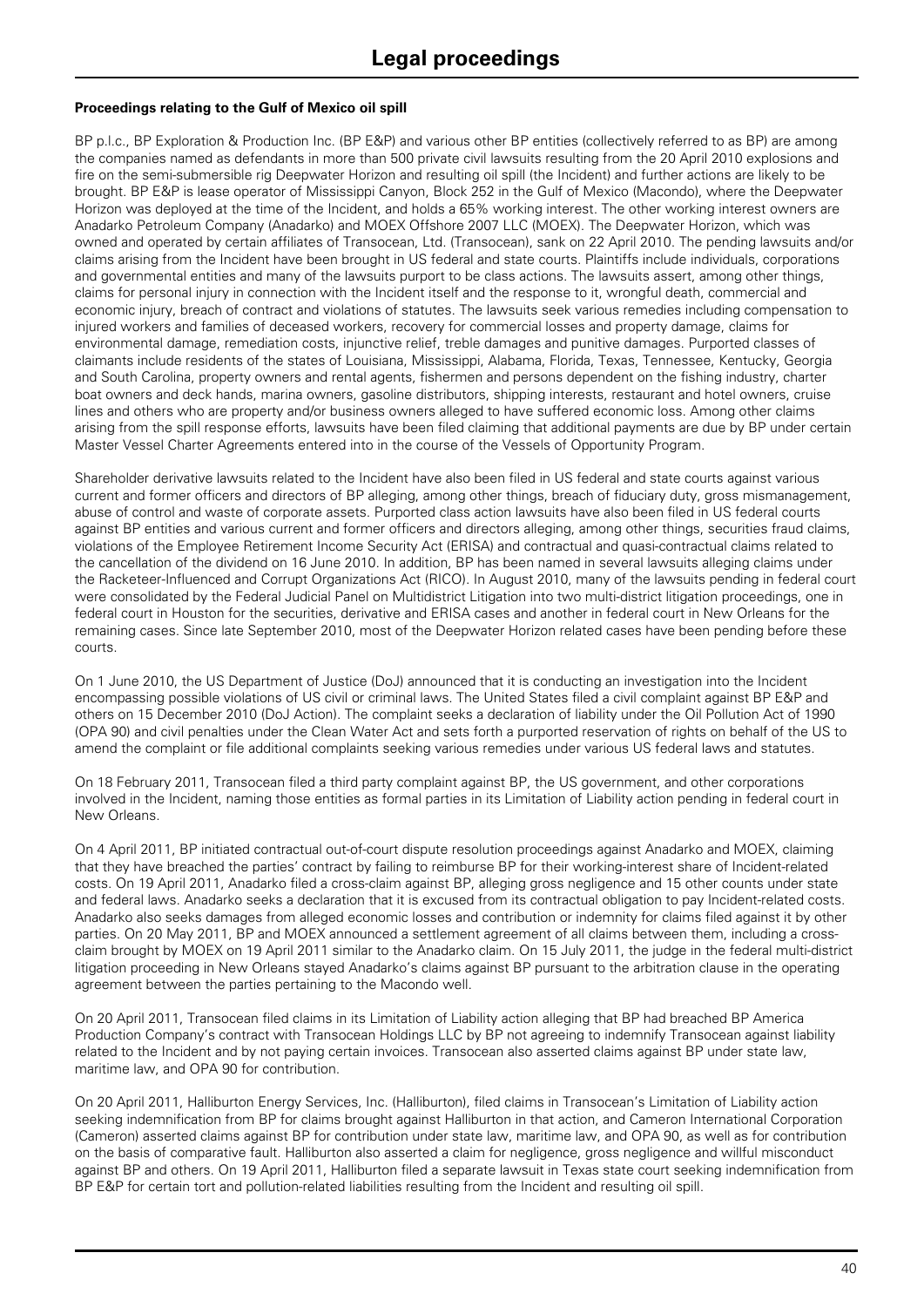On 20 April 2011, BP asserted claims against Cameron, Halliburton, and Transocean in the Limitation of Liability action. BP's claims against Transocean include breach of contract, unseaworthiness of the Deepwater Horizon vessel, negligence (or gross negligence and/or gross fault as may be established at trial based upon the evidence), contribution and subrogation for costs (including those arising from litigation claims) resulting from the Incident and oil spill, as well as a declaratory claim that Transocean is wholly or partly at fault for the Incident and responsible for its proportionate share of the costs and damages. BP's claims against Cameron assert that Cameron is liable under maritime law for providing a Blowout Preventer (BOP) that was unreasonably dangerous in design based on certain design defects, that Cameron was negligent with respect to certain maintenance and repair that it conducted on the Deepwater Horizon BOP, and that Cameron is liable to BP for contribution and subrogation of the damages, costs and expenses that BP has paid and will continue to pay relating to BP's response efforts and the various claims brought against BP. BP asserted claims against Halliburton for fraud and fraudulent concealment based on Halliburton's misrepresentations to BP concerning, among other things, the stability testing on the foamed cement used at the Macondo well; for negligence (or, if established by the evidence at trial, gross negligence) based on Halliburton's performance of its professional services, including cementing and mud logging services; and for contribution and subrogation for amounts that BP has paid in responding to the Incident and oil spill, as well as in OPA assessments and in payments to plaintiffs. BP filed a similar complaint in federal court in the Southern District of Texas, Houston Division, against Halliburton, and the action was transferred on 4 May 2011 to the federal multi-district litigation proceedings pending in New Orleans.

On 20 April 2011, BP filed claims against Cameron, Halliburton, and Transocean in the DoJ Action, seeking contribution for any assessments against BP under OPA 90 based on those entities' fault. On 20 June 2011, Cameron moved to strike BP's tender of Cameron as liable to the US. That motion remains pending.

On 20 May 2011, Dril-Quip, Inc. and M-I L.L.C. filed claims against BP in Transocean's Limitation of Liability action, each claiming a right to contribution from BP for damages assessed against them as a result of the Incident, based on allegations of negligence. M-I L.L.C. also claimed a right to indemnity for such damages based on their well services contracts with BP. On 20 June 2011, BP filed counter-complaints against Dril-Quip, Inc. and M-I L.L.C., asking for contribution and subrogation based on those entities' fault in connection with the Incident and under OPA, and seeking declaratory judgment that Dril-Quip, Inc. and M-I L.L.C. caused or contributed to, and are responsible in whole or in part for damages incurred by BP in relation to, the Incident.

On 30 May 2011, Transocean filed claims against BP in the DoJ Action alleging that BP America Production Company had breached its contract with Transocean Holdings LLC by not agreeing to indemnify Transocean against liability related to the Incident. Transocean also asserted claims against BP under state law, maritime law, and OPA 90 for contribution. On 20 June 2011, Cameron filed similar claims against BP in the DoJ Action.

The State of Alabama has filed a lawsuit seeking damages for alleged economic and environmental harms, including natural resource damages, civil penalties under state law, declaratory and injunctive relief, and punitive damages as a result of the Incident. The State of Louisiana has filed a lawsuit to declare various BP entities (as well as other entities) liable for removal costs and damages, including natural resource damages under federal and state law, to recover civil penalties, attorney's fees, and response costs under state law, and to recover for alleged negligence, nuisance, trespass, fraudulent concealment and negligent misrepresentation of material facts regarding safety procedures and BP's (and other defendants') ability to manage the oil spill, unjust enrichment from economic and other damages to the State of Louisiana and its citizens, and punitive damages. The Louisiana Department of Environmental Quality has issued an administrative order seeking injunctive relief and environmental civil penalties under state law, and several local governments in the State of Louisiana have filed suits under state wildlife statutes seeking penalties for damage to wildlife as a result of the spill. On 10 December 2010, the Mississippi Department of Environmental Quality issued a Complaint and Notice of Violation alleging violations of several State environmental statutes.

On 15 September 2010, three Mexican states bordering the Gulf of Mexico (Veracruz, Quintana Roo, and Tamaulipas) filed lawsuits in federal court in Texas against several BP entities. These lawsuits allege that the Incident harmed their tourism, fishing, and commercial shipping industries (resulting in, among other things, diminished tax revenue), damaged natural resources and the environment, and caused the states to incur expenses in preparing a response to the Incident. On 5 April 2011, the State of Yucatan submitted a claim to the GCCF alleging potential damage to its natural resources and environment, and seeking to recover the cost of assessing the alleged damage.

Citizens groups have also filed either lawsuits or notices of intent to file lawsuits seeking civil penalties and injunctive relief under the Clean Water Act and other environmental statutes. On 16 June 2011, the judge in the federal multi-district litigation proceeding in New Orleans granted BP's motion to dismiss a master complaint raising claims for injunctive relief under various federal environmental statutes brought by various citizens groups and others. The judge did not, however, lift an earlier stay on the underlying individual complaints raising those claims for injunctive relief or otherwise apply his dismissal of the master complaint to those individual complaints. A motion for clarification has been filed asking the judge to clarify whether the dismissal of the master complaint also applies to the individual complaints. On 15 July 2011, the judge granted BP's motion to dismiss a master complaint raising RICO claims against BP. The court's order dismissed the claims of the plaintiffs in four RICO cases encompassed by the master complaint.

The DoJ announced on 7 March 2011 that it created a unified task force of federal agencies, led by the DoJ Criminal Division, to investigate the Gulf of Mexico incident. Other US federal agencies may commence investigations relating to the Incident. The SEC and DoJ are investigating securities matters arising in relation to the Incident.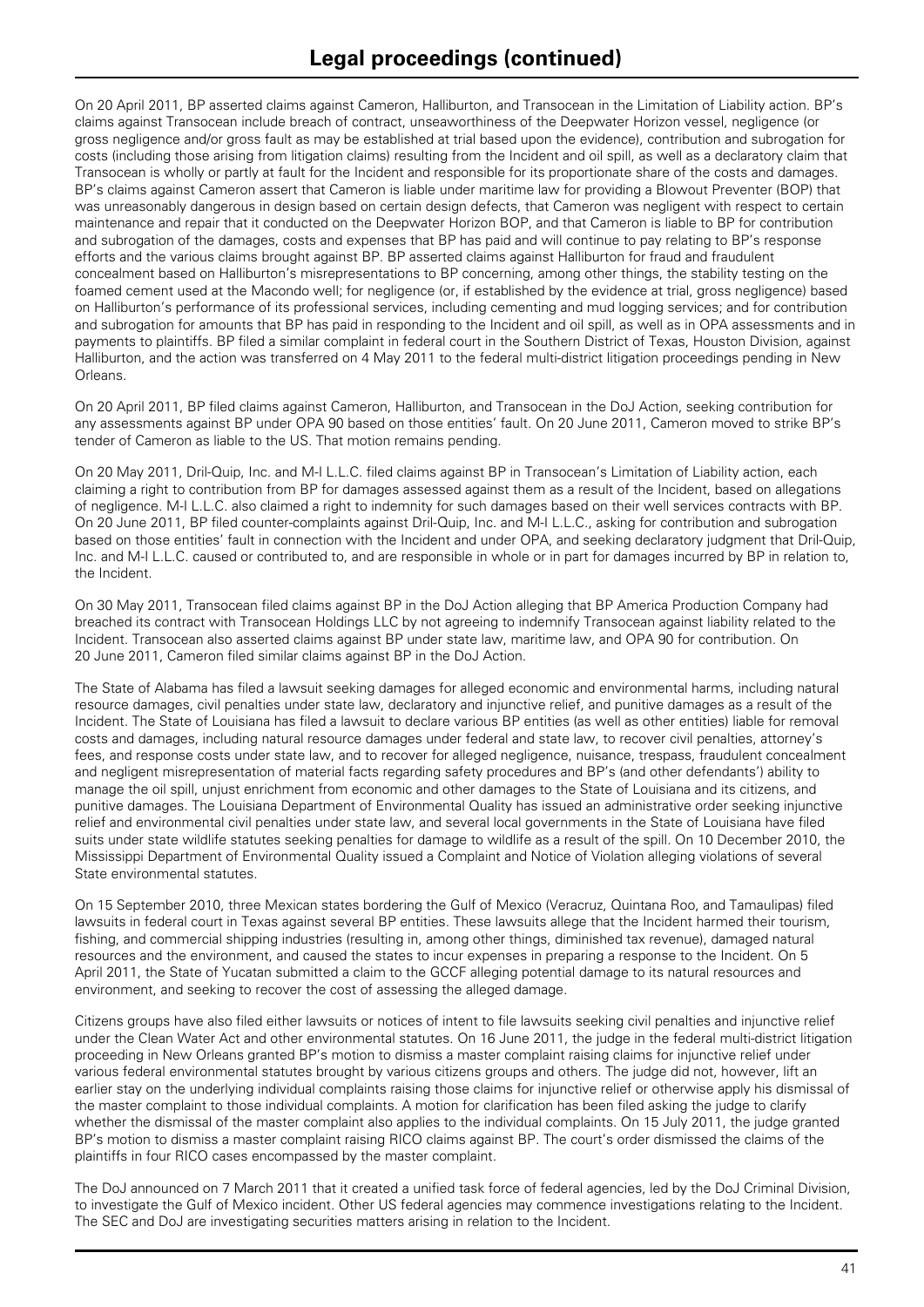On 21 April 2011, BP entered a framework agreement with natural resource trustees for the United States and five Gulf coast states, providing for up to \$1 billion to be spent on early restoration projects to address natural resource injuries resulting from the Gulf of Mexico oil spill. Funding for these projects will come from the \$20-billion Deepwater Horizon Oil Spill Trust.

BP's potential liabilities resulting from threatened, pending and potential future claims, lawsuits and enforcement actions relating to the Incident, together with the potential cost of implementing remedies sought in the various proceedings, cannot be fully estimated at this time but they have had and are expected to have a material adverse impact on the group's business, competitive position, cash flows, prospects, liquidity, shareholder returns and/or implementation of its strategic agenda, particularly in the US. These potential liabilities may continue to have a material adverse effect on the group's results and financial condition. See Note 2 on pages  $22 - 27$  for information regarding the financial impact in 2011 of the Incident and see the financial statements contained in BP's *Annual Report and Form 20-F 2010* for information regarding 2010*.* 

## **Investigations and reports relating to the Gulf of Mexico Oil Spill**

BP is subject to a number of investigations related to the Incident by numerous agencies of the US government. The related published reports are available on the websites of the agencies and commissions referred to below.

On 11 January 2011, the National Commission on the BP Deepwater Horizon Oil Spill and Offshore Drilling (National Commission), established by President Obama, published its report on the causes of the Incident and its recommendations for policy and regulatory changes for offshore drilling. On 17 February 2011, the National Commission's Chief Counsel published a separate report on his investigation that provides additional information regarding the causes of the Incident.

In a report dated 20 March 2011, with an Addendum dated 30 April 2011, the Joint Investigation Team (JIT) for the Marine Board of Investigation established by the US Coast Guard and Bureau of Ocean Energy Management (BOEMRE) issued the Final Report of the Forensic Examination of the *Deepwater Horizon* Blowout Preventer (BOP) prepared by Det Norske Veritas (BOP Report). The BOP Report concludes that the position of the drill pipe against the blind shear rams prevented the BOP from functioning as intended. Subsequently, BP helped to sponsor additional BOP testing conducted by Det Norske Veritas under court auspices, which concluded on 21 June 2011. BP continues to review the BOP Report and is in the process of evaluating the data obtained from the additional testing.

On 22 April 2011, the US Coast Guard issued its report (Maritime Report) focused upon the maritime aspects of the Incident. The Maritime Report criticizes Transocean's maintenance operations and safety culture, while also criticizing the Republic of the Marshall Islands — the flag state responsible for certifying Transocean's Deepwater Horizon vessel. The BOEMRE is expected to issue a subsequent report that will likely focus more heavily on the drilling aspects of the Incident and hence the roles of BP, Halliburton and Cameron.

The US Chemical Safety and Hazard Investigation Board (CSB) is also conducting an investigation of the Incident that is focused on the explosions and fire, and not the resulting oil spill or response efforts. The CSB is expected to issue a single investigation report in late 2011 or early 2012 that will seek to identify the alleged root cause(s) of the Incident, and recommend improvements to BP and industry practices and to regulatory programmes to prevent recurrence and mitigate potential consequences.

Also, at the request of the Department of the Interior, the National Academy of Engineering/National Research Council established a Committee (Committee) to examine the performance of the technologies and practices involved in the probable causes of the Incident and to identify and recommend technologies, practices, standards and other measures to avoid similar future events. On 17 November 2010 the Committee publicly released its interim report setting forth the Committee's preliminary findings and observations on various actions and decisions including well design, cementing operations, well monitoring, and well control actions. The interim report also considers management, oversight, and regulation of offshore operations. The Committee has stated that it will issue its final report, including findings and/or recommendations, in late summer 2011 (a public pre-publication version of report), with a published version to follow by 30 December 2011. A second, unrelated National Academies' Committee will be looking at the methodologies available for assessing spill impacts on ecosystems in the Gulf of Mexico, with a final report expected in the latter part of 2012, and a third National Academies' Committee will be studying methods for assessing the effectiveness of safety and environmental management systems (SEMS) established by offshore oil and gas operators. This third Committee expects to complete the final report of recommendations by 30 December 2011.

On 10 March 2011, the Flow Rate Technical Group (FRTG), Department of the Interior, issued its final report titled "Assessment of Flow Rate Estimates for the Deepwater Horizon/Macondo Well Oil Spill." The report provides a summary of the strengths and limitations of the different methods used by the US government to estimate the flow rate and a range of estimates from 13mb/d to over 100mb/d. The report concludes that the most accurate estimate was 53mb/d just prior to shut in, with an uncertainty on that value of  $\pm 10\%$  based on FRTG collective experience and judgment, and, based on modeling, the flow on day one of the Incident was 62mb/d. BP is currently reviewing the report.

On 18 March 2011 the US Coast Guard ISPR team released its final report capturing lessons learned from the incident as well as making recommendations on how to improve future oil spill response and recovery efforts.

Additionally, BP representatives have appeared before multiple committees of the US Congress that have been conducting inquiries into the Incident. BP has provided documents and written information in response to requests by these committees and will continue to do so.